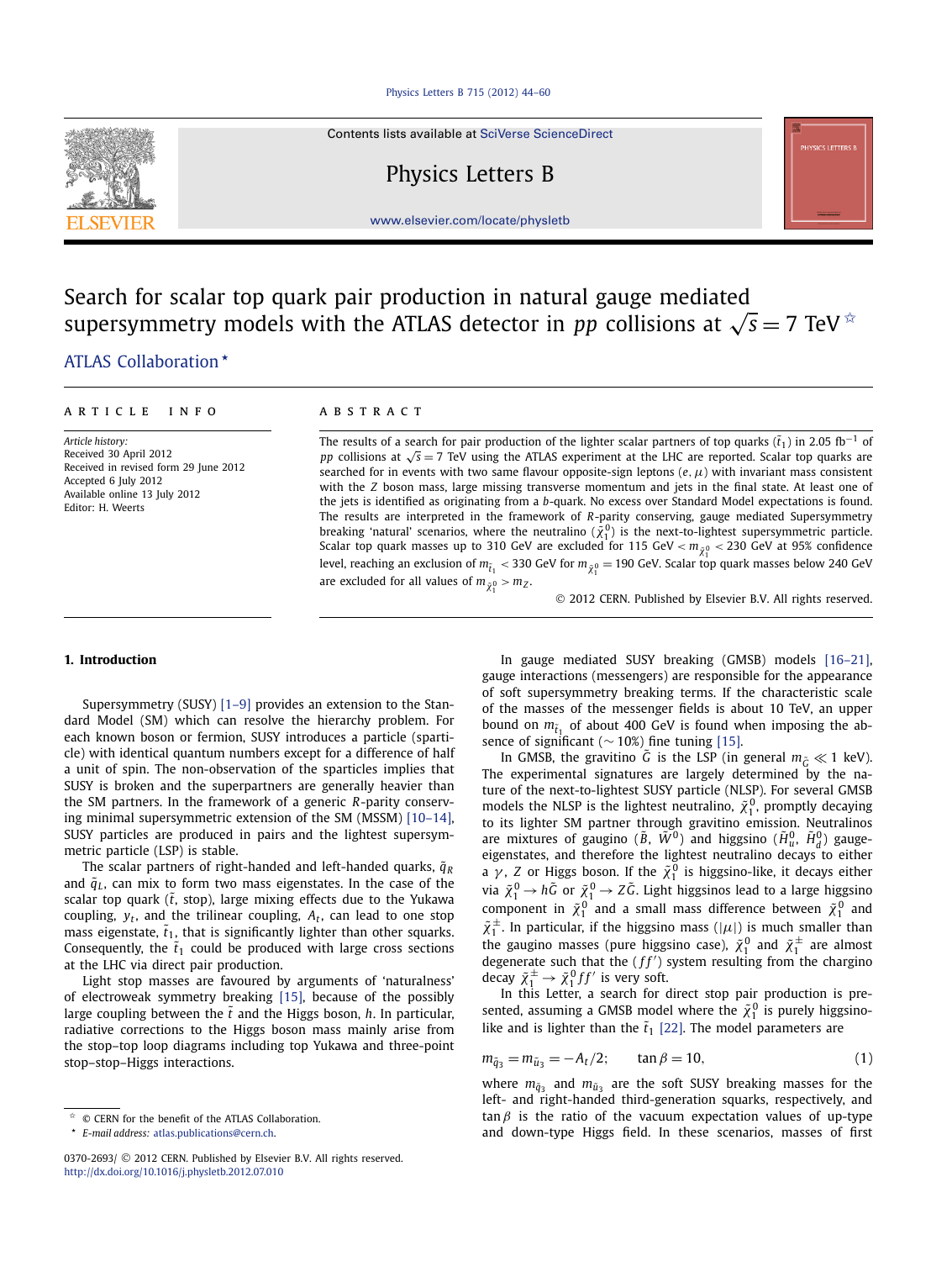and second generation squarks and gluinos (superpartners of the gluons) are above 2 TeV, the  $\tilde{t}$  mass eigenstates are such that  $m_{\tilde{t}_2} \gg m_{\tilde{t}_1}$  and only  $\tilde{t}_1$  pair production is considered in what follows. Stops decay either via  $\tilde{t}_1 \rightarrow b \tilde{\chi}^+_1$  or, if kinematically allowed, via  $\tilde{t}_1 \rightarrow t \tilde{\chi}^0_{1(2)}$ . For the scenarios considered, the subsequent decay  $\tilde{\chi}_1^0 \rightarrow Z \tilde{G}$  has a branching ratio (BR) between 1 and 0.65 for  $m_{\tilde{\chi}^0_1}$  between 100 GeV and 350 GeV [\[23\].](#page-5-0) Thus, the expected signal is characterised by the presence of two jets originating from the hadronisation of the *b*-quarks (*b*-jets), decay products of *Z* (or *h*) bosons and large missing transverse momentum  $-$  its magnitude is here referred to as  $E_{\text{T}}^{\text{miss}}$  — resulting from the undetected gravitinos.

This search uses data recorded between March and August 2011 by the ATLAS detector at the LHC. After the application of beam, detector, and data quality requirements, the dataset corresponds to a total integrated luminosity of  $2.05 \pm 0.08$  fb<sup>-1</sup> [\[24,25\].](#page-5-0) To enhance the sensitivity to the aforementioned SUSY scenarios, events are required to contain energetic jets, of which one must be identified as a *b*-jet, large  $E_{\text{T}}^{\text{miss}}$  and two opposite-sign, same flavour leptons ( $\ell = e, \mu$ ) with invariant mass consistent with the *Z* boson mass,  $m_Z$ . This is the first search for scalar top quarks decaying via *Z* bosons in GMSB models. General searches for supersymmetric particles in events with a *Z* boson, energetic jets and missing transverse momentum have been reported by the CMS Collaboration [\[26\].](#page-5-0) Searches for direct stop pair production have been performed at the CDF and D0 experiments assuming different SUSY mass spectra and decay modes (see for example Refs. [\[27\]](#page-5-0) and [\[28\]\)](#page-5-0).

#### **2. The ATLAS detector**

The ATLAS detector [\[29\]](#page-5-0) consists of inner tracking devices surrounded by a superconducting solenoid, electromagnetic and hadronic calorimeters, and a muon spectrometer with a toroidal magnetic field.

The inner detector system, in combination with the 2 T field from the solenoid, provides precision tracking of charged particles for  $|\eta| < 2.5$ <sup>1</sup> It consists of a silicon pixel detector, a silicon microstrip detector and a straw tube tracker that also provides transition radiation measurements for electron identification. The calorimeter system covers the pseudorapidity range |*η*| *<* <sup>4</sup>*.*9. It is composed of sampling calorimeters with either liquid argon (LAr) or scintillating tiles as the active media. The muon spectrometer surrounds the calorimeters. It consists of a set of high-precision tracking chambers placed within a magnetic field generated by three large superconducting eight-coil toroids. The spectrometer, which has separate trigger chambers for |*η*| *<* <sup>2</sup>*.*4, provides muon identification and measurement for |*η*| *<* <sup>2</sup>*.*7.

#### **3. Simulated event samples**

Simulated event samples are used to aid in the description of the background, as well as to determine the detector acceptance, the reconstruction efficiencies and the expected event yields for the SUSY signal.

The signal samples are simulated with the HERWIG++ [\[30\]](#page-5-0) v2.4.2 Monte Carlo (MC) program at fixed  $\tilde{t}_1$  and  $\tilde{\chi}_1^0$  masses, obtaining the desired values by varying the  $m_{\tilde{q}_3}$  and  $|\mu|$  parameters. The particle mass spectra and decay modes are determined using ISASUSY from the ISAJET [\[31\]](#page-5-0) v7.80 program. The SUSY sample yields are normalised to the results of next-to-leading-order (NLO) calculations as obtained using PROSPINO [\[32\]](#page-5-0) v2.1 including higher-order supersymmetric QCD corrections and the resummation of soft-gluon emission at next-to-leading-logarithmic (NLL) accuracy [\[33\].](#page-5-0) An envelope of cross-section predictions is defined using the 68% C.L. ranges of the CTEQ6.6M [\[34\]](#page-5-0) (including  $\alpha_s$  uncertainty) and MSTW2008 [\[35\]](#page-5-0) parton distribution function (PDF) sets, together with variations of the factorisation and renormalisation scales, set to the stop mass. The nominal cross section is taken to be the midpoint of the envelope and the uncertainty assigned is half the full width of the envelope, following closely the PDF4LHC recommendations [\[36\].](#page-5-0) NLO + NLL cross sections vary between 80 pb and 0.1 pb for stop masses between 140 GeV and 450 GeV.

For the backgrounds the following SM processes are considered. Top quark pair and single top quark production are simulated with MC@NLO [\[37\],](#page-5-0) setting the top quark mass to 172.5 GeV, and using the NLO PDF set CTEQ6.6 [\[38\].](#page-5-0) Additional samples generated with POWHEG [\[39\]](#page-5-0) and ACERMC [\[40\]](#page-5-0) are used to estimate the event generator systematic uncertainties. Samples of *W* + jets,  $Z/\gamma^*$  + jets with light- and heavy-flavour jets, and  $t\bar{t}$ with additional *b*-jets, ttbb, are generated with ALPGEN [\[41\]](#page-5-0) and the PDF set CTEQ6L1 [\[42\].](#page-5-0) The fragmentation and hadronisation for the ALPGEN and MC@NLO samples are performed with HERWIG [\[43\],](#page-5-0) using JIMMY [\[44\]](#page-5-0) for the underlying event. Samples of  $Zt\bar{t}$  and  $Wt\bar{t}$  are generated with MADGRAPH [\[45\]](#page-5-0) interfaced to PYTHIA [\[46\].](#page-5-0) Diboson (*W W* , *W Z*, *Z Z*) samples are generated with HERWIG. For the comparison to data, all SM background cross sections are normalised to the results of higher-order calculations using the same values as Ref. [\[47\].](#page-5-0)

The MC samples are produced using PYTHIA and HERWIG/ JIMMY parameters tuned as described in Ref. [\[48\]](#page-5-0) and are processed through a detector simulation [\[49\]](#page-5-0) based on GEANT4 [\[50\].](#page-5-0) Effects of multiple proton–proton interactions [\[48\]](#page-5-0) are included in the simulation and MC events are re-weighted to reproduce the mean number of collisions per bunch crossing estimated from data.

#### **4. Object reconstruction**

Jet candidates are reconstructed using the anti-*kt* jet clustering algorithm [\[51,52\]](#page-5-0) with a radius parameter of 0*.*4. The inputs to the algorithm are three-dimensional calorimeter energy clusters [\[53\]](#page-5-0) seeded by cells with energy calibrated at the electromagnetic energy scale significantly above the measured noise. The jet energy is corrected for inhomogeneities and for the non-compensating nature of the calorimeter using  $p_T$ - and  $\eta$ -dependent correction factors derived using simulated multi-jet events (following Ref. [\[54\]](#page-5-0) and references therein). Only jet candidates with  $p_T > 20$  GeV and  $|\eta|$  < 2.8 are retained.

A *b*-tagging algorithm [\[55\]](#page-5-0) is used to identify jets containing a *b*-hadron decay. The algorithm is based on a multivariate technique based on properties of the secondary vertex, of tracks within the jet and of the jet itself. The nominal *b*-tagging efficiency, computed on  $t\bar{t}$  MC events, is on average 60%, with a misidentification (mistag) rate for light-quark/gluon jets of less than 1%. These *b*-jets are identified within the nominal acceptance of the inner detector  $(|\eta| < 2.5)$  and are required to have  $p_T > 50$  GeV.

Electron candidates are required to have  $p_T > 20$  GeV and  $|\eta|$  < 2.47, and are selected to satisfy the 'tight' shower shape and track selection criteria of Ref. [\[56\].](#page-5-0) The candidate electron must be iso-

ATLAS uses a right-handed coordinate system with its origin at the nominal interaction point (IP) in the centre of the detector and the *z*-axis coinciding with the axis of the beam pipe. The *x*-axis points from the IP to the centre of the LHC ring, and the *y*-axis points upward. Cylindrical coordinates *(r,φ)* are used in the transverse plane, *φ* being the azimuthal angle around the beam pipe. The pseudorapidity is defined in terms of the polar angle  $\theta$  as  $\eta = -\ln \tan(\theta/2)$  The distance  $\Delta R$  in the *η* − *φ* space is defined as  $\Delta R = \sqrt{(\Delta \eta)^2 + (\Delta \phi)^2}$ .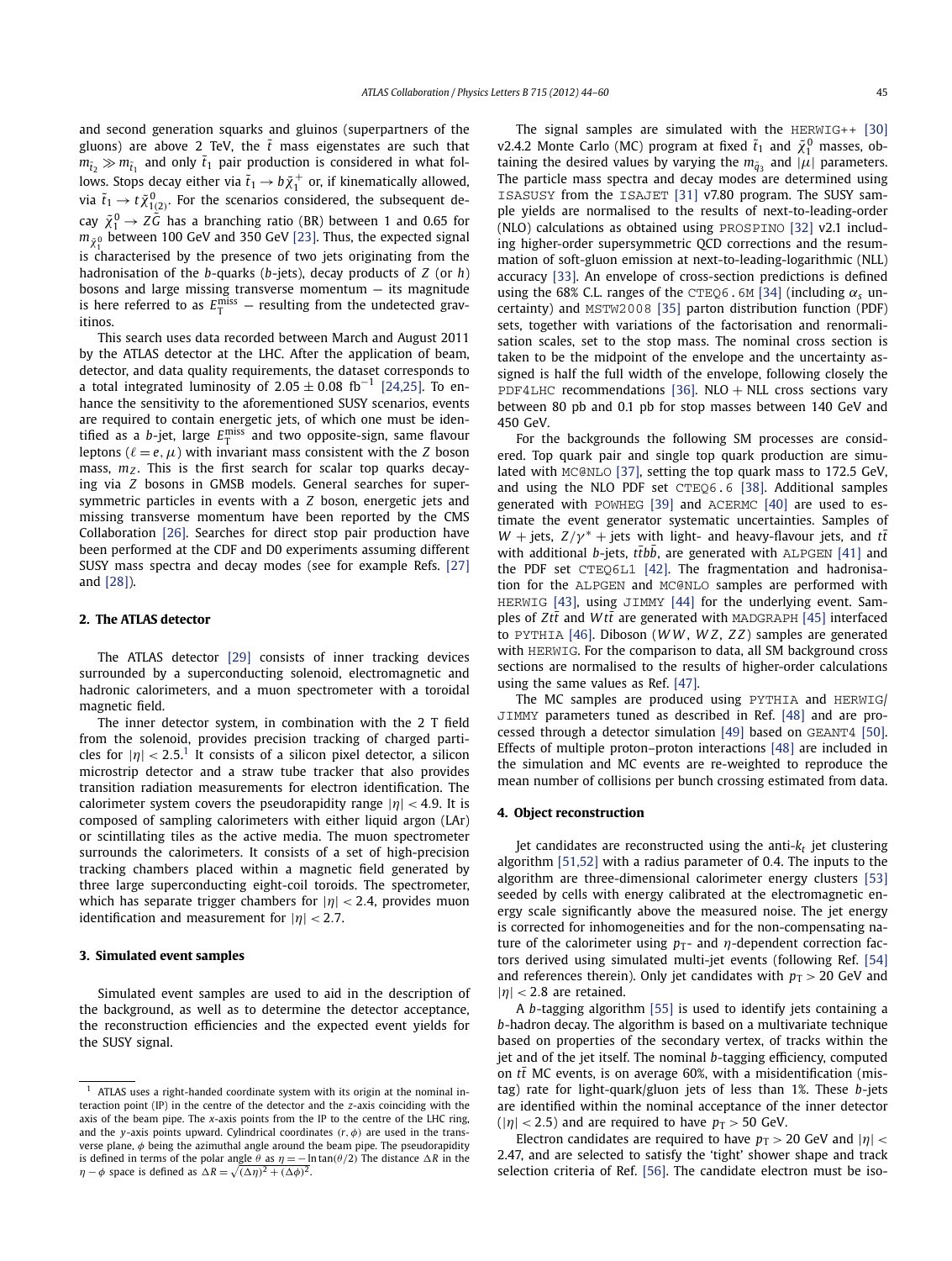$10^{\circ}$ 

**ATLAS** 

lated, such that the  $p<sub>T</sub>$  sum of tracks ( $\Sigma p<sub>T</sub>$ , not including the electron track), within a cone in the  $(\eta, \phi)$  plane of radius  $\Delta R = 0.2$ around the candidate must be less than  $10\%$  of the electron  $p_T$ .

Muons are reconstructed using an algorithm [\[57\]](#page-5-0) which combines the inner detector and the muon spectrometer information (combined muons). A muon is selected for the analysis only if it has  $p_T > 10$  GeV and  $|\eta| < 2.4$ , and the sum of the transverse momenta of tracks within a cone of  $\Delta R = 0.2$  around it is less than 1*.*8 GeV. To reject cosmic rays, muons are required to have longitudinal and transverse impact parameters within 1 mm and 0.2 mm of the primary vertex, respectively.

Following the object reconstruction described above, overlaps between jet candidates and leptons are resolved. Any jet within a distance  $\Delta R = 0.2$  of a candidate electron is discarded. Any remaining lepton within  $\Delta R = 0.4$  of a jet is discarded.

The  $E_{\text{T}}^{\text{miss}}$  is calculated from the vectorial sum of the transverse momenta of jets (with  $p_T > 20$  GeV and  $|\eta| < 4.5$ ), electrons and muons — including non-isolated muons [\[58\].](#page-5-0) The four vectors of calorimeter clusters not belonging to other reconstructed objects are also included.

During 40% of the data-taking period, a localised electronics failure in the LAr barrel calorimeter created a dead region in the second and third calorimeter layers  $(\Delta \eta \times \Delta \phi \simeq 1.4 \times 0.2)$  in which, on average, 30% of the incident energy is not measured. If a jet with  $p_T > 50$  GeV or an electron candidate falls in this region, the event is rejected. The loss in signal acceptance is less than 10% for the models considered.

#### **5. Event selection**

The data are selected with a three-level trigger system based on the presence of leptons. Two trigger paths are considered: a single electron trigger, reaching a plateau efficiency for electrons with  $p_{\text{T}} \geqslant 25$  GeV, and a combined muon + jet trigger, reaching a plateau efficiency for muons with  $p_{\text{T}} \geqslant 20$  GeV and jets with  $p_{\text{T}} \geqslant 60$  GeV.

Events must pass basic quality criteria against detector noise and non-collision backgrounds [\[54\]](#page-5-0) are required to have a reconstructed primary vertex associated with five or more tracks; when more than one such vertex is found, the vertex with the largest summed  $p_{\rm T}^2$  of the associated tracks is chosen

The selections applied in this analysis are listed below:

- To ensure full efficiency of the trigger, events are selected if they contain at least one electron with  $p_T > 25$  GeV or one muon with  $p_T > 20$  GeV.
- Exactly two same flavour opposite-sign leptons (*ee*,  $\mu\mu$ ) are required, such that their invariant mass  $m_{\ell\ell}$  is within the *Z* mass range (86 GeV  $< m_{\ell\ell} <$  96 GeV). Events with additional electron or muon candidates are vetoed.
- Events must include at least one jet with  $p<sub>T</sub> > 60$  GeV and one additional jet with  $p_T > 50$  GeV.
- At least one jet with  $p_T > 50$  GeV and  $|\eta| < 2.5$  is required to be *b*-tagged.

Two signal regions, referred to as SR1 and SR2, are defined using two different  $E_{\text{T}}^{\text{miss}}$  threshold requirements in order to maximise the sensitivity across the  $\tilde{t}_1 - \tilde{\chi}^0_1$  mass plane. For SR1,  $E_{\rm T}^{\rm miss}$   $>$ 50 GeV is required and it is chosen for models with  $\Delta m = m_{\tilde{t}_1}$  −  $m_{\tilde{\chi}^0_1}$  larger than 100 GeV or  $m_{\tilde{t}_1} <$  300 GeV, where moderate miss- $\frac{\lambda_1}{\lambda_2}$  ing transverse momentum is expected. SR2 is optimised for small  $\Delta m$  scenarios and events are required to have  $E_{\rm T}^{\rm miss} > 80$  GeV.

The signal efficiencies, which include the  $Z \rightarrow ee$ ,  $\mu\mu$  BR, acceptance and detector effects, vary across the  $\tilde{t}_1 - \tilde{\chi}_1^0$  mass plane.



 $\bullet$ 

Data 2011

**Fig. 1.** The distribution of  $m_{\ell\ell}$  in CR1 for the sum of *ee* and  $\mu\mu$  channels. The dashed band shows the experimental systematic uncertainties including effects due to JES, *b*-taggingand lepton ID efficiency. The last  $m_{\ell\ell}$  bin includes the number of overflow events for both data and SM expectation.

For SR1 (SR2) the efficiencies are found to lie between 0.03% and 2.1% (0.01% and 1.7%) as the stop mass increases from 140 GeV to 400 GeV, and between 0.6% and 2.0% (0.5% and 1.7%) for  *m* between 300 GeV and 100 GeV at a stop mass of 400 GeV.

#### **6. Background estimation**

The main SM processes contributing to the background are, in order of importance, top quark pair and single top quark production, followed by the associated production of *Z* bosons and heavy-flavour jets  $-$  referred to as  $Z + hf$ .

The top background is evaluated using control regions (CRs) that are the same as the SRs with the exception of the  $m_{\ell\ell}$  requirement (modified to 15 GeV  $< m_{\ell\ell} < 81$  GeV or  $m_{\ell\ell} > 101$  GeV). Depending on the corresponding signal region, CRs are labelled as CR1 and CR2. In both cases, negligible yields from the targeted SUSY signals are expected. The background estimation in each SR is obtained by multiplying the number of events observed in the corresponding CR — corrected using simulations for non-top backgrounds — by a transfer factor, defined as the ratio of the MCpredicted yield in the signal region to that in the control region:

$$
N_{SR}^{top} = \frac{N_{SR}^{top,MC}}{N_{CR}^{top,MC}} \left( N_{CR}^{obs} - N_{CR}^{non-top,MC} \right)
$$
 (2)

where  $N_{CR}^{obs}$  denotes the observed yield in the CR. For each CR, the contribution from other SM processes accounts for less than 10% of the total. The estimate based on this approach benefits from a cancellation of systematic uncertainties that are correlated between SRs and CRs. The distribution of  $m_{\ell\ell}$  for CR1 is shown in Fig. 1. The experimental uncertainties, described in Section [7,](#page-3-0) are displayed. They include effects due to jet energy scale and resolution [\[54\]](#page-5-0) (JES), *b*-tagging [\[55\]](#page-5-0) and lepton identification (ID) efficiencies [\[56,](#page-5-0) [57,59\].](#page-5-0) The number of expected events for 2.05 fb<sup>-1</sup> of integrated luminosity as predicted by the MC simulation is in good agreement with data for both CRs without introducing data/MC scaling factors.

The topology of  $Z + hf$  production events is similar to that of the signal, especially in low  $\tilde{t}_1 - \tilde{\chi}_1^0$  mass scenarios. Therefore the background from the  $Z + hf$  process is estimated from MC simulation and validated in a control region where events passing all SR selection criteria except for a reversed  $E_{\text{T}}^{\text{miss}}$  cut ( $E_{\text{T}}^{\text{miss}}$  < 50 GeV)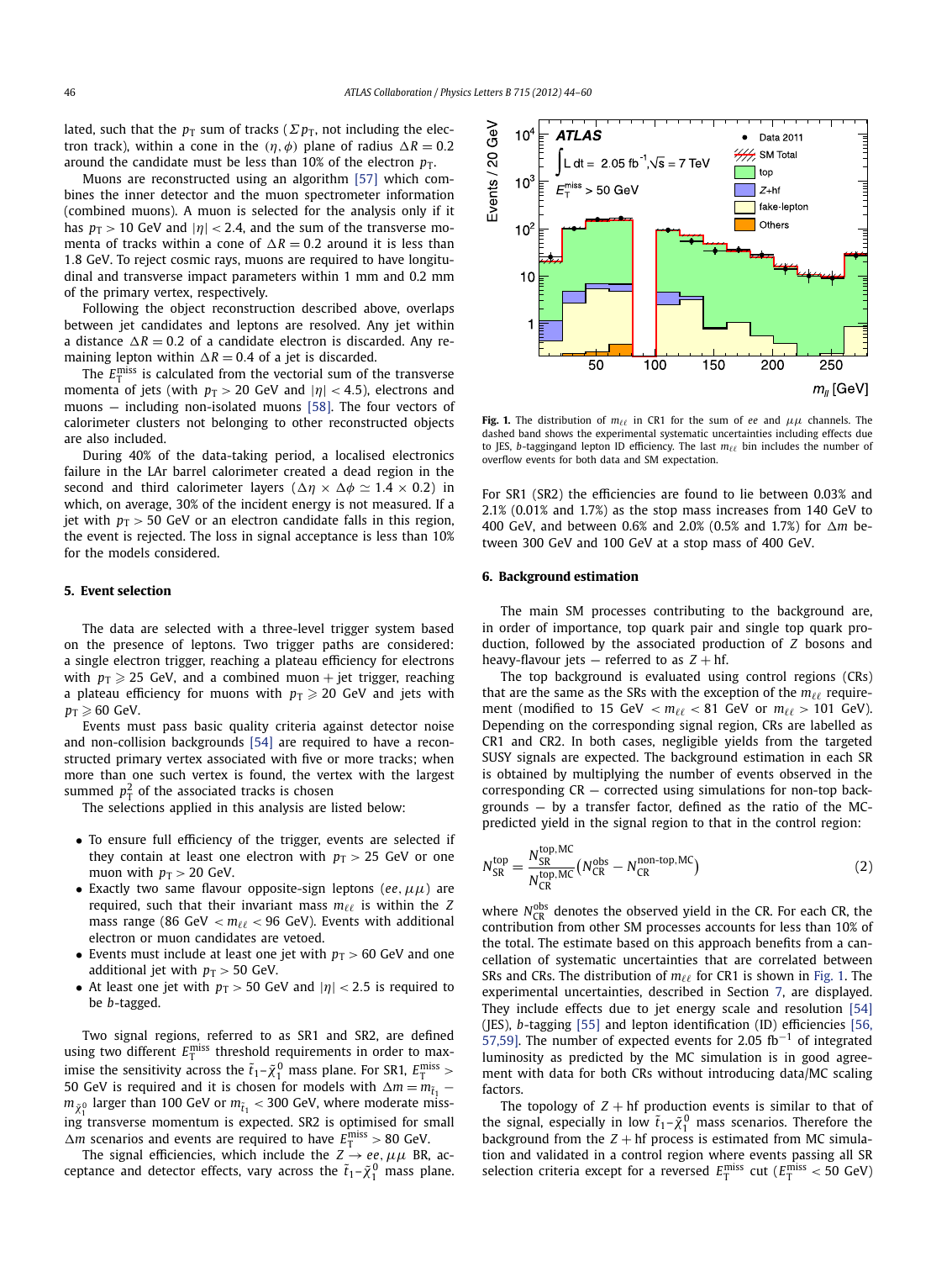<span id="page-3-0"></span>

**Fig. 2.** The distribution of  $E_{\text{T}}^{\text{miss}}$  for the  $Z + \text{hf}$  validation region for the sum of *ee* and  $\mu\mu$  channels. By construction, only events with  $E_{\textrm{T}}^{\textrm{miss}}$  below 50 GeV are displayed. The dashed band represents the experimental uncertainties including effects due to JES, *b*-taggingand lepton ID efficiency.

are considered. Possible signal contamination in the control region varies across the  $\tilde{t}_1$ – $\tilde{\chi}^0_1$  mass range. As an example, for  $m_{\tilde{\chi}^0_1} \simeq$ 1 100 GeV, the contamination is 5% (80%) of the total predicted SM background for  $m_{\tilde{t}_1} \simeq 350$  (150) GeV. In Fig. 2 the  $E_{\rm T}^{\rm miss}$  distribution is shown in the range 0–50 GeV for  $ee + \mu\mu$  final states. The number of events observed in data is in good agreement with the SM expected yields within experimental uncertainties.

Backgrounds from  $W +$  jets and multi-jet production, referred to as "fake-lepton" contributions, are subdominant. In this case, events passing the selection contain at least one misidentified or non-isolated lepton (collectively called "fakes"). The fake-lepton background estimate is obtained using the data-driven approach described in Ref. [\[60\].](#page-5-0) The probability of misidentifying a jet as a signal lepton is estimated in control regions dominated by multijet events where exactly one pre-selected lepton, at least one *b*-tagged jet and low  $E_{\text{T}}^{\text{miss}}$  are required.

Finally, background contributions from diboson, Ztt<sup>†</sup>, Wtt<sup>†</sup> and t*tbb* events — referred to as 'Others' — are estimated from MC simulation. They account for less than 3% of the total SM background in either SR.

#### **7. Systematic uncertainties**

Various systematic uncertainties affecting the background rates and signal yields have been considered. The values quoted in the following refer to *ee* and *μμ* channels summed.

Systematic uncertainties on the top background expectations vary between 11% and 13% depending on the SR and are dominated by the residual uncertainties on the shape of the kinematic distributions of top quark events. The uncertainties are evaluated using additional MC samples. ACERMC [\[40\]](#page-5-0) is used to evaluate the impact of initial and final state radiation parameters (varied as in Ref. [\[61\]\)](#page-5-0), PYTHIA for the choice of fragmentation model, POWHEG [\[39\]](#page-5-0) for the choice of generator. Experimental uncertainties on the *b*-tagging efficiency, JES and lepton ID efficiency account for about 4% in either SR.

The dominant uncertainties on the  $Z + hf$  background estimates from simulation arise from the uncertainty on the production cross section used to normalise the MC yields. A  $\pm 55$ % uncertainty on the total production cross section is evaluated from the direct  $Z + hf$  inclusive measurement described in Ref. [\[62\]](#page-5-0) and takes into account differences between data, MCFM [\[63\]](#page-5-0) and ALPGEN

#### **Table 1**

Expected and measured number of events in SR1 and SR2 for *ee* and *μμ* channels (separately and summed) for an integrated luminosity of 2*.*05 fb<sup>−</sup>1. Rows labelled as 'Others' correspond to the subdominant SM backgrounds estimated from MC simulation. The total systematic uncertainties are also displayed. At the bottom, model-independent observed and expected limits at 95% C.L. on the number of events and visible cross sections are shown summing the *ee* and *μμ* channels.

|                                            | SR <sub>1</sub> | SR <sub>2</sub> |
|--------------------------------------------|-----------------|-----------------|
| ee channel                                 |                 |                 |
| Data                                       | 39              | 20              |
| <b>SM</b>                                  | $36.2 + 8.5$    | $14.1 + 3.0$    |
| Top                                        | $23.8 + 4.8$    | $11.9 + 2.8$    |
| $Z + hf$                                   | $9.4 + 7.0$     | $0.9 + 0.8$     |
| Fake lepton                                | $2.4 + 0.9$     | $1.1 + 0.6$     |
| Others                                     | $0.5 + 0.5$     | $0.2 + 0.2$     |
| $\mu\mu$ channel                           |                 |                 |
| Data                                       | 47              | 23              |
| <b>SM</b>                                  | $55 + 12$       | $26.6 + 5.1$    |
| Top                                        | $40.4 + 6.2$    | $22.9 \pm 4.3$  |
| $Z + hf$                                   | $14.2 + 9.9$    | $3.3 + 2.6$     |
| Fake lepton                                | $0.00 \pm 0.08$ | $0.00 \pm 0.07$ |
| Others                                     | $0.7 \pm 0.7$   | $0.3 \pm 0.3$   |
| $ee + \mu\mu$                              |                 |                 |
| Data                                       | 86              | 43              |
| <b>SM</b>                                  | $92 + 19$       | $40.7 + 6.0$    |
| Top                                        | $64.3 + 7.7$    | $34.8 + 5.0$    |
| $Z + hf$                                   | $24 + 16$       | $4.2 + 3.2$     |
| Fake lepton                                | $2.4 + 0.9$     | $1.1 + 0.6$     |
| Others                                     | $1.2 + 1.2$     | $0.6 \pm 0.6$   |
| 95% C.L. upper limits: observed (expected) |                 |                 |
| Events                                     | 37.2 (40.6)     | 19.8 (17.8)     |
| Visible $\sigma$ [fb]                      | 18.2 (19.8)     | 9.7(8.7)        |
|                                            |                 |                 |

predictions. The extrapolation to each following jet multiplicity in  $Z + hf + N$  jets events increases this uncertainty by an additional 24% [\[64\].](#page-5-0) Other uncertainties due to JES, *b*-tagging efficiency and lepton ID efficiency are found to be about 25% and 35% for SR1 and SR2, respectively.

The estimated fake-lepton background is affected by systematic uncertainties related to the determination of the lepton misidentification rate and to the subtraction of non-multi-jet contributions to the event yield in the multi-jet enhanced regions. The estimated uncertainty is 50% and 60% in SR1 and SR2, respectively. Finally, a conservative 100% uncertainty is taken into account on the contributions from 'Others'.

For the SUSY signal processes, uncertainties on the renormalisation and factorisation scales, on the PDF and on  $\alpha_s$  affect the cross section predictions. PDF and  $\alpha_s$  uncertainties are between 10% and 15% depending on  $m_{\tilde{t}_1}$  for the mass range considered. The variation of renormalisation and factorisation scales by a factor of two changes the nominal signal cross section by 9–13% depending on the stop mass. The impact of detector-related uncertainties, such as JES, *b*-tagging and lepton ID efficiency, on the signal event yields varies between 10% and 25% and is dominated by the uncertainties on the JES.

#### **8. Results and interpretation**

The numbers of observed and expected SM background events in the two SRs are summarised in Table 1, for *ee* and *μμ* channels summed. The *ee* and *μμ* contributions are also shown separately for illustration. In all SRs, the SM expectation and observation agree within uncertainties.

In [Fig. 3](#page-4-0) the distributions of  $E_T^{\text{miss}}$  in SR1 (full spectrum) and SR2 ( $E_{\rm T}^{\rm miss} > 80$  GeV), summing the *ee* and  $\mu\mu$  channels, are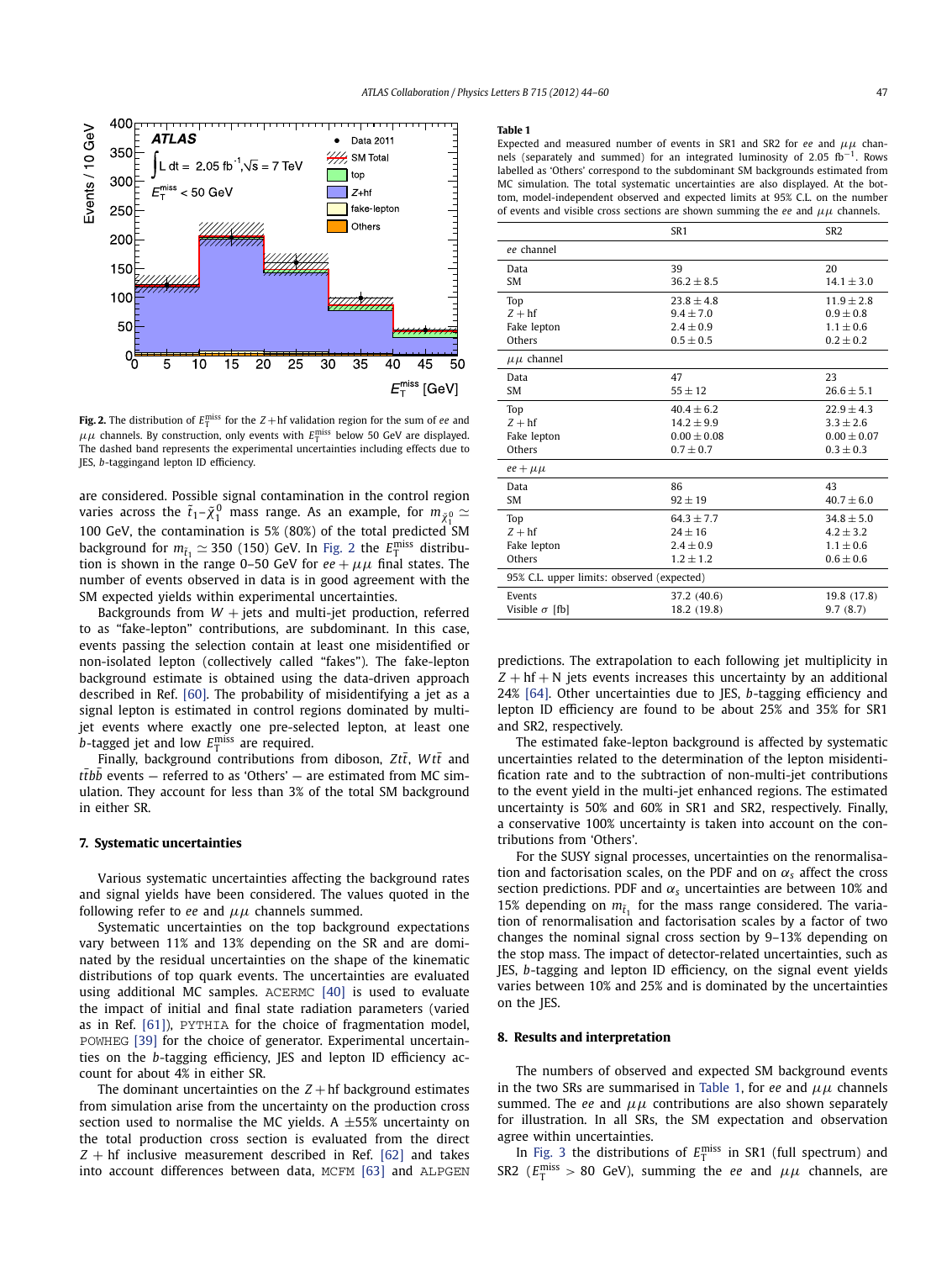<span id="page-4-0"></span>

**Fig. 3.** The  $ee + \mu\mu$   $E_T^{\text{miss}}$  distribution for SR1 compared to the SM predictions, shown by the light (red) solid line, and  $SM +$  signal predictions, shown by the dark (black) solid and dashed lines. The dashed band represents the total systematic uncertainty. The last  $E_{\text{T}}^{\text{miss}}$  bin includes the number of overflow events for both data and SM expectation. (For interpretation of the references to color in this figure legend, the reader is referred to the web version of this Letter.)



**Fig. 4.** Expected and observed exclusion limits and  $+1\sigma$  variation on the expected limit in the  $\tilde{t}_1 - \tilde{\chi}_1^0$  mass plane. The reference points indicated on the plane correspond to the  $(\tilde{t}_1, \tilde{\chi}^0_1)$  scenarios of  $(250, 100)$  GeV and  $(250, 220)$  GeV, respectively.

shown. For illustrative purposes, the distributions expected for two signal  $(\tilde{t}_1, \tilde{\chi}^0_1)$  scenarios with masses of  $(250, 100)$  GeV and *(*250*,* 220*)* GeV, respectively, are added to the SM predictions.

The results are translated into 95% confidence level (C.L.) upper limits on contributions from new physics using the  $CL<sub>s</sub>$  prescription [\[65\].](#page-5-0) The SR with the better expected sensitivity at each point in parameter space is adopted as the nominal result. Systematic uncertainties are treated as nuisance parameters and their correlations are taken into account. Fig. 4 shows the observed and expected exclusion limits at 95% C.L. in the  $\tilde{t}_1 - \tilde{\chi}_1^0$  mass plane, assuming direct stop pair production in the framework of GMSB models with light higgsinos. The  $\pm 1\sigma$  contours around the median expected limit are also shown. Stop masses up to 310 GeV are excluded for 115 GeV *<sup>&</sup>lt; <sup>m</sup>χ*˜ <sup>0</sup> *<* 230 GeV. The exclusion extends to stop masses of 330 GeV for a neutralino mass of about 190 GeV. Stop masses below 240 GeV are excluded for  $m_{\tilde{\chi}^0_1} > m_Z$ . The two SRs are used to set limits on the number of events and the visible cross section,  $\sigma_{vis}$ , of new physics models, without corrections for the effects of experimental resolution, acceptance and efficiency. The observed and expected excluded values at 95% C.L. are reported in [Table 1.](#page-3-0)

#### **9. Conclusions**

In summary, results of a search for direct scalar top quark pair production in *pp* collisions at  $\sqrt{s} = 7$  TeV, based on 2.05 fb<sup>-1</sup> of ATLAS data are reported. Scalar top quarks are searched for in events with two same flavour opposite-sign leptons (*e,μ*) with invariant mass consistent with the *Z* boson mass, large missing transverse momentum and jets in the final state, where at least one of the jets is identified as originating from a *b*-quark. The results are in agreement with the SM prediction and are interpreted in the framework of *R*-parity conserving 'natural' gauge mediated SUSY scenarios. Stop masses up to 310 GeV are excluded for 115 GeV  $< m_{\tilde{\chi}_{1}^{0}} <$  230 GeV at 95% C.L., reaching an exclusion of  $m_{\tilde{t}_1}$  < 330 GeV for  $m_{\tilde{\chi}_1^0}$  = 190 GeV. Stop masses below 240 GeV are excluded for  $m_{\tilde{\chi}_1^0} > m_Z$ .

#### **Acknowledgements**

We thank CERN for the very successful operation of the LHC, as well as the support staff from our institutions without whom ATLAS could not be operated efficiently.

We acknowledge the support of ANPCyT, Argentina; YerPhI, Armenia; ARC, Australia; BMWF, Austria; ANAS, Azerbaijan; SSTC, Belarus; CNPq and FAPESP, Brazil; NSERC, NRC and CFI, Canada; CERN; CONICYT, Chile; CAS, MOST and NSFC, China; COLCIENCIAS, Colombia; MSMT CR, MPO CR and VSC CR, Czech Republic; DNRF, DNSRC and Lundbeck Foundation, Denmark; ARTEMIS, European Union; IN2P3-CNRS, CEA-DSM/IRFU, France; GNAS, Georgia; BMBF, DFG, HGF, MPG and AvH Foundation, Germany; GSRT, Greece; ISF, MINERVA, GIF, DIP and Benoziyo Center, Israel; INFN, Italy; MEXT and JSPS, Japan; CNRST, Morocco; FOM and NWO, Netherlands; RCN, Norway; MNiSW, Poland; GRICES and FCT, Portugal; MERYS (MECTS), Romania; MES of Russia and ROSATOM, Russian Federation; JINR; MSTD, Serbia; MSSR, Slovakia; ARRS and MVZT, Slovenia; DST/NRF, South Africa; MICINN, Spain; SRC and Wallenberg Foundation, Sweden; SER, SNSF and Cantons of Bern and Geneva, Switzerland; NSC, Taiwan; TAEK, Turkey; STFC, the Royal Society and Leverhulme Trust, United Kingdom; DOE and NSF, United States.

The crucial computing support from all WLCG partners is acknowledged gratefully, in particular from CERN and the ATLAS Tier-1 facilities at TRIUMF (Canada), NDGF (Denmark, Norway, Sweden), CC-IN2P3 (France), KIT/GridKA (Germany), INFN-CNAF (Italy), NL-T1 (Netherlands), PIC (Spain), ASGC (Taiwan), RAL (UK) and BNL (USA) and in the Tier-2 facilities worldwide.

#### **Open access**

This article is published Open Access at [sciencedirect.com](http://www.sciencedirect.com). It is distributed under the terms of the Creative Commons Attribution License 3.0, which permits unrestricted use, distribution, and reproduction in any medium, provided the original authors and source are credited.

#### **References**

- [1] H. Miyazawa, Prog. Theor. Phys. 36 (6) (1966) 1266.
- [2] P. Ramond, Phys. Rev. D 3 (1971) 2415.
- [3] Y.A. Golfand, E.P. Likhtman, JETP Lett. 13 (1971) 323;
- Y.A. Golfand, E.P. Likhtman, Pisma Zh. Eksp. Teor. Fiz. 13 (1971) 452.
- [4] A. Neveu, J.H. Schwarz, Nucl. Phys. B 31 (1971) 86.
- [5] A. Neveu, J.H. Schwarz, Phys. Rev. D 4 (1971) 1109. [6] J. Gervais, B. Sakita, Nucl. Phys. B 34 (1971) 632.
- 
- [7] D.V. Volkov, V.P. Akulov, Phys. Lett. B 46 (1973) 109. [8] J. Wess, B. Zumino, Phys. Lett. B 49 (1974) 52.
-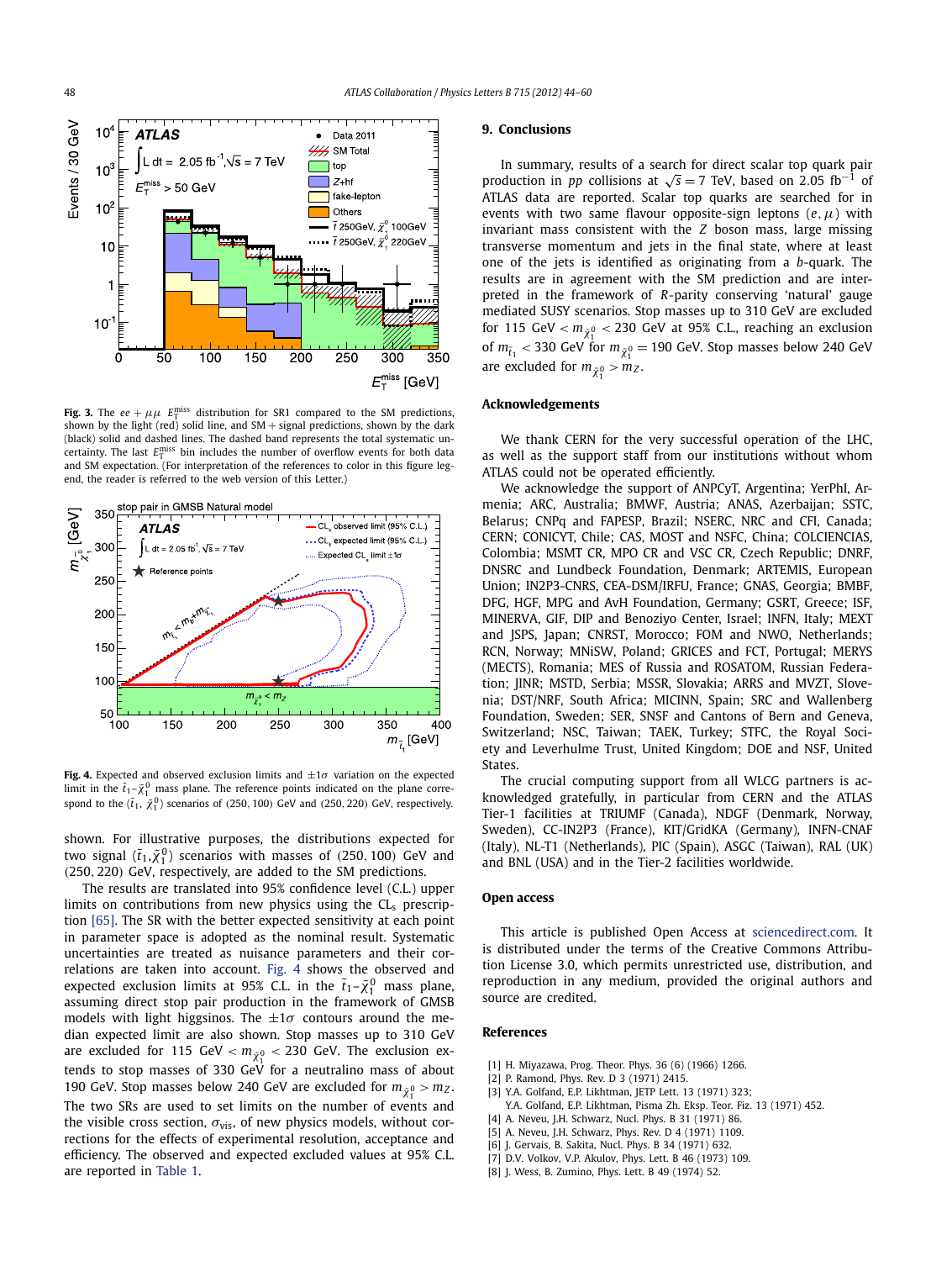- <span id="page-5-0"></span>[9] J. Wess, B. Zumino, Nucl. Phys. B 70 (1974) 39.
- [10] P. Fayet, Phys. Lett. B 64 (1976) 159.
- [11] P. Fayet, Phys. Lett. B 69 (1977) 489.
- [12] G.R. Farrar, P. Fayet, Phys. Lett. B 76 (1978) 575.
- [13] P. Fayet, Phys. Lett. B 84 (1979) 416.
- [14] S. Dimopoulos, H. Georgi, Nucl. Phys. B 193 (1981) 150.
- [15] R. Kitano, Y. Nomura, Phys. Rev. D 73 (2006) 095004.
- [16] M. Dine, W. Fischler, Phys. Lett. B 110 (1982) 227.
- [17] L. Alvarez-Gaume, et al., Nucl. Phys. B 207 (1982) 96.
- [18] C.R. Nappi, B.A. Ovrut, Phys. Lett. B 113 (1982) 175.
- [19] M. Dine, A.E. Nelson, Phys. Rev. D 48 (1993) 1277.
- [20] M. Dine, et al., Phys. Rev. D 51 (1995) 1362.
- [21] M. Dine, et al., Phys. Rev. D 53 (1996) 2658.
- [22] M. Asano, et al., JHEP 1012 (2010) 019.
- [23] S. Dimopoulos, Nucl. Phys. B 488 (1997) 39.
- [24] ATLAS Collaboration, Eur. Phys. J. C 71 (2011) 1630.
- [25] ATLAS Collaboration, ATLAS-CONF-2011-116, [https://cdsweb.cern.ch/record/](https://cdsweb.cern.ch/record/1376384) [1376384,](https://cdsweb.cern.ch/record/1376384) 2011.
- [26] CMS Collaboration, Phys. Lett. B, submitted for publication, arXiv:1204.3774 [hep-ex], 2012.
- [27] CDF Collaboration, Phys. Rev. Lett. 104 (2010) 251801.
- [28] D0 Collaboration, Phys. Lett. B 675 (2009) 289.
- [29] ATLAS Collaboration, JINST 3 (2008) S08003.
- [30] M. Bahr, et al., Eur. Phys. J. C 58 (2008) 639.
- [31] F.E. Paige, et al., arXiv:hep-ph/0312045, 2003.
- [32] W. Beenakker, et al., Nucl. Phys. B 515 (1998) 3.
- [33] W. Beenakker, et al., JHEP 1008 (2010) 098.
- [34] D. Stump, et al., JHEP 0310 (2003) 046.
- 
- [35] A. Martin, et al., Eur. Phys. J. C 63 (2009) 189.
- [36] M. Botje, et al., arXiv:1101.0538 [hep-ex], 2011.
- [37] S. Frixione, B.R. Webber, arXiv:hep-ph/0601192, 2006.
- [38] P. Nadolsky, et al., Phys. Rev. D 78 (2008) 013004.
- [39] S. Frixione, et al., IHEP 0711 (2007) 070.
- [40] B. Kersevanm, E. Richter-Was, arXiv:hep-ph/0405247, 2004.
- [41] M. Mangano, et al., JHEP 0307 (2003) 001.
- [42] J. Pumplin, et al., JHEP 0207 (2002) 012.
- [43] G. Corcella, et al., [HEP 0101 (2001) 010.
- [44] J.M. Butterworth, et al., Z. Phys. C 72 (1996) 637.
- [45] J. Alwall, et al., JHEP 1106 (2011) 128.
- [46] T. Sjöstrand, S. Mrenna, P. Skands, JHEP 0605 (2006) 026. [47] ATLAS Collaboration, Phys. Rev. D 85 (2012) 112006.
- [48] ATLAS Collaboration, ATL-PHYS-PUB-2011-008, [https://cdsweb.cern.ch/record/](https://cdsweb.cern.ch/record/1345343) [1345343,](https://cdsweb.cern.ch/record/1345343) 2011.
- [49] ATLAS Collaboration, Eur. Phys. J. C 70 (2010) 823.
- [50] GEANT4 Collaboration, Nucl. Inst. Meth. A 506 (2003) 250.
- [51] M. Cacciari, G. Salam, Phys. Lett. B 641 (2006) 57.
- [52] M. Cacciari, et al., JHEP 0804 (2008) 063.
- [53] W. Lampl, et al., ATL-LARG-PUB-2008-002, [https://cdsweb.cern.ch/record/](https://cdsweb.cern.ch/record/1099735) [1099735,](https://cdsweb.cern.ch/record/1099735) 2008.
- [54] ATLAS Collaboration, Eur. Phys. J. C, submitted for publication, arXiv:1112.6426 [hep-ex].
- [55] ATLAS Collaboration, ATLAS-CONF-2011-102 (2011).
- [56] ATLAS Collaboration, Eur. Phys. J. C 72 (2011) 1909.
- [57] ATLAS Collaboration, ATLAS-CONF-2011-063, [https://cdsweb.cern.ch/record/](https://cdsweb.cern.ch/record/1345743) [1345743,](https://cdsweb.cern.ch/record/1345743) 2011.
- [58] ATLAS Collaboration, Eur. Phys. J. C 72 (2012) 1844.
- [59] ATLAS Collaboration, ATLAS-CONF-2011-021, [https://cdsweb.cern.ch/record/](https://cdsweb.cern.ch/record/1336750) [1336750,](https://cdsweb.cern.ch/record/1336750) 2011.
- [60] ATLAS Collaboration, Eur. Phys. J. C 71 (2011) 1577.
- [61] ATLAS Collaboration, Phys. Lett. B 707 (2012) 459.
- [62] ATLAS Collaboration, Phys. Lett. B 706 (2012) 295.
- [63] J.M. Campbell, et al., Phys. Rev. D 69 (2004) 074021.
- [64] J. Alwall, et al., Eur. Phys. J. C 53 (2008) 474.
- [65] A.L. Read, J. Phys. G 28 (2002) 2693.

#### **ATLAS Collaboration**

G. Aad  $^{48}$ , B. Abbott  $^{111}$ , J. Abdallah  $^{11}$ , S. Abdel Khalek  $^{115}$ , A.A. Abdelalim  $^{49}$ , O. Abdinov  $^{10}$ , B. Abi  $^{112}$ , M. Abolins [88,](#page-15-0) O.S. AbouZeid [158,](#page-16-0) H. Abramowicz [153,](#page-16-0) H. Abreu [136,](#page-15-0) E. Acerbi [89a](#page-15-0)*,*[89b,](#page-15-0) B.S. Acharya [164a](#page-16-0)*,*[164b,](#page-16-0) L. Adamczyk  $^{37}$ , D.L. Adams  $^{24}$ , T.N. Addy  $^{56}$ , J. Adelman  $^{176}$ , S. Adomeit  $^{98}$ , P. Adragna  $^{75}$ , T. Adye  $^{129}$ , S. Aefsky [22,](#page-14-0) J.A. Aguilar-Saavedra [124b](#page-15-0)*,[a](#page-16-0)*, M. Aharrouche [81,](#page-15-0) S.P. Ahlen [21,](#page-14-0) F. Ahles [48,](#page-14-0) A. Ahmad [148,](#page-16-0) M. Ahsan [40,](#page-14-0) G. Aielli [133a](#page-15-0)*,*[133b,](#page-15-0) T. Akdogan [18a,](#page-14-0) T.P.A. Åkesson [79,](#page-15-0) G. Akimoto [155,](#page-16-0) A.V. Akimov [94,](#page-15-0) A. Akiyama  $^{66}$  $^{66}$  $^{66}$ , M.S. Alam  $^1$ , M.A. Alam  $^{76}$ , J. Albert  $^{169}$ , S. Albrand  $^{55}$ , M. Aleksa  $^{29}$ , I.N. Aleksandrov  $^{64}$ , F. Alessandria [89a,](#page-15-0) C. Alexa [25a,](#page-14-0) G. Alexander [153,](#page-16-0) G. Alexandre [49,](#page-14-0) T. Alexopoulos [9,](#page-14-0) M. Alhroob [164a](#page-16-0)*,*[164c,](#page-16-0) M. Aliev <sup>15</sup>, G. Alimonti <sup>89a</sup>, J. Alison <sup>120</sup>, B.M.M. Allbrooke <sup>17</sup>, P.P. Allport <sup>73</sup>, S.E. Allwood-Spiers <sup>[53](#page-14-0)</sup>, J. Almond [82,](#page-15-0) A. Aloisio [102a](#page-15-0)*,*[102b,](#page-15-0) R. Alon [172,](#page-16-0) A. Alonso [79,](#page-15-0) B. Alvarez Gonzalez [88,](#page-15-0) M.G. Alviggi [102a](#page-15-0)*,*[102b,](#page-15-0) K. Amako [65,](#page-14-0) C. Amelung [22,](#page-14-0) V.V. Ammosov [128,](#page-15-0) A. Amorim [124a](#page-15-0)*,[b](#page-16-0)*, G. Amorós [167,](#page-16-0) N. Amram [153,](#page-16-0) C. Anastopoulos <sup>29</sup>, L.S. Ancu <sup>16</sup>, N. Andari <sup>115</sup>, T. Andeen <sup>34</sup>, C.F. Anders <sup>20</sup>, G. Anders <sup>58a</sup>, K.J. Anderson <sup>30</sup>, A. Andreazza [89a](#page-15-0)*,*[89b,](#page-15-0) V. Andrei [58a,](#page-14-0) X.S. Anduaga [70,](#page-14-0) A. Angerami [34,](#page-14-0) F. Anghinolfi [29,](#page-14-0) A. Anisenkov [107](#page-15-0), N. Anjos <sup>124a</sup>, A. Annovi <sup>47</sup>, A. Antonaki <sup>8</sup>, M. Antonelli <sup>47</sup>, A. Antonov <sup>96</sup>, J. Antos <sup>144b</sup>, F. Anulli <sup>132a</sup>, S. Aoun [83,](#page-15-0) L. Aperio Bella [4,](#page-14-0) R. Apolle [118](#page-15-0)*,[c](#page-16-0)*, G. Arabidze [88,](#page-15-0) I. Aracena [143](#page-15-0), Y. Arai [65](#page-14-0), A.T.H. Arce [44,](#page-14-0) S. Arfaoui [148,](#page-16-0) J.-F. Arguin [14,](#page-14-0) E. Arik [18a](#page-14-0)*,*[∗](#page-16-0), M. Arik [18a,](#page-14-0) A.J. Armbruster [87,](#page-15-0) O. Arnaez [81,](#page-15-0) V. Arnal [80,](#page-15-0) C. Arnault [115,](#page-15-0) A. Artamonov [95](#page-15-0), G. Artoni [132a](#page-15-0)*,*[132b,](#page-15-0) D. Arutinov [20,](#page-14-0) S. Asai [155,](#page-16-0) R. Asfandiyarov [173,](#page-16-0) S. Ask [27,](#page-14-0) B. Åsman [146a](#page-16-0)*,*[146b,](#page-16-0) L. Asquith [5,](#page-14-0) K. Assamagan [24,](#page-14-0) A. Astbury [169,](#page-16-0) B. Aubert [4,](#page-14-0) E. Auge [115,](#page-15-0) K. Augsten [127,](#page-15-0) M. Aurousseau [145a,](#page-15-0) G. Avolio [163,](#page-16-0) R. Avramidou [9,](#page-14-0) D. Axen [168,](#page-16-0) G. Azuelos [93](#page-15-0)*,[d](#page-16-0)*, Y. Azuma [155,](#page-16-0) M.A. Baak [29,](#page-14-0) G. Baccaglioni [89a](#page-15-0), C. Bacci [134a](#page-15-0)*,*[134b,](#page-15-0) A.M. Bach [14,](#page-14-0) H. Bachacou [136,](#page-15-0) K. Bachas [29,](#page-14-0) M. Backes [49,](#page-14-0) M. Backhaus [20,](#page-14-0) E. Badescu [25a,](#page-14-0) P. Bagnaia [132a](#page-15-0)*,*[132b,](#page-15-0) S. Bahinipati [2,](#page-14-0) Y. Bai [32a](#page-14-0), D.C. Bailey <sup>[158](#page-16-0)</sup>, T. Bain <sup>158</sup>, J.T. Baines <sup>129</sup>, O.K. Baker <sup>176</sup>, M.D. Baker <sup>24</sup>, S. Baker <sup>[77](#page-15-0)</sup>, E. Banas <sup>38</sup>, P. Banerjee <sup>[93](#page-15-0)</sup>, Sw. Banerjee <sup>173</sup>, D. Banfi <sup>29</sup>, A. Bangert <sup>150</sup>, V. Bansal <sup>169</sup>, H.S. Bansil <sup>17</sup>, L. Barak <sup>172</sup>, S.P. Baranov [94](#page-15-0), A. Barbaro Galtieri [14,](#page-14-0) T. Barber [48,](#page-14-0) E.L. Barberio [86](#page-15-0), D. Barberis [50a](#page-14-0)*,*[50b,](#page-14-0) M. Barbero [20,](#page-14-0) D.Y. Bardin  $^{64}$ , T. Barillari  $^{99}$ , M. Barisonzi  $^{175}$ , T. Barklow  $^{143}$ , N. Barlow  $^{27}$ , B.M. Barnett  $^{129}$ , R.M. Barnett<sup>14</sup>, A. Baroncelli<sup>134a</sup>, G. Barone<sup>[49](#page-14-0)</sup>, A.J. Barr<sup>118</sup>, F. Barreiro <sup>80</sup>, J. Barreiro Guimarães da Costa <sup>57</sup>, P. Barrillon <sup>115</sup>, R. Bartoldus <sup>143</sup>, A.E. Barton <sup>71</sup>, V. Bartsch <sup>149</sup>, R.L. Bates <sup>[53](#page-14-0)</sup>, L. Batkova [144a](#page-15-0), J.R. Batley [27,](#page-14-0) A. Battaglia [16](#page-14-0), M. Battistin [29,](#page-14-0) F. Bauer [136](#page-15-0), H.S. Bawa [143](#page-15-0)*,[e](#page-16-0)*, S. Beale [98,](#page-15-0) T. Beau  $^{78}$ , P.H. Beauchemin  $^{161}$ , R. Beccherle  $^{50a}$ , P. Bechtle  $^{20}$ , H.P. Beck  $^{16}$ , S. Becker  $^{98}$ , M. Beckingham  $^{138}$ , K.H. Becks  $^{175}$ , A.J. Beddall  $^{18c}$ , A. Beddall  $^{18c}$ , S. Bedikian  $^{176}$ , V.A. Bednyakov  $^{64}$ ,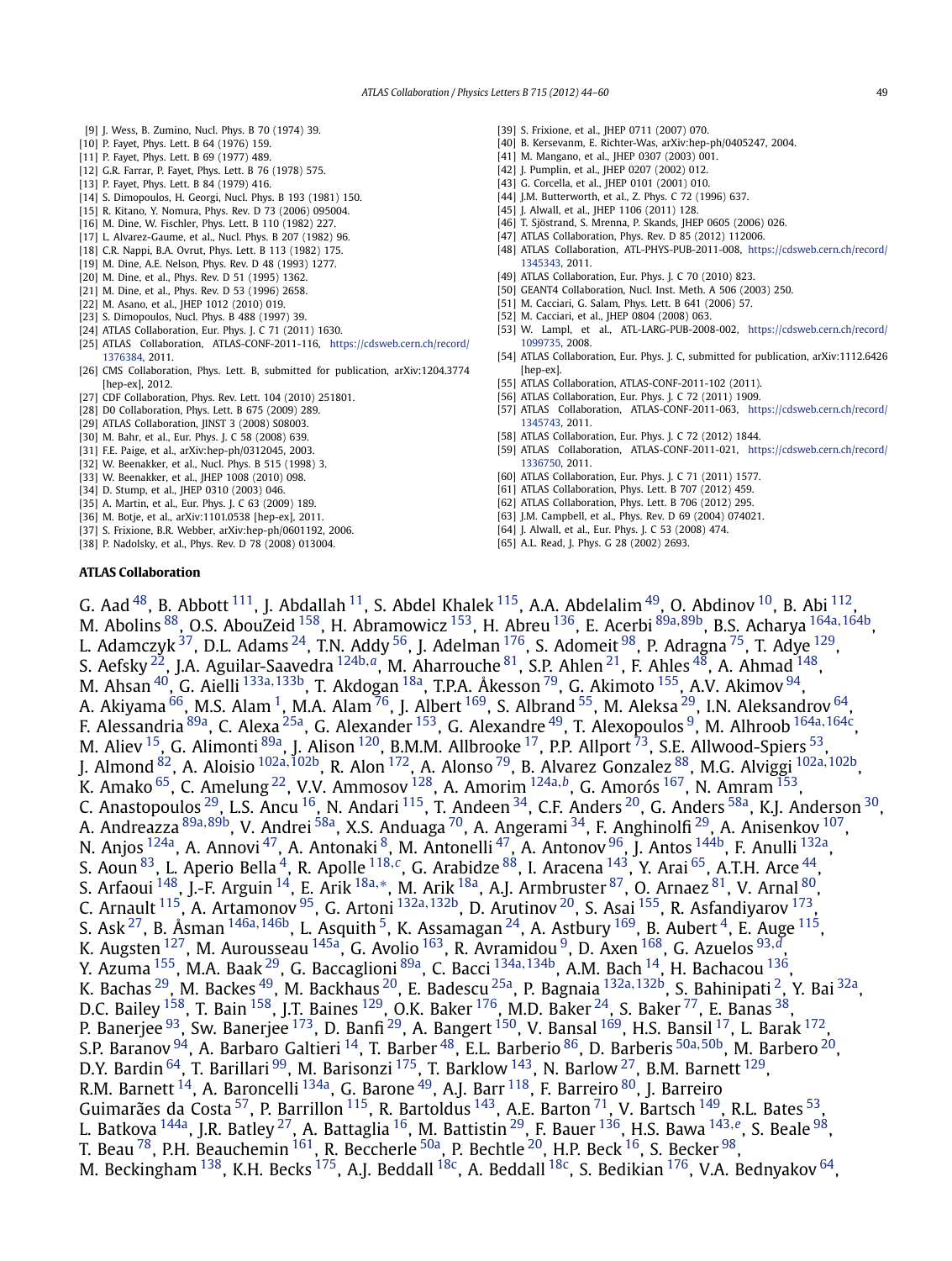C.P. Bee  $^{83}$ , M. Begel  $^{24}$ , S. Behar Harpaz  $^{152}$ , P.K. Behera  $^{62}$  $^{62}$  $^{62}$ , M. Beimforde  $^{99}$ , C. Belanger-Champagne  $^{85}$ , P.J. Bell [49,](#page-14-0) W.H. Bell [49,](#page-14-0) G. Bella [153,](#page-16-0) L. Bellagamba [19a,](#page-14-0) F. Bellina [29,](#page-14-0) M. Bellomo [29,](#page-14-0) A. Belloni [57,](#page-14-0) O. Beloborodova <sup>[107](#page-15-0), [f](#page-16-0)</sup>, K. Belotskiy <sup>96</sup>, O. Beltramello <sup>29</sup>, O. Benary <sup>153</sup>, D. Benchekroun <sup>[135a](#page-15-0)</sup>, K. Bendtz [146a](#page-16-0)*,*[146b,](#page-16-0) N. Benekos [165,](#page-16-0) Y. Benhammou [153,](#page-16-0) E. Benhar Noccioli [49,](#page-14-0) J.A. Benitez Garcia [159b,](#page-16-0) D.P. Benjamin $^{44}$ , M. Benoit  $^{115}$ , J.R. Bensinger  $^{22}$ , K. Benslama  $^{130}$  $^{130}$  $^{130}$ , S. Bentvelsen  $^{105}$ , D. Berge  $^{29}$ , E. Bergeaas Kuutmann $^{41}$ , N. Berger $^4$ , F. Berghaus  $^{169}$ , E. Berglund  $^{105}$ , J. Beringer  $^{14}$ , P. Bernat  $^{77}$ , R. Bernhard [48,](#page-14-0) C. Bernius [24,](#page-14-0) T. Berry [76,](#page-15-0) C. Bertella [83,](#page-15-0) A. Bertin [19a](#page-14-0)*,*[19b,](#page-14-0) F. Bertolucci [122a](#page-15-0)*,*[122b,](#page-15-0) M.I. Besana [89a](#page-15-0)*,*[89b,](#page-15-0) N. Besson [136,](#page-15-0) S. Bethke [99](#page-15-0), W. Bhimji [45,](#page-14-0) R.M. Bianchi [29,](#page-14-0) M. Bianco [72a](#page-15-0)*,*[72b,](#page-15-0) O. Biebel [98,](#page-15-0) S.P. Bieniek [77,](#page-15-0) K. Bierwagen [54,](#page-14-0) J. Biesiada [14,](#page-14-0) M. Biglietti [134a,](#page-15-0) H. Bilokon [47,](#page-14-0) M. Bindi [19a](#page-14-0)*,*[19b,](#page-14-0) S. Binet [115,](#page-15-0) A. Bingul [18c](#page-14-0), C. Bini [132a](#page-15-0)*,*[132b,](#page-15-0) C. Biscarat [178,](#page-16-0) U. Bitenc [48,](#page-14-0) K.M. Black [21,](#page-14-0) R.E. Blair [5,](#page-14-0) J.-B. Blanchard [136,](#page-15-0) G. Blanchot  $^{29}$ , T. Blazek  $^{144}$ a, C. Blocker  $^{22}$ , J. Blocki  $^{38}$ , A. Blondel  $^{49}$ , W. Blum  $^{81}$ , U. Blumenschein  $^{54}$  $^{54}$  $^{54}$ , G.J. Bobbink  $^{105}$ , V.B. Bobrovnikov  $^{107}$ , S.S. Bocchetta  $^{79}$ , A. Bocci  $^{44}$ , C.R. Boddy  $^{118}$ , M. Boehler  $^{41}$  $^{41}$  $^{41}$ , J. Boek [175,](#page-16-0) N. Boelaert [35](#page-14-0), J.A. Bogaerts [29,](#page-14-0) A. Bogdanchikov [107,](#page-15-0) A. Bogouch [90](#page-15-0)*,*[∗](#page-16-0), C. Bohm [146a,](#page-16-0) J. Bohm [125,](#page-15-0) V. Boisvert <sup>76</sup>, T. Bold <sup>37</sup>, V. Boldea <sup>25a</sup>, N.M. Bolnet <sup>136</sup>, M. Bomben <sup>78</sup>, M. Bona <sup>75</sup>, M. Bondioli <sup>163</sup>, M. Boonekamp  $^{136}$ , C.N. Booth  $^{139}$  $^{139}$  $^{139}$ , S. Bordoni  $^{78}$ , C. Borer  $^{16}$ , A. Borisov  $^{128}$ , G. Borissov  $^{71}$  $^{71}$  $^{71}$ , I. Borjanovic  $^{12a}$ , M. Borri [82,](#page-15-0) S. Borroni [87,](#page-15-0) V. Bortolotto [134a](#page-15-0)*,*[134b,](#page-15-0) K. Bos [105,](#page-15-0) D. Boscherini [19a,](#page-14-0) M. Bosman [11,](#page-14-0) H. Boterenbrood  $^{105}$ , D. Botterill  $^{129}$ , J. Bouchami  $^{93}$ , J. Boudreau  $^{123}$ , E.V. Bouhova-Thacker  $^{71}$ , D. Boumediene  $^{33}$ , C. Bourdarios  $^{115}$ , N. Bousson  $^{83}$ , A. Boveia  $^{30}$ , J. Boyd  $^{29}$ , I.R. Boyko  $^{64}$ , N.I. Bozhko  $^{128},$ I. Bozovic-Jelisavcic <sup>12b</sup>, J. Bracinik <sup>17</sup>, P. Branchini <sup>134a</sup>, A. Brandt <sup>7</sup>, G. Brandt <sup>118</sup>, O. Brandt <sup>54</sup>, U. Bratzler <sup>156</sup>, B. Brau  $^{84}$ , J.E. Brau  $^{114}$ , H.M. Braun  $^{175}$ , B. Brelier  $^{158}$ , J. Bremer  $^{29}$ , K. Brendlinger  $^{120}$ , R. Brenner  $^{166}$ , S. Bressler  $^{172}$ , D. Britton  $^{53}$ , F.M. Brochu  $^{27}$ , I. Brock  $^{20}$ , R. Brock  $^{88}$ , E. Brodet  $^{153}$ , F. Broggi  $^{89a}$ , C. Bromberg  $^{88}$ , J. Bronner  $^{99}$ , G. Brooijmans  $^{34}$ , W.K. Brooks  $^{31b}$ , G. Brown  $^{82}$ , H. Brown  $^7$ , P.A. Bruckman de Renstrom <sup>38</sup>, D. Bruncko <sup>144b</sup>, R. Bruneliere <sup>[48](#page-14-0)</sup>, S. Brunet <sup>60</sup>, A. Bruni <sup>19a</sup>, G. Bruni <sup>19a</sup>, M. Bruschi <sup>19a</sup>, T. Buanes <sup>13</sup>, Q. Buat <sup>55</sup>, F. Bucci <sup>49</sup>, J. Buchanan <sup>118</sup>, P. Buchholz <sup>141</sup>, R.M. Buckingham <sup>118</sup>, A.G. Buckley  $^{45}$ , S.I. Buda  $^{25\text{a}}$ , I.A. Budagov  $^{64}$ , B. Budick  $^{108}$ , V. Büscher  $^{81}$ , L. Bugge  $^{117}$ , O. Bulekov  $^{96}$  $^{96}$  $^{96}$ , A.C. Bundock  $^{73}$ , M. Bunse  $^{42}$ , T. Buran  $^{117}$ , H. Burckhart  $^{29}$ , S. Burdin  $^{73}$ , T. Burgess  $^{13}$ , S. Burke  $^{129}$ , E. Busato  $^{33}$ , P. Bussey  $^{53}$ , C.P. Buszello  $^{166}$ , B. Butler  $^{143}$ , J.M. Butler  $^{21}$ , C.M. Buttar  $^{53}$ , J.M. Butterworth  $^{77}$ , W. Buttinger [27,](#page-14-0) S. Cabrera Urbán [167,](#page-16-0) D. Caforio [19a](#page-14-0)*,*[19b,](#page-14-0) O. Cakir [3a,](#page-14-0) P. Calafiura [14](#page-14-0), G. Calderini [78,](#page-15-0) P. Calfayan [98,](#page-15-0) R. Calkins [106,](#page-15-0) L.P. Caloba [23a,](#page-14-0) R. Caloi [132a](#page-15-0)*,*[132b,](#page-15-0) D. Calvet [33,](#page-14-0) S. Calvet [33,](#page-14-0) R. Camacho Toro [33,](#page-14-0) P. Camarri [133a](#page-15-0)*,*[133b](#page-15-0), D. Cameron [117,](#page-15-0) L.M. Caminada [14,](#page-14-0) S. Campana [29,](#page-14-0) M. Campanelli [77,](#page-15-0) V. Canale [102a](#page-15-0)*,*[102b,](#page-15-0) F. Canelli [30](#page-14-0)*,[g](#page-16-0)*, A. Canepa [159a](#page-16-0), J. Cantero [80,](#page-15-0) L. Capasso [102a](#page-15-0)*,*[102b,](#page-15-0) M.D.M. Capeans Garrido [29,](#page-14-0) I. Caprini [25a,](#page-14-0) M. Caprini [25a,](#page-14-0) D. Capriotti [99,](#page-15-0) M. Capua [36a](#page-14-0)*,*[36b,](#page-14-0) R. Caputo [81](#page-15-0), R. Cardarelli [133a,](#page-15-0) T. Carli [29,](#page-14-0) G. Carlino [102a,](#page-15-0) L. Carminati [89a](#page-15-0)*,*[89b,](#page-15-0) B. Caron [85,](#page-15-0) S. Caron [104,](#page-15-0) E. Carquin [31b,](#page-14-0) G.D. Carrillo Montoya [173](#page-16-0), A.A. Carter [75,](#page-15-0) J.R. Carter [27,](#page-14-0) J. Carvalho [124a](#page-15-0)*,[h](#page-16-0)*, D. Casadei [108,](#page-15-0) M.P. Casado [11,](#page-14-0) M. Cascella [122a](#page-15-0)*,*[122b,](#page-15-0) C. Caso [50a](#page-14-0)*,*[50b](#page-14-0)*,*[∗](#page-16-0), A.M. Castaneda Hernandez [173,](#page-16-0) E. Castaneda-Miranda [173,](#page-16-0) V. Castillo Gimenez <sup>167</sup>, N.F. Castro <sup>[124a](#page-15-0)</sup>, G. Cataldi <sup>72a</sup>, P. Catastini <sup>57</sup>, A. Catinaccio <sup>[29](#page-14-0)</sup>, J.R. Catmore <sup>29</sup>, A. Cattai <sup>29</sup>, G. Cattani [133a](#page-15-0)*,*[133b,](#page-15-0) S. Caughron [88,](#page-15-0) D. Cauz [164a](#page-16-0)*,*[164c,](#page-16-0) P. Cavalleri [78](#page-15-0), D. Cavalli [89a,](#page-15-0) M. Cavalli-Sforza [11,](#page-14-0) V. Cavasinni [122a](#page-15-0)*,*[122b,](#page-15-0) F. Ceradini [134a](#page-15-0)*,*[134b,](#page-15-0) A.S. Cerqueira [23b,](#page-14-0) A. Cerri [29,](#page-14-0) L. Cerrito [75,](#page-15-0) F. Cerutti [47,](#page-14-0) S.A. Cetin  $^{18\text{b}}$ , A. Chafaq  $^{135\text{a}}$ , D. Chakraborty  $^{106}$ , I. Chalupkova  $^{126}$  $^{126}$  $^{126}$ , K. Chan  $^2$ , B. Chapleau  $^{85}$ , J.D. Chapman  $^{27}$ , J.W. Chapman  $^{87}$  $^{87}$  $^{87}$ , E. Chareyre  $^{78}$ , D.G. Charlton  $^{17}$ , V. Chavda  $^{82}$ , C.A. Chavez Barajas  $^{29}$ , S. Cheatham  $^{85}$ , S. Chekanov  $^5$ , S.V. Chekulaev  $^{159}$ , G.A. Chelkov  $^{64}$ , M.A. Chelstowska  $^{104}$ , C. Chen  $^{63}$ , H. Chen  $^{24}$ , S. Chen  $^{32\text{c}}$ , X. Chen  $^{173}$ , A. Cheplakov  $^{64}$ , R. Cherkaoui El Moursli  $^{135\text{e}}$ , V. Chernyatin  $^{24}$ , E. Cheu [6,](#page-14-0) S.L. Cheung [158,](#page-16-0) L. Chevalier [136,](#page-15-0) G. Chiefari [102a](#page-15-0)*,*[102b,](#page-15-0) L. Chikovani [51a,](#page-14-0) J.T. Childers [29,](#page-14-0) A. Chilingarov  $^{71}$ , G. Chiodini  $^{72}$ a, A.S. Chisholm  $^{17}$ , R.T. Chislett  $^{77}$ , M.V. Chizhov  $^{64}$ , G. Choudalakis  $^{30}$ , S. Chouridou  $^{137}$ , I.A. Christidi  $^{77}$ , A. Christov  $^{48}$ , D. Chromek-Burckhart  $^{29}$ , M.L. Chu  $^{151}$ , J. Chudoba  $^{125}$ , G. Ciapetti [132a](#page-15-0)*,*[132b,](#page-15-0) A.K. Ciftci [3a,](#page-14-0) R. Ciftci [3a,](#page-14-0) D. Cinca [33,](#page-14-0) V. Cindro [74](#page-15-0), C. Ciocca [19a](#page-14-0)*,*[19b,](#page-14-0) A. Ciocio [14,](#page-14-0) M. Cirilli <sup>87</sup>, M. Citterio <sup>89a</sup>, M. Ciubancan <sup>[25a](#page-14-0)</sup>, A. Clark <sup>49</sup>, P.J. Clark <sup>45</sup>, W. Cleland <sup>123</sup>, J.C. Clemens <sup>83</sup>, B. Clement [55,](#page-14-0) C. Clement [146a](#page-16-0)*,*[146b,](#page-16-0) Y. Coadou [83,](#page-15-0) M. Cobal [164a](#page-16-0)*,*[164c,](#page-16-0) A. Coccaro [138,](#page-15-0) J. Cochran [63,](#page-14-0) P. Coe [118,](#page-15-0) J.G. Cogan  $^{143}$ , J. Coggeshall  $^{165}$ , E. Cogneras  $^{178}$ , J. Colas  $^4$ , A.P. Colijn  $^{105}$ , N.J. Collins  $^{17}$ , C. Collins-Tooth  $^{53}$ , J. Collot [55,](#page-14-0) G. Colon [84,](#page-15-0) P. Conde Muiño [124a,](#page-15-0) E. Coniavitis [118,](#page-15-0) M.C. Conidi [11,](#page-14-0) S.M. Consonni [89a](#page-15-0)*,*[89b,](#page-15-0) V. Consorti [48,](#page-14-0) S. Constantinescu [25a,](#page-14-0) C. Conta [119a](#page-15-0)*,*[119b,](#page-15-0) G. Conti [57,](#page-14-0) F. Conventi [102a](#page-15-0)*,[i](#page-16-0)* , M. Cooke [14,](#page-14-0) B.D. Cooper [77,](#page-15-0) A.M. Cooper-Sarkar [118,](#page-15-0) K. Copic [14,](#page-14-0) T. Cornelissen [175,](#page-16-0) M. Corradi [19a,](#page-14-0) F. Corriveau [85](#page-15-0)*,[j](#page-16-0)* ,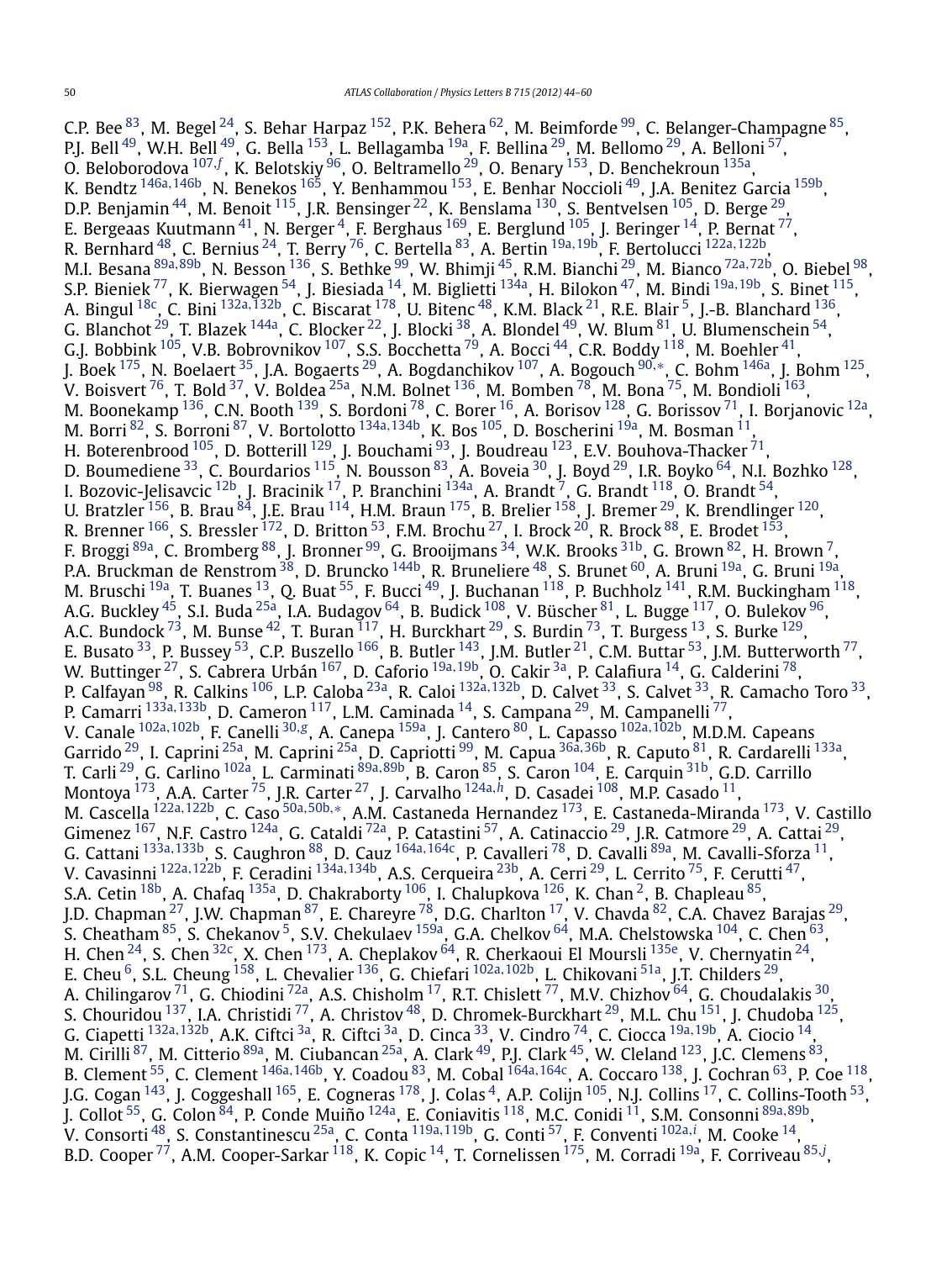A. Cortes-Gonzalez <sup>165</sup>, G. Cortiana <sup>[99](#page-15-0)</sup>, G. Costa <sup>89a</sup>, M.J. Costa <sup>167</sup>, D. Costanzo <sup>139</sup>, T. Costin <sup>[30](#page-14-0)</sup>, D. Côté <sup>29</sup>, L. Courneyea [169,](#page-16-0) G. Cowan [76,](#page-15-0) C. Cowden [27,](#page-14-0) B.E. Cox [82,](#page-15-0) K. Cranmer [108,](#page-15-0) F. Crescioli [122a](#page-15-0)*,*[122b,](#page-15-0) M. Cristinziani [20,](#page-14-0) G. Crosetti [36a](#page-14-0)*,*[36b,](#page-14-0) R. Crupi [72a](#page-15-0)*,*[72b](#page-15-0), S. Crépé-Renaudin [55,](#page-14-0) C.-M. Cuciuc [25a,](#page-14-0) C. Cuenca Almenar <sup>176</sup>, T. Cuhadar Donszelmann <sup>[139](#page-15-0)</sup>, M. Curatolo <sup>47</sup>, C.J. Curtis <sup>17</sup>, C. Cuthbert <sup>150</sup>, P. Cwetanski <sup>[60](#page-14-0)</sup>, H. Czirr [141,](#page-15-0) P. Czodrowski [43,](#page-14-0) Z. Czyczula [176,](#page-16-0) S. D'Auria [53,](#page-14-0) M. D'Onofrio [73,](#page-15-0) A. D'Orazio [132a](#page-15-0)*,*[132b,](#page-15-0) C. Da Via [82,](#page-15-0) W. Dabrowski [37](#page-14-0), A. Dafinca [118,](#page-15-0) T. Dai [87,](#page-15-0) C. Dallapiccola [84,](#page-15-0) M. Dam [35,](#page-14-0) M. Dameri [50a](#page-14-0)*,*[50b,](#page-14-0) D.S. Damiani <sup>137</sup>, H.O. Danielsson <sup>29</sup>, V. Dao <sup>49</sup>, G. Darbo <sup>50a</sup>, G.L. Darlea <sup>25b</sup>, W. Davey <sup>20</sup>, T. Davidek <sup>126</sup>, N. Davidson [86,](#page-15-0) R. Davidson [71,](#page-15-0) E. Davies [118](#page-15-0)*,[c](#page-16-0)*, M. Davies [93,](#page-15-0) A.R. Davison [77,](#page-15-0) Y. Davygora [58a,](#page-14-0) E. Dawe [142,](#page-15-0) I. Dawson [139,](#page-15-0) R.K. Daya-Ishmukhametova [22,](#page-14-0) K. De [7,](#page-14-0) R. de Asmundis [102a,](#page-15-0) S. De Castro [19a](#page-14-0)*,*[19b,](#page-14-0) S. De Cecco  $^{78}$ , J. de Graat  $^{98}$ , N. De Groot  $^{104}$  $^{104}$  $^{104}$ , P. de Jong  $^{105}$ , C. De La Taille  $^{115}$ , H. De la Torre  $^{80}$ , F. De Lorenzi [63,](#page-14-0) B. De Lotto [164a](#page-16-0)*,*[164c,](#page-16-0) L. de Mora [71](#page-15-0), L. De Nooij [105,](#page-15-0) D. De Pedis [132a,](#page-15-0) A. De Salvo [132a,](#page-15-0) U. De Sanctis [164a](#page-16-0)*,*[164c,](#page-16-0) A. De Santo [149,](#page-16-0) J.B. De Vivie De Regie [115,](#page-15-0) G. De Zorzi [132a](#page-15-0)*,*[132b,](#page-15-0) W.J. Dearnaley [71,](#page-15-0) R. Debbe [24,](#page-14-0) C. Debenedetti [45,](#page-14-0) B. Dechenaux [55,](#page-14-0) D.V. Dedovich [64,](#page-14-0) J. Degenhardt [120,](#page-15-0) C. Del Papa [164a](#page-16-0)*,*[164c,](#page-16-0) J. Del Peso [80,](#page-15-0) T. Del Prete [122a](#page-15-0)*,*[122b,](#page-15-0) T. Delemontex [55,](#page-14-0) M. Deliyergiyev [74,](#page-15-0) A. Dell'Acqua [29,](#page-14-0) L. Dell'Asta [21](#page-14-0), M. Della Pietra <sup>[102a](#page-15-0),*[i](#page-16-0)*</sup>, D. della Volpe <sup>102a,102b</sup>, M. Delmastro <sup>[4](#page-14-0)</sup>, P.A. Delsart <sup>55</sup>, C. Deluca <sup>148</sup>, S. Demers <sup>176</sup>, M. Demichev [64,](#page-14-0) B. Demirkoz [11](#page-14-0)*,[k](#page-16-0)*, J. Deng [163,](#page-16-0) S.P. Denisov [128,](#page-15-0) D. Derendarz [38,](#page-14-0) J.E. Derkaoui [135d,](#page-15-0) F. Derue  $^{78}$ , P. Dervan  $^{73}$ , K. Desch  $^{20}$ , E. Devetak  $^{148}$  $^{148}$  $^{148}$ , P.O. Deviveiros  $^{105}$ , A. Dewhurst  $^{129}$ , B. DeWilde  $^{148}$ , S. Dhaliwal <sup>[158](#page-16-0)</sup>, R. Dhullipudi <sup>[24](#page-14-0), !</sup>, A. Di Ciaccio <sup>133a, 133b</sup>, L. Di Ciaccio <sup>4</sup>, A. Di Giro[l](#page-16-0)amo <sup>29</sup>, B. Di Girolamo [29,](#page-14-0) S. Di Luise [134a](#page-15-0)*,*[134b,](#page-15-0) A. Di Mattia [173,](#page-16-0) B. Di Micco [29,](#page-14-0) R. Di Nardo [47,](#page-14-0) A. Di Simone [133a](#page-15-0)*,*[133b,](#page-15-0) R. Di Sipio [19a](#page-14-0)*,*[19b,](#page-14-0) M.A. Diaz [31a,](#page-14-0) F. Diblen [18c,](#page-14-0) E.B. Diehl [87,](#page-15-0) J. Dietrich [41](#page-14-0), T.A. Dietzsch [58a,](#page-14-0) S. Diglio [86,](#page-15-0) K. Dindar Yagci [39,](#page-14-0) J. Dingfelder [20,](#page-14-0) C. Dionisi [132a](#page-15-0)*,*[132b,](#page-15-0) P. Dita [25a](#page-14-0), S. Dita [25a,](#page-14-0) F. Dittus <sup>[29](#page-14-0)</sup>, F. Djama  $^{83}$ , T. Djobava  $^{51b}$ , M.A.B. do Vale  $^{23\mathrm{c}}$ , A. Do Valle Wemans  $^{124\mathrm{a}}$  $^{124\mathrm{a}}$  $^{124\mathrm{a}}$ , T.K.O. Doan  $^4$ , M. Dobbs [85,](#page-15-0) R. Dobinson [29](#page-14-0)*,*[∗](#page-16-0), D. Dobos [29,](#page-14-0) E. Dobson [29](#page-14-0)*,[m](#page-16-0)*, J. Dodd [34,](#page-14-0) C. Doglioni [49,](#page-14-0) T. Doherty [53](#page-14-0), Y. Doi [65](#page-14-0)*,*[∗](#page-16-0), J. Dolejsi [126,](#page-15-0) I. Dolenc [74,](#page-15-0) Z. Dolezal [126,](#page-15-0) B.A. Dolgoshein [96](#page-15-0)*,*[∗](#page-16-0), T. Dohmae [155,](#page-16-0) M. Donadelli [23d,](#page-14-0) M. Donega [120,](#page-15-0) J. Donini [33](#page-14-0), J. Dopke [29,](#page-14-0) A. Doria [102a,](#page-15-0) A. Dos Anjos [173,](#page-16-0) A. Dotti [122a](#page-15-0)*,*[122b,](#page-15-0) M.T. Dova [70](#page-14-0), A.D. Doxiadis  $^{105}$ , A.T. Doyle  $^{53}$ , M. Dris  $^9$ , J. Dubbert  $^{99}$ , S. Dube  $^{14}$ , E. Duchovni  $^{172}$ , G. Duckeck  $^{98}$ , A. Dudarev <sup>[29](#page-14-0)</sup>, F. Dudziak <sup>63</sup>, M. Dührssen <sup>29</sup>, I.P. Duerdoth <sup>82</sup>, L. Duflot <sup>115</sup>, M.-A. Dufour <sup>85</sup>, M. Dunford <sup>29</sup>, H. Duran Yildiz <sup>3a</sup>, R. Duxfield <sup>139</sup>, M. Dwuznik <sup>37</sup>, F. Dydak <sup>29</sup>, M. Düren <sup>52</sup>, J. Ebke <sup>98</sup>, S. Eckweiler <sup>[81](#page-15-0)</sup>, K. Edmonds  $^{81}$ , C.A. Edwards  $^{76}$ , N.C. Edwards  $^{53}$ , W. Ehrenfeld  $^{41}$  $^{41}$  $^{41}$ , T. Eifert  $^{143}$ , G. Eigen  $^{13}$  $^{13}$  $^{13}$ , K. Einsweiler  $^{14}$ , E. Eisenhandler <sup>[75](#page-15-0)</sup>, T. Ekelof <sup>166</sup>, M. El Kacimi <sup>135c</sup>, M. Ellert <sup>166</sup>, S. Elles <sup>4</sup>, F. Ellinghaus <sup>81</sup>, K. Ellis <sup>75</sup>, N. Ellis <sup>[29](#page-14-0)</sup>, J. Elmsheuser <sup>98</sup>, M. Elsing <sup>29</sup>, D. Emeliyanov <sup>129</sup>, R. Engelmann <sup>148</sup>, A. Engl <sup>98</sup>, B. Epp <sup>61</sup>, A. Eppig  $^{87}$ , J. Erdmann  $^{54}$ , A. Ereditato  $^{16}$ , D. Eriksson  $^{146}$ , J. Ernst  $^1$ , M. Ernst  $^{24}$ , J. Ernwein  $^{136}$ , D. Errede  $^{165}$ , S. Errede  $^{165}$ , E. Ertel  $^{81}$ , M. Escalier  $^{115}$  $^{115}$  $^{115}$ , C. Escobar  $^{123}$ , X. Espinal Curull  $^{11}$ , B. Esposito  $^{47}$ , F. Etienne [83,](#page-15-0) A.I. Etienvre [136,](#page-15-0) E. Etzion [153,](#page-16-0) D. Evangelakou [54,](#page-14-0) H. Evans [60,](#page-14-0) L. Fabbri [19a](#page-14-0)*,*[19b,](#page-14-0) C. Fabre [29,](#page-14-0) R.M. Fakhrutdinov [128,](#page-15-0) S. Falciano [132a,](#page-15-0) Y. Fang [173,](#page-16-0) M. Fanti [89a](#page-15-0)*,*[89b,](#page-15-0) A. Farbin [7,](#page-14-0) A. Farilla [134a,](#page-15-0) J. Farley [148,](#page-16-0) T. Farooque  $^{158}$ , S. Farrell  $^{163}$ , S.M. Farrington  $^{118}$  $^{118}$  $^{118}$ , P. Farthouat  $^{29}$ , P. Fassnacht  $^{29}$ , D. Fassouliotis  $^8$ , B. Fatholahzadeh [158,](#page-16-0) A. Favareto [89a](#page-15-0)*,*[89b,](#page-15-0) L. Fayard [115,](#page-15-0) S. Fazio [36a](#page-14-0)*,*[36b,](#page-14-0) R. Febbraro [33,](#page-14-0) P. Federic [144a,](#page-15-0) O.L. Fedin <sup>121</sup>, W. Fedorko <sup>88</sup>, M. Fehling-Kaschek <sup>48</sup>, L. Feligioni <sup>83</sup>, D. Fellmann <sup>5</sup>, C. Feng <sup>32d</sup>, E.J. Feng <sup>30</sup>, A.B. Fenyuk <sup>128</sup>, J. Ferencei <sup>144b</sup>, W. Fernando <sup>5</sup>, S. Ferrag <sup>[53](#page-14-0)</sup>, J. Ferrando <sup>53</sup>, V. Ferrara <sup>41</sup>, A. Ferrari <sup>166</sup>, P. Ferrari <sup>105</sup>, R. Ferrari <sup>119a</sup>, D.E. Ferreira de Lima <sup>53</sup>, A. Ferrer <sup>167</sup>, D. Ferrere <sup>49</sup>, C. Ferretti <sup>87</sup>, A. Ferretto Parodi <sup>[50a](#page-14-0), 50b</sup>, M. Fiascaris <sup>30</sup>, F. Fiedler <sup>81</sup>, A. Filipčič<sup>74</sup>, F. Filthaut <sup>104</sup>, M. Fincke-Keeler <sup>169</sup>, M.C.N. Fiolhais <sup>[124a](#page-15-0),[h](#page-16-0)</sup>, L. Fiorini <sup>[167](#page-16-0)</sup>, A. Firan <sup>[39](#page-14-0)</sup>, G. Fischer <sup>41</sup>, M.J. Fisher <sup>109</sup>, M. Flechl <sup>48</sup>, I. Fleck <sup>141</sup>, J. Fleckner [81](#page-15-0), P. Fleischmann  $^{174}$ , S. Fleischmann  $^{175}$ , T. Flick  $^{175}$ , A. Floderus  $^{79}$ , L.R. Flores Castillo  $^{173}$ , M.J. Flowerdew  $^{99}$ , T. Fonseca Martin  $^{16}$  $^{16}$  $^{16}$ , D.A. Forbush  $^{138}$ , A. Formica  $^{136}$ , A. Forti  $^{82}$ , D. Fortin  $^{159a}$ , D. Fournier [115,](#page-15-0) H. Fox [71,](#page-15-0) P. Francavilla [11,](#page-14-0) S. Franchino [119a](#page-15-0)*,*[119b](#page-15-0), D. Francis [29,](#page-14-0) T. Frank [172,](#page-16-0) M. Franklin [57,](#page-14-0) S. Franz [29,](#page-14-0) M. Fraternali [119a](#page-15-0)*,*[119b,](#page-15-0) S. Fratina [120,](#page-15-0) S.T. French [27,](#page-14-0) C. Friedrich [41,](#page-14-0) F. Friedrich [43,](#page-14-0) R. Froeschl [29,](#page-14-0) D. Froidevaux  $^{29}$ , J.A. Frost  $^{27}$ , C. Fukunaga  $^{156}$ , E. Fullana Torregrosa  $^{29}$ , B.G. Fulsom  $^{143}$ , J. Fuster  $^{167},$ C. Gabaldon [29,](#page-14-0) O. Gabizon [172,](#page-16-0) T. Gadfort [24,](#page-14-0) S. Gadomski [49,](#page-14-0) G. Gagliardi [50a](#page-14-0)*,*[50b,](#page-14-0) P. Gagnon [60,](#page-14-0) C. Galea [98,](#page-15-0) E.J. Gallas [118,](#page-15-0) V. Gallo [16,](#page-14-0) B.J. Gallop [129,](#page-15-0) P. Gallus [125,](#page-15-0) K.K. Gan [109,](#page-15-0) Y.S. Gao [143](#page-15-0)*,[e](#page-16-0)*, A. Gaponenko [14,](#page-14-0) F. Garberson <sup>176</sup>, M. Garcia-Sciveres <sup>14</sup>, C. García <sup>[167](#page-16-0)</sup>, J.E. García Navarro <sup>167</sup>, R.W. Gardner <sup>30</sup>, N. Garelli <sup>29</sup>, H. Garitaonandia  $^{105}$  $^{105}$  $^{105}$ , V. Garonne  $^{29}$ , J. Garvey  $^{17}$ , C. Gatti  $^{47}$ , G. Gaudio  $^{119$ a, B. Gaur  $^{141}$ , L. Gauthier  $^{136}$ , P. Gauzzi [132a](#page-15-0)*,*[132b,](#page-15-0) I.L. Gavrilenko [94,](#page-15-0) C. Gay [168,](#page-16-0) G. Gaycken [20,](#page-14-0) E.N. Gazis [9,](#page-14-0) P. Ge [32d,](#page-14-0) Z. Gecse [168,](#page-16-0)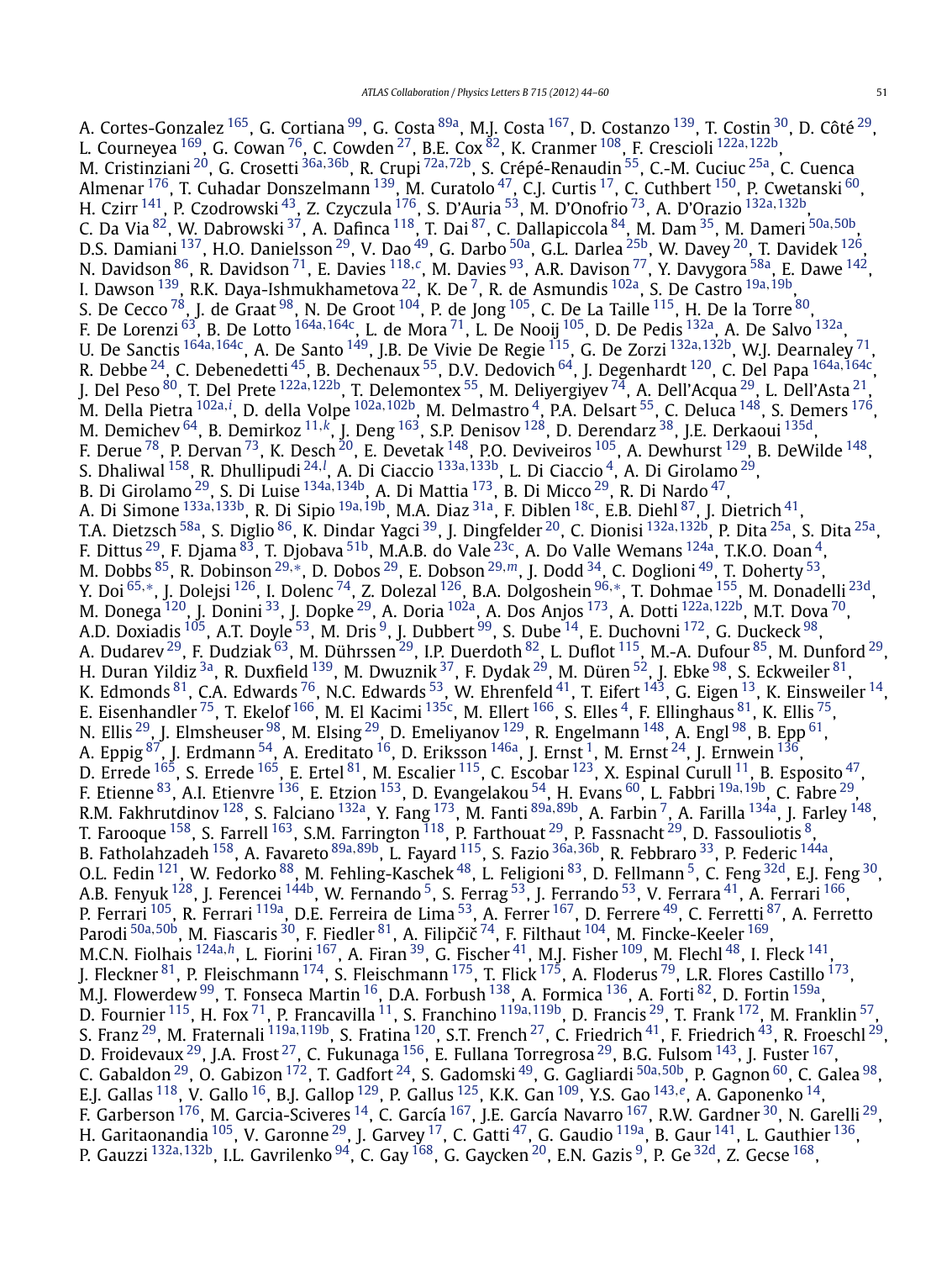C.N.P. Gee [129](#page-15-0), D.A.A. Geerts [105,](#page-15-0) Ch. Geich-Gimbel [20,](#page-14-0) K. Gellerstedt [146a](#page-16-0)*,*[146b,](#page-16-0) C. Gemme [50a,](#page-14-0) A. Gemmell [53,](#page-14-0) M.H. Genest [55,](#page-14-0) S. Gentile [132a](#page-15-0)*,*[132b](#page-15-0), M. George [54,](#page-14-0) S. George [76,](#page-15-0) P. Gerlach [175,](#page-16-0) A. Gershon [153,](#page-16-0) C. Geweniger [58a,](#page-14-0) H. Ghazlane [135b,](#page-15-0) N. Ghodbane [33,](#page-14-0) B. Giacobbe [19a](#page-14-0), S. Giagu [132a](#page-15-0)*,*[132b,](#page-15-0) V. Giakoumopoulou  $^8$ , V. Giangiobbe  $^{11}$ , F. Gianotti  $^{29}$  $^{29}$  $^{29}$ , B. Gibbard  $^{24}$ , A. Gibson  $^{158}$ , S.M. Gibson  $^{29}$ , D. Gillberg [28](#page-14-0), A.R. Gillman [129,](#page-15-0) D.M. Gingrich [2](#page-14-0)*,[d](#page-16-0)*, J. Ginzburg [153,](#page-16-0) N. Giokaris [8,](#page-14-0) M.P. Giordani [164c,](#page-16-0) R. Giordano [102a](#page-15-0)*,*[102b,](#page-15-0) F.M. Giorgi [15,](#page-14-0) P. Giovannini [99](#page-15-0), P.F. Giraud [136,](#page-15-0) D. Giugni [89a,](#page-15-0) M. Giunta [93,](#page-15-0) P. Giusti <sup>19a</sup>, B.K. Gjelsten <sup>117</sup>, L.K. Gladilin <sup>97</sup>, C. Glasman <sup>80</sup>, J. Glatzer <sup>48</sup>, A. Glazov <sup>41</sup>, K.W. Glitza <sup>175</sup>, G.L. Glonti  $^{64}$  $^{64}$  $^{64}$ , J.R. Goddard  $^{75}$ , J. Godfrey  $^{142}$ , J. Godlewski  $^{29}$ , M. Goebel  $^{41}$ , T. Göpfert  $^{43}$  $^{43}$  $^{43}$ , C. Goeringer  $^{81}$ , C. Gössling [42,](#page-14-0) S. Goldfarb [87,](#page-15-0) T. Golling [176,](#page-16-0) A. Gomes [124a](#page-15-0)*,[b](#page-16-0)*, L.S. Gomez Fajardo [41,](#page-14-0) R. Gonçalo [76,](#page-15-0) J. Goncalves Pinto Firmino Da Costa $^{41}$ , L. Gonella $^{20}$ , S. Gonzalez  $^{173}$ , S. González de la Hoz $^{167}$ , G. Gonzalez Parra  $^{11}$ , M.L. Gonzalez Silva  $^{26}$  $^{26}$  $^{26}$ , S. Gonzalez-Sevilla  $^{49}$ , J.J. Goodson  $^{148}$ , L. Goossens  $^{29}$ , P.A. Gorbounov [95,](#page-15-0) H.A. Gordon [24,](#page-14-0) I. Gorelov [103,](#page-15-0) G. Gorfine [175,](#page-16-0) B. Gorini [29,](#page-14-0) E. Gorini [72a](#page-15-0)*,*[72b,](#page-15-0) A. Gorišek <sup>74</sup>, E. Gornicki <sup>38</sup>, B. Gosdzik <sup>[41](#page-14-0)</sup>, A.T. Goshaw <sup>5</sup>, M. Gosselink <sup>105</sup>, M.I. Gostkin <sup>64</sup>, I. Gough Eschrich  $^{163}$  $^{163}$  $^{163}$ , M. Gouighri  $^{135a}$ , D. Goujdami  $^{135c}$ , M.P. Goulette  $^{49}$  $^{49}$  $^{49}$ , A.G. Goussiou  $^{138}$ , C. Goy  $^4$ , S. Gozpinar  $^{22}$ , I. Grabowska-Bold  $^{37}$ , P. Grafström  $^{29}$  $^{29}$  $^{29}$ , K.-J. Grahn  $^{41}$ , F. Grancagnolo  $^{72}$ a, S. Grancagnolo  $^{15}$ , V. Grassi  $^{148}$ , V. Gratchev  $^{121}$ , N. Grau  $^{34}$ , H.M. Gray  $^{29}$ , J.A. Gray  $^{148}$ , E. Graziani  $^{134}$ , O.G. Grebenyuk  $^{121}$ , T. Greenshaw <sup>73</sup>, Z.D. Greenwood <sup>[24](#page-14-0), [l](#page-16-0)</sup>, K. Gregersen <sup>35</sup>, I.M. Gregor <sup>41</sup>, P. Grenier <sup>143</sup>, J. Griffiths <sup>138</sup>, N. Grigalashvili  $^{64}$ , A.A. Grillo  $^{137}$ , S. Grinstein  $^{11}$ , Y.V. Grishkevich  $^{97}$ , J.-F. Grivaz  $^{115}$ , E. Gross  $^{172}$ , J. Grosse-Knetter [54,](#page-14-0) J. Groth-Jensen [172,](#page-16-0) K. Grybel [141,](#page-15-0) D. Guest [176,](#page-16-0) C. Guicheney [33,](#page-14-0) A. Guida [72a](#page-15-0)*,*[72b,](#page-15-0) S. Guindon [54,](#page-14-0) H. Guler [85](#page-15-0)*,[n](#page-16-0)*, J. Gunther [125,](#page-15-0) B. Guo [158,](#page-16-0) J. Guo [34,](#page-14-0) V.N. Gushchin [128,](#page-15-0) P. Gutierrez [111,](#page-15-0) N. Guttman  $^{153}$ , O. Gutzwiller  $^{173}$ , C. Guyot  $^{136}$  $^{136}$  $^{136}$ , C. Gwenlan  $^{118}$ , C.B. Gwilliam  $^{73}$ , A. Haas  $^{143}$ , S. Haas  $^{29}$ , C. Haber  $^{14}$ , H.K. Hadavand  $^{39}$ , D.R. Hadley  $^{17}$ , P. Haefner  $^{99}$ , F. Hahn  $^{29}$ , S. Haider  $^{29}$ , Z. Hajduk  $^{38}$ , H. Hakobyan [177,](#page-16-0) D. Hall [118](#page-15-0), J. Haller [54,](#page-14-0) K. Hamacher [175,](#page-16-0) P. Hamal [113,](#page-15-0) M. Hamer [54](#page-14-0), A. Hamilton [145b](#page-16-0)*,[o](#page-16-0)*, S. Hamilton <sup>161</sup>, L. Han <sup>32b</sup>, K. Hanagaki <sup>116</sup>, K. Hanawa <sup>160</sup>, M. Hance <sup>14</sup>, C. Handel <sup>[81](#page-15-0)</sup>, P. Hanke <sup>58a</sup>, J.R. Hansen <sup>35</sup>, J.B. Hansen <sup>35</sup>, J.D. Hansen <sup>35</sup>, P.H. Hansen <sup>35</sup>, P. Hansson <sup>143</sup>, K. Hara <sup>160</sup>, G.A. Hare <sup>137</sup>, T. Harenberg  $^{175}$ , S. Harkusha  $^{90}$ , D. Harper  $^{87}$  $^{87}$  $^{87}$ , R.D. Harrington  $^{45}$ , O.M. Harris  $^{138}$ , K. Harrison  $^{17}$ , J. Hartert <sup>48</sup>, F. Hartjes <sup>105</sup>, T. Haruyama <sup>65</sup>, A. Harvey <sup>56</sup>, S. Hasegawa <sup>101</sup>, Y. Hasegawa <sup>140</sup>, S. Hassani <sup>136</sup>, S. Haug  $^{16}$ , M. Hauschild  $^{29}$ , R. Hauser  $^{88}$ , M. Havranek  $^{20}$ , C.M. Hawkes  $^{17}$ , R.J. Hawkings  $^{29}$ , A.D. Hawkins <sup>79</sup>, D. Hawkins <sup>163</sup>, T. Hayakawa <sup>66</sup>, T. Hayashi <sup>160</sup>, D. Hayden <sup>76</sup>, H.S. Hayward <sup>73</sup>, S.J. Haywood  $^{129}$ , M. He  $^{32{\rm d}}$ , S.J. Head  $^{17}$ , V. Hedberg  $^{79}$ , L. Heelan  $^7$ , S. Heim  $^{88}$ , B. Heinemann  $^{14}$ , S. Heisterkamp [35,](#page-14-0) L. Helary [4,](#page-14-0) C. Heller [98,](#page-15-0) M. Heller [29](#page-14-0), S. Hellman [146a](#page-16-0)*,*[146b,](#page-16-0) D. Hellmich [20,](#page-14-0) C. Helsens [11,](#page-14-0) R.C.W. Henderson  $^{71}$ , M. Henke  $^{58\mathrm{a}}$ , A. Henrichs  $^{54}$ , A.M. Henriques Correia  $^{29}$ , S. Henrot-Versille  $^{115}$ , F. Henry-Couannier $^{83}$ , C. Hensel $^{54}$ , T. Henß $^{175}$ , C.M. Hernandez  $^7$ , Y. Hernández Jiménez $^{167}$ , R. Herrberg  $^{15}$ , G. Herten  $^{48}$ , R. Hertenberger  $^{98}$ , L. Hervas  $^{29}$ , G.G. Hesketh  $^{77}$  $^{77}$  $^{77}$ , N.P. Hessey  $^{105},$ E. Higón-Rodriguez <sup>167</sup>, J.C. Hill <sup>27</sup>, K.H. Hiller <sup>41</sup>, S. Hillert <sup>20</sup>, S.J. Hillier <sup>17</sup>, I. Hinchliffe <sup>14</sup>, E. Hines <sup>120</sup>, M. Hirose  $^{116}$ , F. Hirsch $^{42}$ , D. Hirschbuehl  $^{175}$ , J. Hobbs  $^{148}$  $^{148}$  $^{148}$ , N. Hod  $^{153}$ , M.C. Hodgkinson  $^{139}$ , P. Hodgson  $^{139}$ , A. Hoecker  $^{29}$ , M.R. Hoeferkamp  $^{103}$ , J. Hoffman  $^{39}$ , D. Hoffmann  $^{83}$ , M. Hohlfeld  $^{81}$ , M. Holder  $^{141}$ , S.O. Holmgren  $^{146}$ , T. Holy  $^{127}$ , J.L. Holzbauer  $^{88}$ , T.M. Hong  $^{120}$ , L. Hooft van Huysduynen  $^{108}$ , C. Horn  $^{143}$ , S. Horner  $^{48}$ , J.-Y. Hostachy  $^{55}$ , S. Hou  $^{151}$ , A. Hoummada  $^{135\mathrm{a}},$ J. Howarth  $^{82}$ , I. Hristova  $^{15}$ , J. Hrivnac  $^{115}$  $^{115}$  $^{115}$ , I. Hruska  $^{125}$ , T. Hryn'ova  $^4$ , P.J. Hsu  $^{81}$ , S.-C. Hsu  $^{14}$ , Z. Hubacek  $^{127}$ , F. Hubaut  $^{83}$ , F. Huegging  $^{20}$ , A. Huettmann  $^{41}$ , T.B. Huffman  $^{118}$ , E.W. Hughes  $^{34}$ , G. Hughes [71,](#page-15-0) M. Huhtinen [29,](#page-14-0) M. Hurwitz [14,](#page-14-0) U. Husemann [41,](#page-14-0) N. Huseynov [64](#page-14-0)*,[p](#page-16-0)*, J. Huston [88,](#page-15-0) J. Huth [57,](#page-14-0) G. Iacobucci  $^{49}$ , G. Iakovidis  $^9$ , M. Ibbotson  $^{82}$ , I. Ibragimov  $^{141}$ , L. Iconomidou-Fayard  $^{115}$ , J. Idarraga  $^{115}$ , P. Iengo <sup>102a</sup>, O. Igonkina <sup>[105](#page-15-0)</sup>, Y. Ikegami <sup>[65](#page-14-0)</sup>, M. Ikeno <sup>65</sup>, D. Iliadis <sup>154</sup>, N. Ilic <sup>158</sup>, M. Imori <sup>155</sup>, T. Ince <sup>20</sup>, J. Inigo-Golfin [29,](#page-14-0) P. Ioannou [8,](#page-14-0) M. Iodice [134a,](#page-15-0) K. Iordanidou [8,](#page-14-0) V. Ippolito [132a](#page-15-0)*,*[132b](#page-15-0), A. Irles Quiles [167,](#page-16-0) C. Isaksson  $^{166}$  $^{166}$  $^{166}$ , A. Ishikawa  $^{66}$ , M. Ishino  $^{67}$ , R. Ishmukhametov  $^{39}$ , C. Issever  $^{118}$ , S. Istin  $^{18a}$ , A.V. Ivashin <sup>[128](#page-15-0)</sup>, W. Iwanski <sup>38</sup>, H. Iwasaki <sup>65</sup>, J.M. Izen <sup>40</sup>, V. Izzo <sup>102a</sup>, B. Jackson <sup>120</sup>, J.N. Jackson <sup>73</sup>, P. Jackson  $^{143}$ , M.R. Jaekel  $^{29}$ , V. Jain  $^{60}$ , K. Jakobs  $^{48}$ , S. Jakobsen  $^{35}$ , J. Jakubek  $^{127}$ , D.K. Jana  $^{111}$ , E. Jansen  $^{77}$ , H. Jansen  $^{29}$ , A. Jantsch  $^{99}$ , M. Janus  $^{48}$ , G. Jarlskog  $^{79}$ , L. Jeanty  $^{57}$  $^{57}$  $^{57}$ , I. Jen-La Plante  $^{30}$ , P. Jenni <sup>29</sup>, A. Jeremie <sup>4</sup>, P. Jež <sup>35</sup>, S. Jézéquel <sup>4</sup>, M.K. Jha <sup>19a</sup>, H. Ji <sup>173</sup>, W. Ji <sup>81</sup>, J. Jia <sup>148</sup>, Y. Jiang <sup>32b</sup>, M. Jimenez Belenguer  $^{41}$ , S. Jin  $^{32a}$ , O. Jinnouchi  $^{157}$ , M.D. Joergensen  $^{35}$ , D. Joffe  $^{39}$ , L.G. Johansen  $^{13}$ , M. Johansen [146a](#page-16-0)*,*[146b,](#page-16-0) K.E. Johansson [146a](#page-16-0), P. Johansson [139,](#page-15-0) S. Johnert [41,](#page-14-0) K.A. Johns [6,](#page-14-0) K. Jon-And [146a](#page-16-0)*,*[146b,](#page-16-0)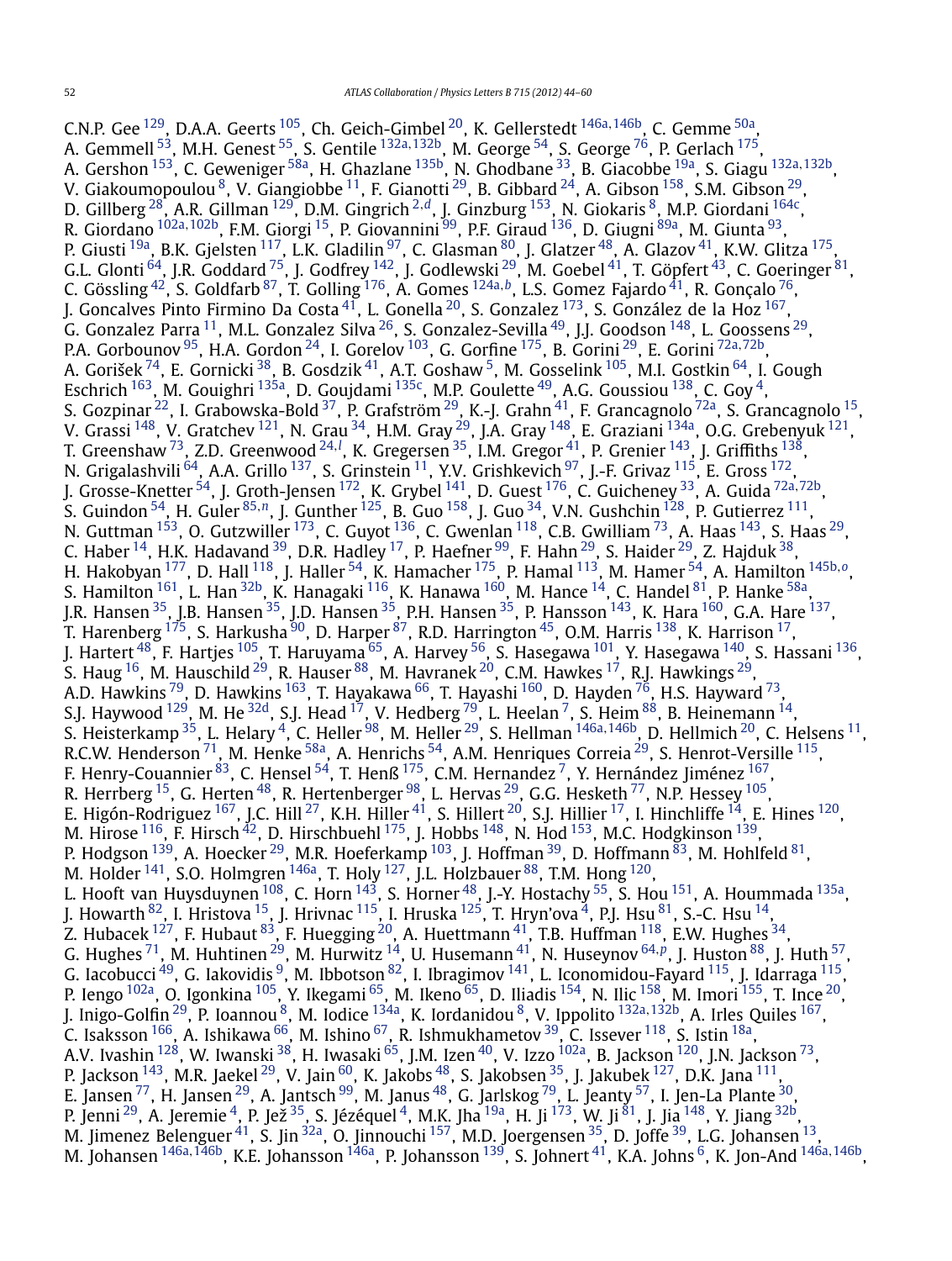G. Jones  $^{170}$ , R.W.L. Jones  $^{71}$  $^{71}$  $^{71}$ , T.J. Jones  $^{73}$ , C. Joram  $^{29}$ , P.M. Jorge  $^{124}$ , K.D. Joshi  $^{82}$ , J. Jovicevic  $^{147}$ , T. Jovin  $^{12b}$ , X. Ju  $^{173}$ , C.A. Jung $^{42}$ , R.M. Jungst  $^{29}$ , V. Juranek  $^{125}$ , P. Jussel  $^{61}$ , A. Juste Rozas  $^{11}$ , S. Kabana  $^{16}$  $^{16}$  $^{16}$ , M. Kaci  $^{167}$ , A. Kaczmarska  $^{38}$ , P. Kadlecik  $^{35}$ , M. Kado  $^{115}$ , H. Kagan  $^{109}$ , M. Kagan  $^{57}$ , E. Kajomovitz  $^{152}$ , S. Kalinin <sup>175</sup>, L.V. Kalinovskaya <sup>64</sup>, S. Kama <sup>39</sup>, N. Kanaya <sup>155</sup>, M. Kaneda <sup>29</sup>, S. Kaneti <sup>27</sup>, T. Kanno <sup>157</sup>, V.A. Kantserov  $^{96}$ , J. Kanzaki  $^{65}$  $^{65}$  $^{65}$ , B. Kaplan  $^{176}$  $^{176}$  $^{176}$ , A. Kapliy  $^{30}$ , J. Kaplon  $^{29}$ , D. Kar  $^{53}$ , M. Karagounis  $^{20}$ , M. Karnevskiy $^{41}$ , V. Kartvelishvili $^{71}$ , A.N. Karyukhin  $^{128}$  $^{128}$  $^{128}$ , L. Kashif  $^{173}$ , G. Kasieczka  $^{58\mathrm{b}}$ , R.D. Kass  $^{109}$ , A. Kastanas  $^{13}$ , M. Kataoka  $^{4}$ , Y. Kataoka  $^{155}$  $^{155}$  $^{155}$ , E. Katsoufis  $^{9}$ , J. Katzy  $^{41}$ , V. Kaushik  $^{6}$ , K. Kawagoe  $^{69}$ , T. Kawamoto  $^{155}$ , G. Kawamura  $^{81}$  $^{81}$  $^{81}$ , M.S. Kayl  $^{105}$ , V.A. Kazanin  $^{107}$ , M.Y. Kazarinov  $^{64}$ , R. Keeler  $^{169}$ , R. Kehoe  $^{39}$ , M. Keil  $^{54}$ , G.D. Kekelidze  $^{64}$ , J.S. Keller  $^{138}$ , J. Kennedy  $^{98}$ , M. Kenyon  $^{53}$ , O. Kepka  $^{125}$ , N. Kerschen $^{29}$ , B.P. Kerševan $^{74}$ , S. Kersten $^{175}$ , K. Kessoku $^{155}$ , J. Keung $^{158}$ , F. Khalil-zada $^{10}$ , H. Khandanyan  $^{165}$ , A. Khanov  $^{112}$ , D. Kharchenko  $^{64}$ , A. Khodinov  $^{96}$ , A. Khomich  $^{58\text{a}}$ , T.J. Khoo  $^{27}$ , G. Khoriauli [20,](#page-14-0) A. Khoroshilov [175,](#page-16-0) V. Khovanskiy [95,](#page-15-0) E. Khramov [64,](#page-14-0) J. Khubua [51b](#page-14-0), H. Kim [146a](#page-16-0)*,*[146b,](#page-16-0) M.S. Kim <sup>2</sup>, S.H. Kim  $^{160}$ , N. Kimura  $^{171}$ , O. Kind  $^{15}$ , B.T. King  $^{73}$ , M. King  $^{66}$ , R.S.B. King  $^{118}$ , J. Kirk  $^{129}$ , A.E. Kiryunin <sup>99</sup>, T. Kishimoto <sup>[66](#page-14-0)</sup>, D. Kisielewska <sup>37</sup>, T. Kittelmann <sup>123</sup>, A.M. Kiver <sup>128</sup>, E. Kladiva <sup>144b</sup>, M. Klein [73,](#page-15-0) U. Klein [73,](#page-15-0) K. Kleinknecht [81,](#page-15-0) M. Klemetti [85,](#page-15-0) A. Klier [172](#page-16-0), P. Klimek [146a](#page-16-0)*,*[146b,](#page-16-0) A. Klimentov [24,](#page-14-0) R. Klingenberg  $^{42}$  $^{42}$  $^{42}$ , J.A. Klinger  $^{82}$ , E.B. Klinkby  $^{35}$ , T. Klioutchnikova  $^{29}$ , P.F. Klok  $^{104}$ , S. Klous  $^{105},$ E.-E. Kluge <sup>58a</sup>, T. Kluge <sup>[73](#page-15-0)</sup>, P. Kluit <sup>105</sup>, S. Kluth <sup>99</sup>, N.S. Knecht <sup>[158](#page-16-0)</sup>, E. Kneringer <sup>61</sup>, E.B.F.G. Knoops <sup>[83](#page-15-0)</sup>, A. Knue  $^{54}$ , B.R. Ko $^{44}$ , T. Kobayashi  $^{155}$ , M. Kobel  $^{43}$ , M. Kocian  $^{143}$ , P. Kodys  $^{126}$  $^{126}$  $^{126}$ , K. Köneke  $^{29}$ , A.C. König  $^{104}$ , S. Koenig $^{81}$ , L. Köpke $^{81}$ , F. Koetsveld  $^{104}$ , P. Koevesarki  $^{20}$ , T. Koffas  $^{28}$ , E. Koffeman  $^{105},$ L.A. Kogan <sup>118</sup>, S. Kohlmann <sup>175</sup>, F. Kohn <sup>54</sup>, Z. Kohout <sup>127</sup>, T. Kohriki <sup>65</sup>, T. Koi <sup>143</sup>, G.M. Kolachev <sup>[107](#page-15-0)</sup>, H. Kolanoski <sup>15</sup>, V. Kolesnikov <sup>64</sup>, I. Koletsou <sup>89a</sup>, J. Koll <sup>88</sup>, M. Kollefrath <sup>48</sup>, A.A. Komar <sup>94</sup>, Y. Komori <sup>155</sup>, T. Kondo [65](#page-14-0), T. Kono [41](#page-14-0)*,[q](#page-16-0)*, A.I. Kononov [48,](#page-14-0) R. Konoplich [108](#page-15-0)*,[r](#page-16-0)* , N. Konstantinidis [77](#page-15-0), A. Kootz [175,](#page-16-0) S. Koperny  $^{37}$ , K. Korcyl  $^{38}$ , K. Kordas  $^{154}$ , A. Korn  $^{118}$ , A. Korol  $^{107}$  $^{107}$  $^{107}$ , I. Korolkov  $^{11}$ , E.V. Korolkova  $^{139}$ , V.A. Korotkov  $^{128}$ , O. Kortner  $^{99}$ , S. Kortner  $^{99}$ , V.V. Kostyukhin  $^{20}$ , S. Kotov  $^{99}$ , V.M. Kotov  $^{64}$ , A. Kotwal  $^{44}$  $^{44}$  $^{44}$ , C. Kourkoumelis <sup>8</sup>, V. Kouskoura <sup>154</sup>, A. Koutsman <sup>159a</sup>, R. Kowalewski <sup>[169](#page-16-0)</sup>, T.Z. Kowalski <sup>37</sup>, W. Kozanecki  $^{136}$ , A.S. Kozhin  $^{128}$ , V. Kral  $^{127}$ , V.A. Kramarenko  $^{97}$ , G. Kramberger  $^{74}$ , M.W. Krasny  $^{78}$ , A. Krasznahorkay <sup>108</sup>, J. Kraus <sup>88</sup>, J.K. Kraus <sup>20</sup>, F. Krejci <sup>127</sup>, J. Kretzschmar <sup>73</sup>, N. Krieger <sup>54</sup>, P. Krieger <sup>158</sup>, K. Kroeninger  $^{54}$ , H. Kroha  $^{99}$ , J. Kroll  $^{120}$ , J. Kroseberg  $^{20}$ , J. Krstic  $^{12a}$ , U. Kruchonak  $^{64}$ , H. Krüger  $^{20}$ , T. Kruker  $^{16}$  $^{16}$  $^{16}$ , N. Krumnack  $^{63}$ , Z.V. Krumshteyn  $^{64}$ , A. Kruth  $^{20}$ , T. Kubota  $^{86}$ , S. Kuday  $^{3a}$ , S. Kuehn  $^{48}$ , A. Kugel  $^{58\mathrm{c}}$ , T. Kuhl  $^{41}$ , D. Kuhn  $^{61}$ , V. Kukhtin  $^{64}$ , Y. Kulchitsky  $^{90}$ , S. Kuleshov  $^{31\mathrm{b}}$ , C. Kummer  $^{98}$ , M. Kuna $^{78}$ , J. Kunkle  $^{120}$ , A. Kupco  $^{125}$ , H. Kurashige  $^{66}$  $^{66}$  $^{66}$ , M. Kurata  $^{160}$ , Y.A. Kurochkin  $^{90}$ , V. Kus  $^{125},$ E.S. Kuwertz [147,](#page-16-0) M. Kuze [157,](#page-16-0) J. Kvita [142,](#page-15-0) R. Kwee [15,](#page-14-0) A. La Rosa [49,](#page-14-0) L. La Rotonda [36a](#page-14-0)*,*[36b,](#page-14-0) L. Labarga [80,](#page-15-0) J. Labbe [4,](#page-14-0) S. Lablak [135a,](#page-15-0) C. Lacasta [167,](#page-16-0) F. Lacava [132a](#page-15-0)*,*[132b](#page-15-0), H. Lacker [15,](#page-14-0) D. Lacour [78,](#page-15-0) V.R. Lacuesta [167,](#page-16-0) E. Ladygin  $^{64}$ , R. Lafaye  $^4$ , B. Laforge  $^{78}$ , T. Lagouri  $^{80}$ , S. Lai  $^{48}$ , E. Laisne  $^{55}$  $^{55}$  $^{55}$ , M. Lamanna  $^{29}$ , L. Lambourne  $^{77}$ , C.L. Lampen  $^6$ , W. Lampl  $^6$ , E. Lancon  $^{136}$ , U. Landgraf  $^{48}$ , M.P.J. Landon  $^{75}$ , J.L. Lane  $^{82}$ , C. Lange  $^{41}$ , A.J. Lankford <sup>163</sup>, F. Lanni <sup>24</sup>, K. Lantzsch <sup>175</sup>, S. Laplace <sup>78</sup>, C. Lapoire <sup>20</sup>, J.F. Laporte <sup>136</sup>, T. Lari <sup>89a</sup>, A. Larner [118,](#page-15-0) M. Lassnig [29,](#page-14-0) P. Laurelli [47](#page-14-0), V. Lavorini [36a](#page-14-0)*,*[36b,](#page-14-0) W. Lavrijsen [14,](#page-14-0) P. Laycock [73,](#page-15-0) O. Le Dortz [78,](#page-15-0) E. Le Guirriec  $^{83}$ , C. Le Maner  $^{158}$ , E. Le Menedeu  $^{11}$ , T. LeCompte  $^5$ , F. Ledroit-Guillon  $^{55}$ , H. Lee  $^{105}$ , J.S.H. Lee  $^{116}$ , S.C. Lee  $^{151}$ , L. Lee  $^{176}$ , M. Lefebvre  $^{169}$ , M. Legendre  $^{136}$ , B.C. LeGeyt  $^{120}$ , F. Legger  $^{98}$ , C. Leggett <sup>14</sup>, M. Lehmacher <sup>20</sup>, G. Lehmann Miotto <sup>29</sup>, X. Lei <sup>6</sup>, M.A.L. Leite <sup>23d</sup>, R. Leitner <sup>126</sup>, D. Lellouch  $172$ , B. Lemmer  $54$ , V. Lendermann  $58a$ , K.J.C. Leney  $145b$ , T. Lenz  $105$ , G. Lenzen  $175$ , B. Lenzi  $29$ , K. Leonhardt  $^{43}$ , S. Leontsinis  $^9$ , F. Lepold  $^{58a}$ , C. Leroy  $^{93}$ , J.-R. Lessard  $^{169}$ , C.G. Lester  $^{27}$ , C.M. Lester  $^{120}$ , J. Levêque  $^4$ , D. Levin  $^{87}$ , L.J. Levinson  $^{172}$ , A. Lewis  $^{118}$ , G.H. Lewis  $^{108}$ , A.M. Leyko  $^{20}$ , M. Leyton  $^{15}$ , B. Li  $^{83}$ , H. Li [173](#page-16-0)*,[s](#page-16-0)* , S. Li [32b](#page-14-0)*,[t](#page-16-0)* , X. Li [87,](#page-15-0) Z. Liang [118](#page-15-0)*,[u](#page-16-0)*, H. Liao [33,](#page-14-0) B. Liberti [133a,](#page-15-0) P. Lichard [29,](#page-14-0) M. Lichtnecker [98,](#page-15-0) K. Lie [165](#page-16-0), W. Liebig [13,](#page-14-0) C. Limbach [20,](#page-14-0) A. Limosani [86,](#page-15-0) M. Limper [62,](#page-14-0) S.C. Lin [151](#page-16-0)*,[v](#page-16-0)*, F. Linde [105,](#page-15-0) J.T. Linnemann <sup>88</sup>, E. Lipeles <sup>120</sup>, A. Lipniacka <sup>13</sup>, T.M. Liss <sup>165</sup>, D. Lissauer <sup>24</sup>, A. Lister <sup>49</sup>, A.M. Litke <sup>137</sup>, C. Liu [28,](#page-14-0) D. Liu [151,](#page-16-0) H. Liu [87,](#page-15-0) J.B. Liu [87,](#page-15-0) M. Liu [32b,](#page-14-0) Y. Liu [32b,](#page-14-0) M. Livan [119a](#page-15-0)*,*[119b,](#page-15-0) S.S.A. Livermore [118,](#page-15-0) A. Lleres  $^{55}$ , J. Llorente Merino  $^{80}$ , S.L. Lloyd  $^{75}$ , E. Lobodzinska  $^{41}$ , P. Loch  $^6$ , W.S. Lockman  $^{137},$ T. Loddenkoetter  $^{20}$ , F.K. Loebinger  $^{82}$ , A. Loginov  $^{176}$ , C.W. Loh  $^{168}$  $^{168}$  $^{168}$ , T. Lohse  $^{15}$ , K. Lohwasser  $^{48}$  $^{48}$  $^{48}$ , M. Lokajicek <sup>125</sup>, V.P. Lombardo <sup>4</sup>, R.E. Long <sup>71</sup>, L. Lopes <sup>124a</sup>, D. Lopez Mateos <sup>57</sup>, J. Lorenz <sup>98</sup>, N. Lorenzo Martinez [115,](#page-15-0) M. Losada [162](#page-16-0), P. Loscutoff [14,](#page-14-0) F. Lo Sterzo [132a](#page-15-0)*,*[132b,](#page-15-0) M.J. Losty [159a,](#page-16-0) X. Lou [40](#page-14-0), A. Lounis [115](#page-15-0), K.F. Loureiro [162,](#page-16-0) J. Love [21,](#page-14-0) P.A. Love [71](#page-15-0), A.J. Lowe [143](#page-15-0)*,[e](#page-16-0)*, F. Lu [32a,](#page-14-0) H.J. Lubatti [138,](#page-15-0) C. Luci [132a](#page-15-0)*,*[132b](#page-15-0),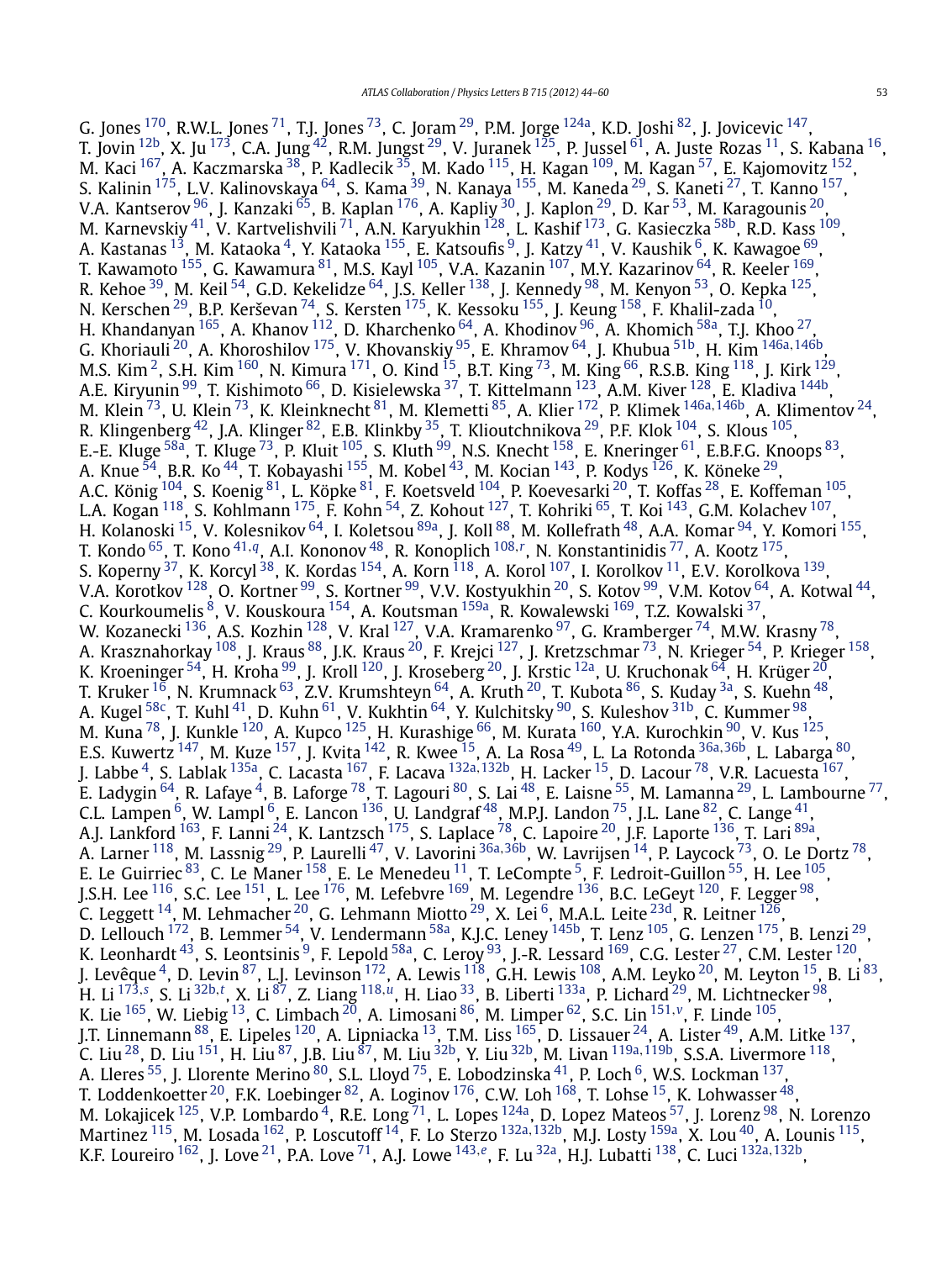A. Lucotte  $^{55}$ , A. Ludwig  $^{43}$ , D. Ludwig  $^{41}$  $^{41}$  $^{41}$ , I. Ludwig  $^{48}$  $^{48}$  $^{48}$ , J. Ludwig  $^{48}$ , F. Luehring  $^{60}$ , G. Luijckx  $^{105}$  $^{105}$  $^{105}$ , W. Lukas  $^{61}$ , D. Lumb  $^{48}$ , L. Luminari  $^{132}$ , E. Lund  $^{117}$ , B. Lund-Jensen  $^{147}$ , B. Lundberg  $^{79}$ , J. Lundberg [146a](#page-16-0)*,*[146b,](#page-16-0) J. Lundquist [35,](#page-14-0) M. Lungwitz [81,](#page-15-0) D. Lynn [24,](#page-14-0) E. Lytken [79](#page-15-0), H. Ma [24,](#page-14-0) L.L. Ma [173](#page-16-0), J.A. Macana Goia $^{93}$ , G. Maccarrone $^{47}$ , A. Macchiolo $^{99}$ , B. Maček $^{74}$ , J. Machado Miguens  $^{124}$ , R. Mackeprang  $^{35}$ , R.J. Madaras  $^{14}$  $^{14}$  $^{14}$ , W.F. Mader  $^{43}$ , R. Maenner  $^{58\rm c}$ , T. Maeno  $^{24}$ , P. Mättig  $^{175}$ , S. Mättig  $^{41}$ , L. Magnoni  $^{29}$  $^{29}$  $^{29}$ , E. Magradze  $^{54}$ , K. Mahboubi  $^{48}$ , S. Mahmoud  $^{73}$ , G. Mahout  $^{17}$ , C. Maiani  $^{136}$ , C. Maidantchik [23a,](#page-14-0) A. Maio [124a](#page-15-0)*,[b](#page-16-0)*, S. Majewski [24,](#page-14-0) Y. Makida [65,](#page-14-0) N. Makovec [115,](#page-15-0) P. Mal [136,](#page-15-0) B. Malaescu [29,](#page-14-0) Pa. Malecki <sup>[38](#page-14-0)</sup>, P. Malecki <sup>38</sup>, V.P. Maleev <sup>121</sup>, F. Malek <sup>55</sup>, U. Mallik <sup>62</sup>, D. Malon <sup>5</sup>, C. Malone <sup>143</sup>, S. Maltezos  $^9$ , V. Malyshev  $^{107}$ , S. Malyukov  $^{29}$ , R. Mameghani  $^{98}$ , J. Mamuzic  $^{12\mathrm{b}}$ , A. Manabe  $^{65}$ , 5. Mandelli [89a,](#page-15-0) V. Marysnev d. S. Marydkov d. K. Mandegham d. J. Mannuzic d. A. Manabe de Andrade L. Mandelli 89a, I. Mandić [74,](#page-15-0) R. Mandrysch <sup>15</sup>, J. Maneira <sup>124a</sup>, P.S. Mangeard <sup>88</sup>, L. Manhaes de Andrade Filho <sup>23a</sup>, A. Mann <sup>54</sup>, P.M. Manning <sup>[137](#page-15-0)</sup>, A. Manousakis-Katsikakis <sup>8</sup>, B. Mansoulie <sup>136</sup>, A. Mapelli <sup>29</sup>, L. Mapelli [29,](#page-14-0) L. March [80,](#page-15-0) J.F. Marchand [28,](#page-14-0) F. Marchese [133a](#page-15-0)*,*[133b,](#page-15-0) G. Marchiori [78,](#page-15-0) M. Marcisovsky [125,](#page-15-0) C.P. Marino [169,](#page-16-0) F. Marroquim [23a,](#page-14-0) Z. Marshall [29,](#page-14-0) F.K. Martens [158](#page-16-0), S. Marti-Garcia [167,](#page-16-0) B. Martin [29,](#page-14-0) B. Martin  $^{88}$ , J.P. Martin  $^{93}$ , T.A. Martin  $^{17}$ , V.J. Martin  $^{45}$ , B. Martin dit Latour  $^{49}$ , S. Martin-Haugh  $^{149}$ , M. Martinez <sup>11</sup>, V. Martinez Outschoorn  $^{57}$ , A.C. Martyniuk  $^{169}$ , M. Marx  $^{82}$ , F. Marzano  $^{132}$ a, A. Marzin  $^{111}$ , L. Masetti [81,](#page-15-0) T. Mashimo [155,](#page-16-0) R. Mashinistov [94,](#page-15-0) J. Masik [82](#page-15-0), A.L. Maslennikov [107](#page-15-0), I. Massa [19a](#page-14-0)*,*[19b,](#page-14-0) G. Massaro [105,](#page-15-0) N. Massol [4,](#page-14-0) P. Mastrandrea [132a](#page-15-0)*,*[132b,](#page-15-0) A. Mastroberardino [36a](#page-14-0)*,*[36b,](#page-14-0) T. Masubuchi [155,](#page-16-0) P. Matricon [115,](#page-15-0) H. Matsunaga [155,](#page-16-0) T. Matsushita [66,](#page-14-0) C. Mattravers [118](#page-15-0)*,[c](#page-16-0)*, J. Maurer [83,](#page-15-0) S.J. Maxfield [73,](#page-15-0) A. Mayne [139,](#page-15-0) R. Mazini [151,](#page-16-0) M. Mazur [20,](#page-14-0) L. Mazzaferro [133a](#page-15-0)*,*[133b,](#page-15-0) M. Mazzanti [89a](#page-15-0), S.P. Mc Kee [87,](#page-15-0) A. McCarn  $^{165}$ , R.L. McCarthy  $^{148}$ , T.G. McCarthy  $^{28}$ , N.A. McCubbin  $^{129}$ , K.W. McFarlane  $^{56}$ , J.A. Mcfayden  $^{139}$  $^{139}$  $^{139}$ , H. McGlone  $^{53}$ , G. Mchedlidze  $^{51b}$ , T. Mclaughlan  $^{17}$ , S.J. McMahon  $^{129}$ . R.A. McPherson <sup>[169](#page-16-0),[j](#page-16-0)</sup>, A. Meade <sup>84</sup>, J. Mechnich <sup>105</sup>, M. Mechtel <sup>175</sup>, M. Medinnis <sup>41</sup>, R. Meera-Lebbai <sup>111</sup>, T. Meguro  $^{116}$ , S. Mehlhase  $^{35}$ , A. Mehta  $^{73}$ , K. Meier  $^{58a}$ , B. Meirose  $^{79}$ , C. Melachrinos  $^{30}$ , B.R. Mellado Garcia [173,](#page-16-0) F. Meloni [89a](#page-15-0)*,*[89b,](#page-15-0) L. Mendoza Navas [162,](#page-16-0) Z. Meng [151](#page-16-0)*,[s](#page-16-0)* , A. Mengarelli [19a](#page-14-0)*,*[19b,](#page-14-0) S. Menke [99,](#page-15-0) E. Meoni [11,](#page-14-0) K.M. Mercurio [57,](#page-14-0) P. Mermod [49,](#page-14-0) L. Merola [102a](#page-15-0)*,*[102b,](#page-15-0) C. Meroni [89a,](#page-15-0) F.S. Merritt [30,](#page-14-0) H. Merritt [109,](#page-15-0) A. Messina [29](#page-14-0)*,[w](#page-16-0)*, J. Metcalfe [103,](#page-15-0) A.S. Mete [63,](#page-14-0) C. Meyer [81,](#page-15-0) C. Meyer [30,](#page-14-0) J.-P. Meyer [136,](#page-15-0) J. Meyer  $^{174}$ , J. Meyer  $^{54}$ , T.C. Meyer  $^{29}$  $^{29}$  $^{29}$ , W.T. Meyer  $^{63}$ , J. Miao  $^{32{\rm d}}$ , S. Michal  $^{29}$ , L. Micu  $^{25{\rm a}}$ , R.P. Middleton  $^{129}$ , S. Migas  $^{73}$ , L. Mijović  $^{41}$ , G. Mikenberg  $^{172}$ , M. Mikestikova  $^{125}$ , M. Mikuž  $^{74}$  $^{74}$  $^{74}$ , D.W. Miller [30,](#page-14-0) R.J. Miller [88,](#page-15-0) W.J. Mills [168,](#page-16-0) C. Mills [57,](#page-14-0) A. Milov [172,](#page-16-0) D.A. Milstead [146a](#page-16-0)*,*[146b,](#page-16-0) D. Milstein [172,](#page-16-0) A.A. Minaenko <sup>128</sup>, M. Miñano Moya <sup>167</sup>, I.A. Minashvili <sup>64</sup>, A.I. Mincer <sup>108</sup>, B. Mindur <sup>37</sup>, M. Mineev <sup>64</sup>, Y. Ming <sup>173</sup>, L.M. Mir <sup>11</sup>, G. Mirabelli <sup>132a</sup>, J. Mitrevski <sup>137</sup>, V.A. Mitsou <sup>167</sup>, S. Mitsui <sup>65</sup>, P.S. Miyagawa <sup>139</sup>, K. Miyazaki [66,](#page-14-0) J.U. Mjörnmark [79,](#page-15-0) T. Moa [146a](#page-16-0)*,*[146b,](#page-16-0) P. Mockett [138](#page-15-0), S. Moed [57,](#page-14-0) V. Moeller [27,](#page-14-0) K. Mönig [41,](#page-14-0) N. Möser  $^{20}$ , S. Mohapatra  $^{148}$ , W. Mohr  $^{48}$ , R. Moles-Valls  $^{167}$ , J. Molina-Perez  $^{29}$ , J. Monk  $^{77}$ , E. Monnier  $^{83}$ , S. Montesano [89a](#page-15-0)*,*[89b,](#page-15-0) F. Monticelli [70,](#page-14-0) S. Monzani [19a](#page-14-0)*,*[19b,](#page-14-0) R.W. Moore [2,](#page-14-0) G.F. Moorhead [86](#page-15-0), C. Mora Herrera [49,](#page-14-0) A. Moraes [53,](#page-14-0) N. Morange [136,](#page-15-0) J. Morel [54,](#page-14-0) G. Morello [36a](#page-14-0)*,*[36b,](#page-14-0) D. Moreno [81,](#page-15-0) M. Moreno Llácer <sup>[167](#page-16-0)</sup>, P. Morettini <sup>50a</sup>, M. Morgenstern <sup>43</sup>, M. Morii <sup>[57](#page-14-0)</sup>, J. Morin <sup>75</sup>, A.K. Morley <sup>29</sup>, G. Mornacchi <sup>29</sup>, J.D. Morris [75,](#page-15-0) L. Morvaj [101,](#page-15-0) H.G. Moser [99,](#page-15-0) M. Mosidze [51b,](#page-14-0) J. Moss [109,](#page-15-0) R. Mount [143,](#page-15-0) E. Mountricha [9](#page-14-0)*,[x](#page-16-0)*, S.V. Mouraviev <sup>94</sup>, E.J.W. Moyse <sup>[84](#page-15-0)</sup>, F. Mueller <sup>58a</sup>, J. Mueller <sup>123</sup>, K. Mueller <sup>20</sup>, T.A. Müller <sup>98</sup>, T. Mueller <sup>81</sup>, D. Muenstermann [29,](#page-14-0) Y. Munwes [153](#page-16-0), W.J. Murray [129,](#page-15-0) I. Mussche [105,](#page-15-0) E. Musto [102a](#page-15-0)*,*[102b,](#page-15-0) A.G. Myagkov [128,](#page-15-0) M. Myska  $^{125}$ , J. Nadal  $^{11}$ , K. Nagai  $^{160}$ , K. Nagano  $^{65}$ , A. Nagarkar  $^{109}$ , Y. Nagasaka  $^{59}$ , M. Nagel  $^{99}$ , A.M. Nairz  $^{29}$ , Y. Nakahama  $^{29}$ , K. Nakamura  $^{155}$ , T. Nakamura  $^{155}$ , I. Nakano  $^{110}$ , G. Nanava  $^{20}$ , A. Napier [161](#page-16-0), R. Narayan [58b,](#page-14-0) M. Nash [77](#page-15-0)*,[c](#page-16-0)*, T. Nattermann [20](#page-14-0), T. Naumann [41,](#page-14-0) G. Navarro [162,](#page-16-0) H.A. Neal [87,](#page-15-0) P.Yu. Nechaeva [94,](#page-15-0) T.J. Neep [82,](#page-15-0) A. Negri [119a](#page-15-0)*,*[119b,](#page-15-0) G. Negri [29,](#page-14-0) S. Nektarijevic [49,](#page-14-0) A. Nelson [163](#page-16-0), T.K. Nelson [143,](#page-15-0) S. Nemecek [125](#page-15-0), P. Nemethy [108,](#page-15-0) A.A. Nepomuceno [23a,](#page-14-0) M. Nessi [29](#page-14-0)*,[y](#page-16-0)*, M.S. Neubauer [165,](#page-16-0) A. Neusiedl $^{81}$ , R.M. Neves  $^{108}$ , P. Nevski  $^{24}$ , P.R. Newman  $^{17}$ , V. Nguyen Thi Hong  $^{136}$ , R.B. Nickerson  $^{118}$ , R. Nicolaidou  $^{136}$ , L. Nicolas  $^{139}$  $^{139}$  $^{139}$ , B. Nicquevert  $^{29}$  $^{29}$  $^{29}$ , F. Niedercorn  $^{115}$ , J. Nielsen  $^{137}$ , N. Nikiforou  $^{34}$ , A. Nikiforov <sup>15</sup>, V. Nikolaenko <sup>128</sup>, I. Nikolic-Audit <sup>78</sup>, K. Nikolics <sup>49</sup>, K. Nikolopoulos <sup>24</sup>, H. Nilsen <sup>48</sup>, P. Nilsson <sup>[7](#page-14-0)</sup>, Y. Ninomiya <sup>155</sup>, A. Nisati <sup>132a</sup>, T. Nishiyama <sup>66</sup>, R. Nisius <sup>99</sup>, L. Nodulman <sup>5</sup>, M. Nomachi <sup>[116](#page-15-0)</sup>, I. Nomidis  $^{154}$ , M. Nordberg  $^{29}$ , P.R. Norton  $^{129}$ , J. Novakova  $^{126}$  $^{126}$  $^{126}$ , M. Nozaki  $^{65}$ , L. Nozka  $^{113}$ , I.M. Nugent <sup>159a</sup>, A.-E. Nuncio-Quiroz <sup>20</sup>, G. Nunes Hanninger <sup>86</sup>, T. Nunnemann <sup>98</sup>, E. Nurse <sup>77</sup>, B.J. O'Brien [45,](#page-14-0) S.W. O'Neale [17](#page-14-0)*,*[∗](#page-16-0), D.C. O'Neil [142,](#page-15-0) V. O'Shea [53](#page-14-0), L.B. Oakes [98,](#page-15-0) F.G. Oakham [28](#page-14-0)*,[d](#page-16-0)*, H. Oberlack  $^{99}$ , J. Ocariz  $^{78}$ , A. Ochi  $^{66}$ , S. Oda  $^{155}$ , S. Odaka  $^{65}$ , J. Odier  $^{83}$ , H. Ogren  $^{60}$ , A. Oh  $^{82}$  $^{82}$  $^{82}$ , S.H. Oh  $^{44}$ ,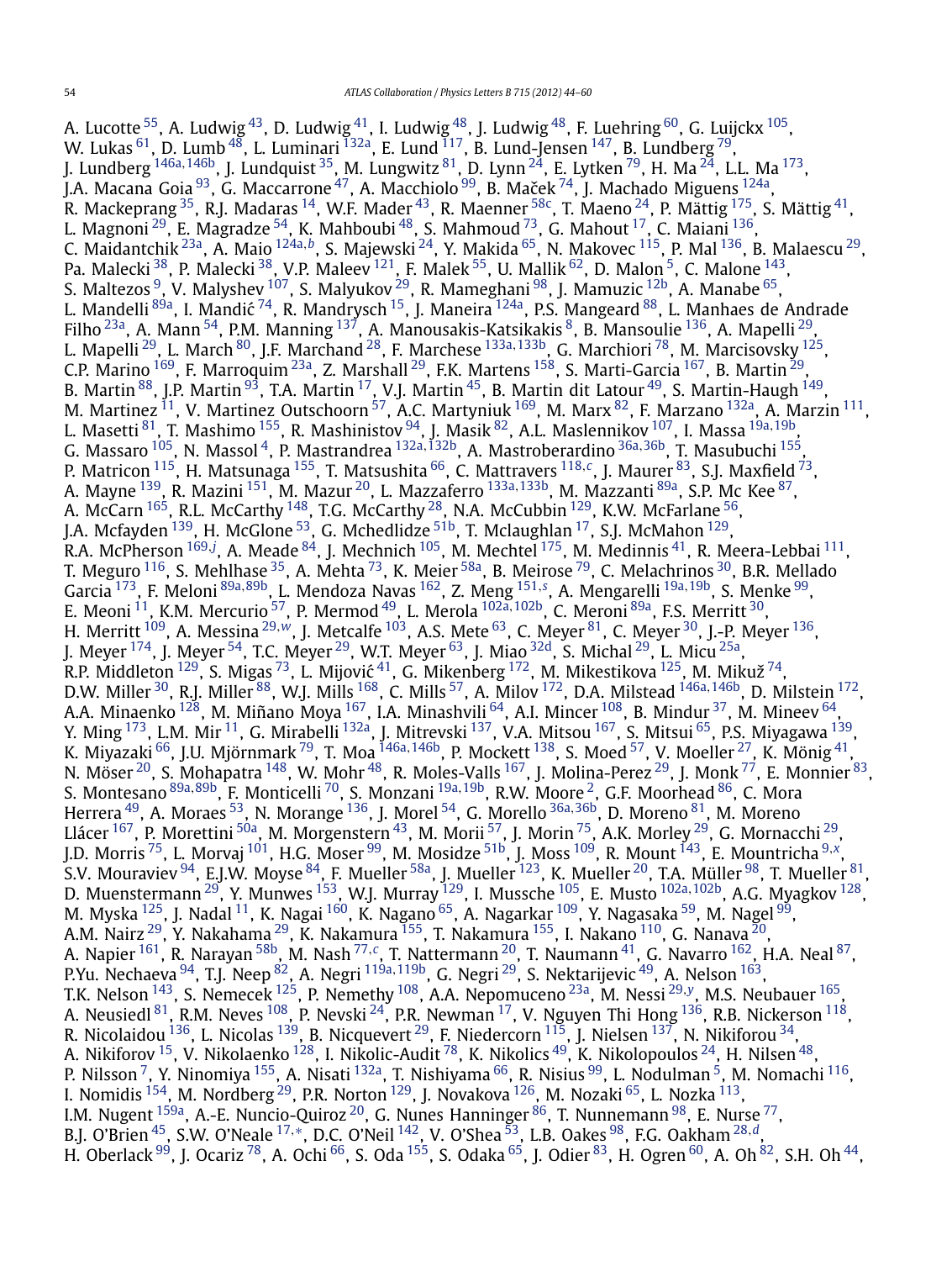C.C. Ohm [146a](#page-16-0)*,*[146b,](#page-16-0) T. Ohshima [101,](#page-15-0) S. Okada [66,](#page-14-0) H. Okawa [163,](#page-16-0) Y. Okumura [101,](#page-15-0) T. Okuyama [155,](#page-16-0) A. Olariu [25a,](#page-14-0) A.G. Olchevski [64,](#page-14-0) S.A. Olivares Pino [31a,](#page-14-0) M. Oliveira [124a](#page-15-0)*,[h](#page-16-0)*, D. Oliveira Damazio [24,](#page-14-0) E. Oliver Garcia [167,](#page-16-0) D. Olivito [120,](#page-15-0) A. Olszewski [38,](#page-14-0) J. Olszowska [38,](#page-14-0) A. Onofre [124a](#page-15-0)*,[z](#page-16-0)* , P.U.E. Onyisi [30](#page-14-0), C.J. Oram [159a,](#page-16-0) M.J. Oreglia [30](#page-14-0), Y. Oren [153,](#page-16-0) D. Orestano [134a](#page-15-0)*,*[134b,](#page-15-0) N. Orlando [72a](#page-15-0)*,*[72b,](#page-15-0) I. Orlov [107,](#page-15-0) C. Oropeza Barrera [53](#page-14-0), R.S. Orr [158](#page-16-0), B. Osculati [50a](#page-14-0)*,*[50b,](#page-14-0) R. Ospanov [120,](#page-15-0) C. Osuna [11](#page-14-0), G. Otero y Garzon [26,](#page-14-0) J.P. Ottersbach [105,](#page-15-0) M. Ouchrif <sup>135d</sup>, E.A. Ouellette <sup>169</sup>, F. Ould-Saada <sup>[117](#page-15-0)</sup>, A. Ouraou <sup>136</sup>, Q. Ouyang <sup>32a</sup>, A. Ovcharova <sup>14</sup>, M. Owen $^{82}$ , S. Owen $^{139}$ , V.E. Ozcan $^{18\mathrm{a}}$ , N. Ozturk $^7$ , A. Pacheco Pages $^{11}$  $^{11}$  $^{11}$ , C. Padilla Aranda $^{11}$ , S. Pagan Griso  $^{14}$ , E. Paganis  $^{139}$ , F. Paige  $^{24}$ , P. Pais  $^{84}$ , K. Pajchel  $^{117}$ , G. Palacino  $^{159\mathrm{b}}$ , C.P. Paleari  $^6$ , S. Palestini  $^{29}$ , D. Pallin <sup>33</sup>, A. Palma <sup>124a</sup>, J.D. Palmer <sup>17</sup>, Y.B. Pan <sup>173</sup>, E. Panagiotopoulou <sup>9</sup>, N. Panikashvili <sup>87</sup>, S. Panitkin [24,](#page-14-0) D. Pantea [25a](#page-14-0), A. Papadelis [146a,](#page-16-0) Th.D. Papadopoulou [9,](#page-14-0) A. Paramonov [5,](#page-14-0) D. Paredes Hernandez [33,](#page-14-0) W. Park [24](#page-14-0)*,[aa](#page-16-0)*, M.A. Parker [27,](#page-14-0) F. Parodi [50a](#page-14-0)*,*[50b,](#page-14-0) J.A. Parsons [34,](#page-14-0) U. Parzefall [48,](#page-14-0) S. Pashapour [54,](#page-14-0) E. Pasqualucci [132a,](#page-15-0) S. Passaggio [50a,](#page-14-0) A. Passeri [134a,](#page-15-0) F. Pastore [134a](#page-15-0)*,*[134b,](#page-15-0) Fr. Pastore [76,](#page-15-0) G. Pásztor [49](#page-14-0)*,[ab](#page-16-0)*, S. Pataraia [175,](#page-16-0) N. Patel [150,](#page-16-0) J.R. Pater [82](#page-15-0), S. Patricelli [102a](#page-15-0)*,*[102b,](#page-15-0) T. Pauly [29,](#page-14-0) M. Pecsy [144a,](#page-15-0) M.I. Pedraza Morales  $^{173}$ , S.V. Peleganchuk  $^{107}$ , D. Pelikan  $^{166}$ , H. Peng  $^{32\text{b}}$ , B. Penning  $^{30}$ , A. Penson  $^{34}$ , J. Penwell  $^{60}$ , M. Perantoni [23a,](#page-14-0) K. Perez [34](#page-14-0)*,[ac](#page-16-0)*, T. Perez Cavalcanti [41,](#page-14-0) E. Perez Codina [159a,](#page-16-0) M.T. Pérez García-Estañ [167,](#page-16-0) V. Perez Reale [34,](#page-14-0) L. Perini [89a](#page-15-0)*,*[89b](#page-15-0), H. Pernegger [29,](#page-14-0) R. Perrino [72a,](#page-15-0) P. Perrodo [4,](#page-14-0) S. Persembe [3a,](#page-14-0) V.D. Peshekhonov  $^{64}$ , K. Peters  $^{29}$ , B.A. Petersen  $^{29}$ , J. Petersen  $^{29}$ , T.C. Petersen  $^{35}$ , E. Petit  $^4$ , A. Petridis  $^{154}$ , C. Petridou [154,](#page-16-0) E. Petrolo [132a,](#page-15-0) F. Petrucci [134a](#page-15-0)*,*[134b,](#page-15-0) D. Petschull [41,](#page-14-0) M. Petteni [142,](#page-15-0) R. Pezoa [31b,](#page-14-0) A. Phan [86,](#page-15-0) P.W. Phillips [129,](#page-15-0) G. Piacquadio [29,](#page-14-0) A. Picazio [49,](#page-14-0) E. Piccaro [75,](#page-15-0) M. Piccinini [19a](#page-14-0)*,*[19b,](#page-14-0) S.M. Piec [41,](#page-14-0) R. Piegaia [26,](#page-14-0) D.T. Pignotti [109,](#page-15-0) J.E. Pilcher [30,](#page-14-0) A.D. Pilkington [82,](#page-15-0) J. Pina [124a](#page-15-0)*,[b](#page-16-0)*, M. Pinamonti [164a](#page-16-0)*,*[164c,](#page-16-0) A. Pinder [118,](#page-15-0) J.L. Pinfold [2,](#page-14-0) B. Pinto [124a,](#page-15-0) C. Pizio [89a](#page-15-0)*,*[89b,](#page-15-0) M. Plamondon [169,](#page-16-0) M.-A. Pleier [24,](#page-14-0) E. Plotnikova [64,](#page-14-0) A. Poblaguev <sup>24</sup>, S. Poddar <sup>58a</sup>, F. Podlyski <sup>33</sup>, L. Poggioli <sup>115</sup>, T. Poghosyan <sup>20</sup>, M. Pohl <sup>[49](#page-14-0)</sup>, F. Polci <sup>55</sup>, G. Polesello [119a,](#page-15-0) A. Policicchio [36a](#page-14-0)*,*[36b,](#page-14-0) A. Polini [19a](#page-14-0), J. Poll [75,](#page-15-0) V. Polychronakos [24,](#page-14-0) D.M. Pomarede [136,](#page-15-0) D. Pomeroy <sup>22</sup>, K. Pommès <sup>[29](#page-14-0)</sup>, L. Pontecorvo <sup>[132a](#page-15-0)</sup>, B.G. Pope <sup>88</sup>, G.A. Popeneciu <sup>25a</sup>, D.S. Popovic <sup>12a</sup>, A. Poppleton <sup>[29](#page-14-0)</sup>, X. Portell Bueso <sup>29</sup>, G.E. Pospelov <sup>99</sup>, S. Pospisil <sup>127</sup>, I.N. Potrap <sup>99</sup>, C.J. Potter <sup>149</sup>, C.T. Potter  $^{114}$ , G. Poulard  $^{29}$ , J. Poveda  $^{173}$ , V. Pozdnyakov  $^{64}$ , R. Prabhu  $^{77}$ , P. Pralavorio  $^{83}$ , A. Pranko  $^{14}$ , S. Prasad  $^{29}$ , R. Pravahan  $^{24}$ , S. Prell  $^{63}$ , K. Pretzl  $^{16}$ , D. Price  $^{60}$ , J. Price  $^{73}$ , L.E. Price  $^5$  $^5$ , D. Prieur  $^{123}$ , M. Primavera  $^{72a}$ , K. Prokofiev  $^{108}$ , F. Prokoshin  $^{31b}$ , S. Protopopescu  $^{24}$ , J. Proudfoot  $^5$ , X. Prudent  $^{43}$ , M. Przybycien  $^{37}$ , H. Przysiezniak  $^4$ , S. Psoroulas  $^{20}$ , E. Ptacek  $^{114}$ , E. Pueschel  $^{84}$ , J. Purdham  $^{87},$ M. Purohit [24](#page-14-0)*,[aa](#page-16-0)*, P. Puzo [115,](#page-15-0) Y. Pylypchenko [62,](#page-14-0) J. Qian [87,](#page-15-0) Z. Qin [41,](#page-14-0) A. Quadt [54,](#page-14-0) D.R. Quarrie [14,](#page-14-0) W.B. Quayle [173](#page-16-0), F. Quinonez [31a](#page-14-0), M. Raas [104,](#page-15-0) V. Radescu [41,](#page-14-0) P. Radloff [114,](#page-15-0) T. Rador [18a,](#page-14-0) F. Ragusa [89a](#page-15-0)*,*[89b](#page-15-0), G. Rahal  $^{178}$ , A.M. Rahimi  $^{109}$ , D. Rahm  $^{24}$ , S. Rajagopalan  $^{24}$ , M. Rammensee  $^{48}$ , M. Rammes  $^{141}$ , A.S. Randle-Conde  $^{39}$ , K. Randrianarivony  $^{28}$ , F. Rauscher  $^{98}$  $^{98}$  $^{98}$ , T.C. Rave  $^{48}$ , M. Raymond  $^{29}$ , A.L. Read  $^{117}$ , D.M. Rebuzzi [119a](#page-15-0)*,*[119b,](#page-15-0) A. Redelbach [174](#page-16-0), G. Redlinger [24,](#page-14-0) R. Reece [120,](#page-15-0) K. Reeves [40,](#page-14-0) E. Reinherz-Aronis [153,](#page-16-0) A. Reinsch <sup>114</sup>, I. Reisinger <sup>42</sup>, C. Rembser <sup>29</sup>, Z.L. Ren <sup>151</sup>, A. Renaud <sup>115</sup>, M. Rescigno <sup>132a</sup>, S. Resconi <sup>89a</sup>, B. Resende [136,](#page-15-0) P. Reznicek [98,](#page-15-0) R. Rezvani [158,](#page-16-0) R. Richter [99,](#page-15-0) E. Richter-Was [4](#page-14-0)*,[ad](#page-16-0)*, M. Ridel [78,](#page-15-0) M. Rijpstra [105,](#page-15-0) M. Rijssenbeek [148,](#page-16-0) A. Rimoldi [119a](#page-15-0)*,*[119b,](#page-15-0) L. Rinaldi [19a,](#page-14-0) R.R. Rios [39,](#page-14-0) I. Riu [11,](#page-14-0) G. Rivoltella [89a](#page-15-0)*,*[89b,](#page-15-0) F. Rizatdinova [112,](#page-15-0) E. Rizvi [75,](#page-15-0) S.H. Robertson [85](#page-15-0)*,[j](#page-16-0)* , A. Robichaud-Veronneau [118,](#page-15-0) D. Robinson [27,](#page-14-0) J.E.M. Robinson [77,](#page-15-0) A. Robson [53,](#page-14-0) J.G. Rocha de Lima [106,](#page-15-0) C. Roda [122a](#page-15-0)*,*[122b,](#page-15-0) D. Roda Dos Santos [29,](#page-14-0) D. Rodriguez [162,](#page-16-0) A. Roe [54,](#page-14-0) S. Roe [29,](#page-14-0) O. Røhne [117,](#page-15-0) S. Rolli [161,](#page-16-0) A. Romaniouk [96,](#page-15-0) M. Romano [19a](#page-14-0)*,*[19b,](#page-14-0) G. Romeo  $^{26}$ , E. Romero Adam  $^{167}$ , L. Roos  $^{78}$ , E. Ros  $^{167}$ , S. Rosati  $^{132}$ a, K. Rosbach  $^{49}$ , A. Rose  $^{149}$ , M. Rose  $^{76}$  $^{76}$  $^{76}$ , G.A. Rosenbaum  $^{158}$ , E.I. Rosenberg  $^{63}$ , P.L. Rosendahl  $^{13}$ , O. Rosenthal  $^{141}$ , L. Rosselet  $^{49}$ , V. Rossetti [11,](#page-14-0) E. Rossi [132a](#page-15-0)*,*[132b,](#page-15-0) L.P. Rossi [50a,](#page-14-0) M. Rotaru [25a](#page-14-0), I. Roth [172,](#page-16-0) J. Rothberg [138,](#page-15-0) D. Rousseau [115,](#page-15-0) C.R. Royon [136,](#page-15-0) A. Rozanov [83,](#page-15-0) Y. Rozen [152,](#page-16-0) X. Ruan [32a](#page-14-0)*,[ae](#page-16-0)*, F. Rubbo [11,](#page-14-0) I. Rubinskiy [41,](#page-14-0) B. Ruckert [98,](#page-15-0) N. Ruckstuhl [105](#page-15-0), V.I. Rud [97,](#page-15-0) C. Rudolph [43,](#page-14-0) G. Rudolph [61,](#page-14-0) F. Rühr [6,](#page-14-0) F. Ruggieri [134a](#page-15-0)*,*[134b,](#page-15-0) A. Ruiz-Martinez <sup>63</sup>, L. Rumyantsev <sup>64</sup>, K. Runge <sup>48</sup>, Z. Rurikova <sup>48</sup>, N.A. Rusakovich <sup>64</sup>, J.P. Rutherfoord <sup>6</sup>, C. Ruwiedel  $^{14}$ , P. Ruzicka  $^{125}$ , Y.F. Ryabov  $^{121}$  $^{121}$  $^{121}$ , P. Ryan  $^{88}$ , M. Rybar  $^{126}$ , G. Rybkin  $^{115}$ , N.C. Ryder  $^{118}$ , A.F. Saavedra <sup>[150](#page-16-0)</sup>, I. Sadeh <sup>153</sup>, H.F.-W. Sadrozinski <sup>137</sup>, R. Sadykov <sup>64</sup>, F. Safai Tehrani <sup>132a</sup>, H. Sakamoto <sup>155</sup>, G. Salamanna  $^{75}$ , A. Salamon  $^{133a}$ , M. Saleem  $^{111}$ , D. Salek  $^{29}$ , D. Salihagic  $^{99}$  $^{99}$  $^{99}$ , A. Salnikov  $^{143}$ , J. Salt  $^{167}$ , B.M. Salvachua Ferrando [5,](#page-14-0) D. Salvatore [36a](#page-14-0)*,*[36b,](#page-14-0) F. Salvatore [149,](#page-16-0) A. Salvucci [104,](#page-15-0) A. Salzburger [29,](#page-14-0) D. Sampsonidis [154,](#page-16-0) B.H. Samset [117](#page-15-0), A. Sanchez [102a](#page-15-0)*,*[102b,](#page-15-0) V. Sanchez Martinez [167,](#page-16-0) H. Sandaker [13](#page-14-0), H.G. Sander <sup>81</sup>, M.P. Sanders <sup>[98](#page-15-0)</sup>, M. Sandhoff <sup>175</sup>, T. Sandoval <sup>27</sup>, C. Sandoval <sup>162</sup>, R. Sandstroem <sup>[99](#page-15-0)</sup>,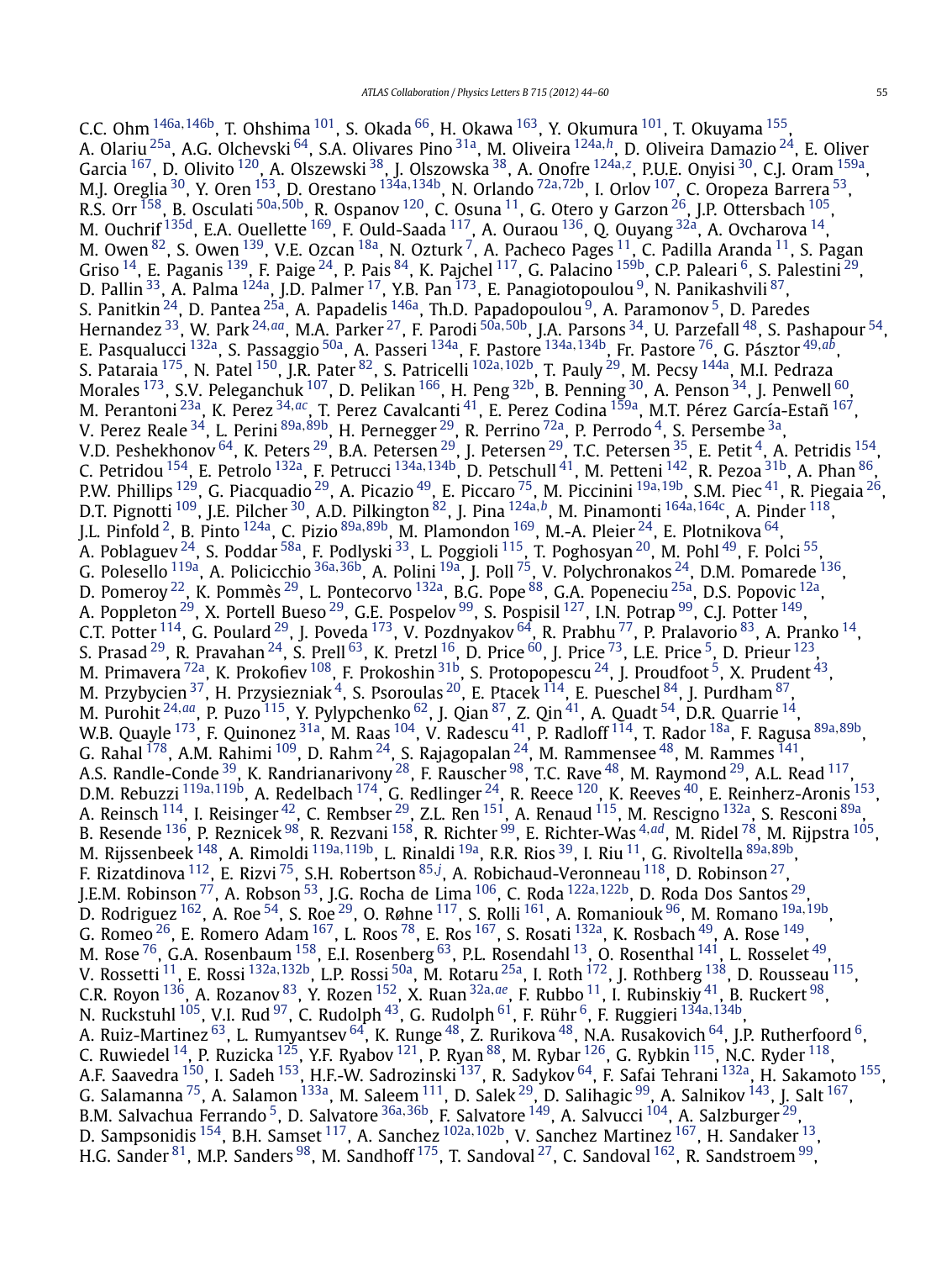D.P.C. Sankey <sup>129</sup>, A. Sansoni<sup>47</sup>, C. Santamarina Rios <sup>85</sup>, C. Santoni <sup>33</sup>, R. Santonico <sup>[133a](#page-15-0), 133b</sup>, H. Santos <sup>124a</sup>, J.G. Saraiva [124a,](#page-15-0) T. Sarangi [173,](#page-16-0) E. Sarkisyan-Grinbaum [7,](#page-14-0) F. Sarri [122a](#page-15-0)*,*[122b,](#page-15-0) G. Sartisohn [175,](#page-16-0) O. Sasaki [65,](#page-14-0) N. Sasao [67,](#page-14-0) I. Satsounkevitch [90,](#page-15-0) G. Sauvage [4,](#page-14-0) E. Sauvan [4,](#page-14-0) J.B. Sauvan [115,](#page-15-0) P. Savard [158](#page-16-0)*,[d](#page-16-0)*, V. Savinov [123](#page-15-0), D.O. Savu <sup>29</sup>, L. Sawyer <sup>[24](#page-14-0), [l](#page-16-0)</sup>, D.H. Saxon <sup>53</sup>, J. Saxon <sup>120</sup>, C. Sbarra <sup>19a</sup>, A. Sbrizzi <sup>[19a,](#page-14-0) 19b</sup>, O. Scallon <sup>93</sup>, D.A. Scannicchio  $^{163}$ , M. Scarcella  $^{150}$ , J. Schaarschmidt  $^{115}$ , P. Schacht  $^{99}$ , D. Schaefer  $^{120}$ , U. Schäfer  $^{81}$ , S. Schaepe  $^{20}$ , S. Schaetzel  $^{58\mathrm{b}}$ , A.C. Schaffer  $^{115}$ , D. Schaile  $^{98}$  $^{98}$  $^{98}$ , R.D. Schamberger  $^{148}$ , A.G. Schamov  $^{107}$ , V. Scharf [58a,](#page-14-0) V.A. Schegelsky [121](#page-15-0), D. Scheirich [87,](#page-15-0) M. Schernau [163,](#page-16-0) M.I. Scherzer [34,](#page-14-0) C. Schiavi [50a](#page-14-0)*,*[50b,](#page-14-0) J. Schieck [98,](#page-15-0) M. Schioppa [36a](#page-14-0)*,*[36b,](#page-14-0) S. Schlenker [29,](#page-14-0) E. Schmidt [48,](#page-14-0) K. Schmieden [20,](#page-14-0) C. Schmitt [81,](#page-15-0) S. Schmitt<sup>58b</sup>, M. Schmitz<sup>[20](#page-14-0)</sup>, A. Schöning<sup>58b</sup>, M. Schott<sup>29</sup>, D. Schouten <sup>159a</sup>, J. Schovancova <sup>125</sup>, M. Schram <sup>[85](#page-15-0)</sup>, C. Schroeder <sup>81</sup>, N. Schroer <sup>58c</sup>, M.J. Schultens <sup>20</sup>, J. Schultes <sup>175</sup>, H.-C. Schultz-Coulon <sup>[58a](#page-14-0)</sup>, H. Schulz  $^{15}$ , J.W. Schumacher  $^{20}$ , M. Schumacher  $^{48}$ , B.A. Schumm  $^{137}$ , Ph. Schune  $^{136}$  $^{136}$  $^{136}$ , C. Schwanenberger  $^{82}$ , A. Schwartzman  $^{143}$ , Ph. Schwemling  $^{78}$ , R. Schwienhorst  $^{88}$ , R. Schwierz  $^{43}$ , J. Schwindling  $^{136}$  $^{136}$  $^{136}$ , T. Schwindt  $^{20}$ , M. Schwoerer  $^4$ , G. Sciolla  $^{22}$ , W.G. Scott  $^{129}$ , J. Searcy  $^{114}$ , G. Sedov  $^{41}$ , E. Sedykh <sup>121</sup>, S.C. Seidel <sup>103</sup>, A. Seiden <sup>137</sup>, F. Seifert <sup>[43](#page-14-0)</sup>, J.M. Seixas <sup>23a</sup>, G. Sekhniaidze <sup>102a</sup>, S.J. Sekula <sup>39</sup>, K.E. Selbach  $^{45}$ , D.M. Seliverstov  $^{121}$ , B. Sellden  $^{146}$ , G. Sellers  $^{73}$ , M. Seman  $^{144\mathrm{b}}$ , N. Semprini-Cesari [19a](#page-14-0)*,*[19b,](#page-14-0) C. Serfon [98,](#page-15-0) L. Serin [115](#page-15-0), L. Serkin [54,](#page-14-0) R. Seuster [99,](#page-15-0) H. Severini [111,](#page-15-0) A. Sfyrla [29,](#page-14-0) E. Shabalina  $^{54}$ , M. Shamim  $^{114}$  $^{114}$  $^{114}$ , L.Y. Shan  $^{32}$ , J.T. Shank  $^{21}$ , Q.T. Shao  $^{86}$  $^{86}$  $^{86}$ , M. Shapiro  $^{14}$ , P.B. Shatalov  $^{95}$  $^{95}$  $^{95}$ , K. Shaw [164a](#page-16-0)*,*[164c,](#page-16-0) D. Sherman [176,](#page-16-0) P. Sherwood [77,](#page-15-0) A. Shibata [108,](#page-15-0) H. Shichi [101,](#page-15-0) S. Shimizu [29,](#page-14-0) M. Shimojima <sup>100</sup>, T. Shin <sup>56</sup>, M. Shiyakova <sup>64</sup>, A. Shmeleva <sup>94</sup>, M.J. Shochet <sup>[30](#page-14-0)</sup>, D. Short <sup>118</sup>, S. Shrestha <sup>63</sup>, E. Shulga <sup>96</sup>, M.A. Shupe <sup>6</sup>, P. Sicho <sup>125</sup>, A. Sidoti <sup>132a</sup>, F. Siegert <sup>48</sup>, Dj. Sijacki <sup>12a</sup>, O. Silbert <sup>172</sup>, J. Silva <sup>124a</sup>, Y. Silver <sup>153</sup>, D. Silverstein <sup>143</sup>, S.B. Silverstein <sup>146a</sup>, V. Simak <sup>[127](#page-15-0)</sup>, O. Simard <sup>[136](#page-15-0)</sup>, Lj. Simic <sup>12a</sup>, S. Simion <sup>115</sup>, B. Simmons [77,](#page-15-0) R. Simoniello [89a](#page-15-0)*,*[89b,](#page-15-0) M. Simonyan [35,](#page-14-0) P. Sinervo [158,](#page-16-0) N.B. Sinev [114,](#page-15-0) V. Sipica [141,](#page-15-0) G. Siragusa [174,](#page-16-0) A. Sircar [24,](#page-14-0) A.N. Sisakyan [64,](#page-14-0) S.Yu. Sivoklokov [97](#page-15-0), J. Sjölin [146a](#page-16-0)*,*[146b,](#page-16-0) T.B. Sjursen [13,](#page-14-0) L.A. Skinnari <sup>14</sup>, H.P. Skottowe <sup>57</sup>, K. Skovpen <sup>107</sup>, P. Skubic <sup>[111](#page-15-0)</sup>, M. Slater <sup>17</sup>, T. Slavicek <sup>127</sup>, K. Sliwa <sup>161</sup>, V. Smakhtin <sup>[172](#page-16-0)</sup>, B.H. Smart <sup>45</sup>, S.Yu. Smirnov <sup>96</sup>, Y. Smirnov <sup>96</sup>, L.N. Smirnova <sup>97</sup>, O. Smirnova <sup>79</sup>, B.C. Smith  $^{57}$ , D. Smith  $^{143}$ , K.M. Smith  $^{53}$ , M. Smizanska  $^{71}$ , K. Smolek  $^{127}$ , A.A. Snesarev  $^{94}$ , S.W. Snow  $^{82}$ , J. Snow [111,](#page-15-0) S. Snyder [24](#page-14-0), R. Sobie [169](#page-16-0)*,[j](#page-16-0)* , J. Sodomka [127,](#page-15-0) A. Soffer [153,](#page-16-0) C.A. Solans [167,](#page-16-0) M. Solar [127,](#page-15-0) J. Solc [127](#page-15-0), E. Soldatov [96,](#page-15-0) U. Soldevila [167,](#page-16-0) E. Solfaroli Camillocci [132a](#page-15-0)*,*[132b,](#page-15-0) A.A. Solodkov [128,](#page-15-0) O.V. Solovyanov [128](#page-15-0), N. Soni<sup>[2](#page-14-0)</sup>, V. Sopko <sup>127</sup>, B. Sopko <sup>127</sup>, M. Sosebee<sup>7</sup>, R. Soualah <sup>[164a](#page-16-0), 164c</sup>, A. Soukharev <sup>107</sup>, S. Spagnolo [72a](#page-15-0)*,*[72b](#page-15-0), F. Spanò [76,](#page-15-0) R. Spighi [19a,](#page-14-0) G. Spigo [29,](#page-14-0) F. Spila [132a](#page-15-0)*,*[132b,](#page-15-0) R. Spiwoks [29,](#page-14-0) M. Spousta [126,](#page-15-0) T. Spreitzer  $^{158}$ , B. Spurlock  $^7$ , R.D. St. Denis  $^{53}$ , J. Stahlman  $^{120}$ , R. Stamen  $^{58a}$ , E. Stanecka  $^{38}$ , R.W. Stanek  $^5$ , C. Stanescu <sup>134a</sup>, M. Stanescu-Bellu <sup>41</sup>, S. Stapnes <sup>117</sup>, E.A. Starchenko <sup>128</sup>, J. Stark <sup>55</sup>, P. Staroba <sup>125</sup>, P. Starovoitov  $^{41}$ , A. Staude  $^{98}$ , P. Stavina  $^{144}$ , G. Steele  $^{53}$ , P. Steinbach  $^{43}$ , P. Steinberg  $^{24}$ , I. Stekl  $^{127}$ , B. Stelzer <sup>142</sup>, H.J. Stelzer <sup>88</sup>, O. Stelzer-Chilton <sup>159a</sup>, H. Stenzel <sup>52</sup>, S. Stern <sup>99</sup>, G.A. Stewart <sup>29</sup>, J.A. Stillings <sup>20</sup>, M.C. Stockton <sup>85</sup>, K. Stoerig <sup>48</sup>, G. Stoicea <sup>[25a](#page-14-0)</sup>, S. Stonjek <sup>99</sup>, P. Strachota <sup>126</sup>, A.R. Stradling <sup>7</sup>, A. Straessner [43,](#page-14-0) J. Strandberg [147,](#page-16-0) S. Strandberg [146a](#page-16-0)*,*[146b,](#page-16-0) A. Strandlie [117,](#page-15-0) M. Strang [109](#page-15-0), E. Strauss [143,](#page-15-0) M. Strauss [111,](#page-15-0) P. Strizenec [144b,](#page-15-0) R. Ströhmer [174,](#page-16-0) D.M. Strom [114,](#page-15-0) J.A. Strong [76](#page-15-0)*,*[∗](#page-16-0), R. Stroynowski [39,](#page-14-0) J. Strube [129,](#page-15-0) B. Stugu [13,](#page-14-0) I. Stumer [24](#page-14-0)*,*[∗](#page-16-0), J. Stupak [148,](#page-16-0) P. Sturm [175,](#page-16-0) N.A. Styles [41,](#page-14-0) D.A. Soh [151](#page-16-0)*,[u](#page-16-0)*, D. Su [143,](#page-15-0) HS. Subramania  $^2$ , A. Succurro  $^{11}$  $^{11}$  $^{11}$ , Y. Sugaya  $^{116}$ , C. Suhr  $^{106}$ , K. Suita  $^{66}$ , M. Suk  $^{126}$ , V.V. Sulin  $^{94}$ , S. Sultansoy [3d,](#page-14-0) T. Sumida [67,](#page-14-0) X. Sun [55,](#page-14-0) J.E. Sundermann [48,](#page-14-0) K. Suruliz [139,](#page-15-0) G. Susinno [36a](#page-14-0)*,*[36b,](#page-14-0) M.R. Sutton <sup>149</sup>, Y. Suzuki <sup>[65](#page-14-0)</sup>, Y. Suzuki <sup>66</sup>, M. Svatos <sup>125</sup>, S. Swedish <sup>168</sup>, I. Sykora <sup>[144a](#page-15-0)</sup>, T. Sykora <sup>[126](#page-15-0)</sup>, J. Sánchez <sup>167</sup>, D. Ta <sup>105</sup>, K. Tackmann <sup>41</sup>, A. Taffard <sup>163</sup>, R. Tafirout <sup>[159a](#page-16-0)</sup>, N. Taiblum <sup>153</sup>, Y. Takahashi <sup>101</sup>, H. Takai [24,](#page-14-0) R. Takashima [68,](#page-14-0) H. Takeda [66,](#page-14-0) T. Takeshita [140,](#page-15-0) Y. Takubo [65,](#page-14-0) M. Talby [83,](#page-15-0) A. Talyshev [107](#page-15-0)*,[f](#page-16-0)* , M.C. Tamsett  $^{24}$ , J. Tanaka  $^{155}$ , R. Tanaka  $^{115}$ , S. Tanaka  $^{131}$ , S. Tanaka  $^{65}$ , A.J. Tanasijczuk  $^{142}$ , K. Tani  $^{66}$ , N. Tannoury  $^{83}$ , S. Tapprogge  $^{81}$  $^{81}$  $^{81}$ , D. Tardif  $^{158}$ , S. Tarem  $^{152}$ , F. Tarrade  $^{28}$ , G.F. Tartarelli  $^{89\mathrm{a}}$ , P. Tas  $^{126}$ , M. Tasevsky [125,](#page-15-0) E. Tassi [36a](#page-14-0)*,*[36b,](#page-14-0) M. Tatarkhanov [14,](#page-14-0) Y. Tayalati [135d](#page-15-0), C. Taylor [77,](#page-15-0) F.E. Taylor [92,](#page-15-0) G.N. Taylor [86,](#page-15-0) W. Taylor [159b,](#page-16-0) M. Teinturier [115,](#page-15-0) M. Teixeira Dias Castanheira [75,](#page-15-0) P. Teixeira-Dias [76,](#page-15-0) K.K. Temming  $^{48}$ , H. Ten Kate  $^{29}$ , P.K. Teng  $^{151}$ , S. Terada  $^{65}$ , K. Terashi  $^{155}$ , J. Terron  $^{80}$ , M. Testa  $^{47}$ , R.J. Teuscher [158](#page-16-0)*,[j](#page-16-0)* , J. Therhaag [20,](#page-14-0) T. Theveneaux-Pelzer [78,](#page-15-0) M. Thioye [176,](#page-16-0) S. Thoma [48,](#page-14-0) J.P. Thomas [17](#page-14-0), E.N. Thompson  $^{34}$ , P.D. Thompson  $^{17}$ , P.D. Thompson  $^{158}$ , A.S. Thompson  $^{53}$ , L.A. Thomsen  $^{35}$ , E. Thomson  $120$ , M. Thomson  $27$ , R.P. Thun  $87$ , F. Tian  $34$ , M.J. Tibbetts  $14$ , T. Tic  $125$ , V.O. Tikhomirov  $94$ , Y.A. Tikhonov <sup>[107](#page-15-0), [f](#page-16-0)</sup>, S. Timoshenko <sup>[96](#page-15-0)</sup>, P. Tipton <sup>176</sup>, F.J. Tique Aires Viegas <sup>29</sup>, S. Tisserant <sup>83</sup>, T. Todorov <sup>[4](#page-14-0)</sup>,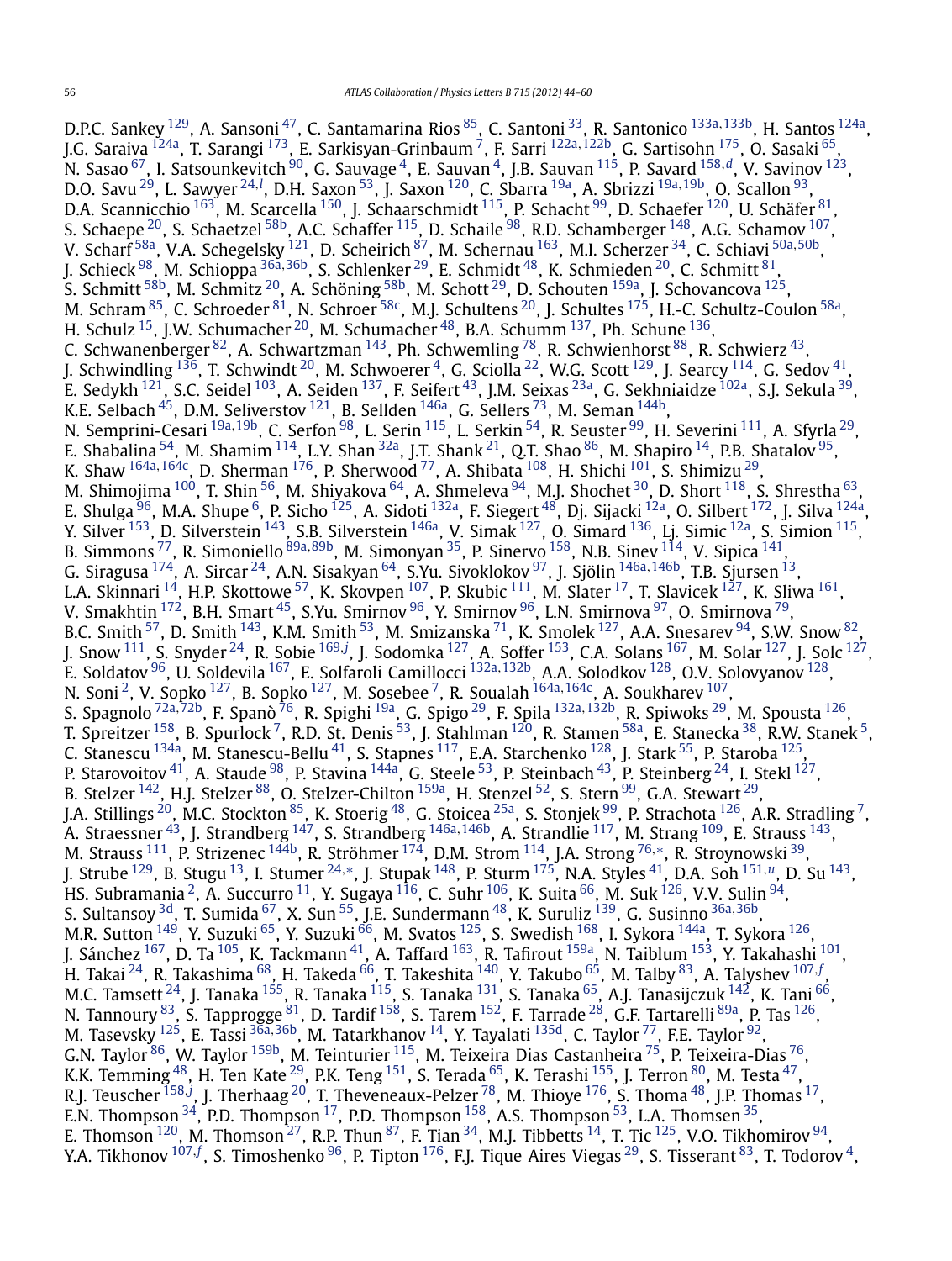S. Todorova-Nova <sup>[161](#page-16-0)</sup>, B. Toggerson <sup>163</sup>, J. Tojo <sup>[69](#page-14-0)</sup>, S. Tokár <sup>144a</sup>, K. Tokunaga <sup>66</sup>, K. Tokushuku <sup>65</sup>, K. Tollefson  $^{88}$  $^{88}$  $^{88}$ , M. Tomoto  $^{101}$ , L. Tompkins  $^{30}$ , K. Toms  $^{103}$ , A. Tonoyan  $^{13}$ , C. Topfel  $^{16}$  $^{16}$  $^{16}$ , N.D. Topilin  $^{64}$ , I. Torchiani [29,](#page-14-0) E. Torrence [114,](#page-15-0) H. Torres [78,](#page-15-0) E. Torró Pastor [167,](#page-16-0) J. Toth [83](#page-15-0)*,[ab](#page-16-0)*, F. Touchard [83,](#page-15-0) D.R. Tovey [139,](#page-15-0) T. Trefzger  $^{174}$ , L. Tremblet  $^{29}$ , A. Tricoli  $^{29}$ , I.M. Trigger  $^{159a}$ , S. Trincaz-Duvoid  $^{78}$ , M.F. Tripiana  $^{70}$ , W. Trischuk <sup>[158](#page-16-0)</sup>, B. Trocmé <sup>[55](#page-14-0)</sup>, C. Troncon <sup>89a</sup>, M. Trottier-McDonald <sup>142</sup>, M. Trzebinski <sup>38</sup>, A. Trzupek <sup>38</sup>, C. Tsarouchas [29,](#page-14-0) J.C.-L. Tseng [118,](#page-15-0) M. Tsiakiris [105,](#page-15-0) P.V. Tsiareshka [90,](#page-15-0) D. Tsionou [4](#page-14-0)*,[af](#page-16-0)* , G. Tsipolitis [9,](#page-14-0) V. Tsiskaridze $^{48}$ , E.G. Tskhadadze  $^{51a}$ , I.I. Tsukerman  $^{95}$ , V. Tsulaia  $^{14}$ , J.-W. Tsung  $^{20}$ , S. Tsuno  $^{65}$ , D. Tsybychev <sup>148</sup>, A. Tua <sup>139</sup>, A. Tudorache <sup>25a</sup>, V. Tudorache <sup>25a</sup>, J.M. Tuggle <sup>[30](#page-14-0)</sup>, M. Turala <sup>38</sup>, D. Turecek <sup>127</sup>, I. Turk Cakir [3e,](#page-14-0) E. Turlay [105](#page-15-0), R. Turra [89a](#page-15-0)*,*[89b](#page-15-0), P.M. Tuts [34,](#page-14-0) A. Tykhonov [74,](#page-15-0) M. Tylmad [146a](#page-16-0)*,*[146b,](#page-16-0) M. Tyndel  $^{129}$ , G. Tzanakos  $^8$ , K. Uchida  $^{20}$ , I. Ueda  $^{155}$ , R. Ueno  $^{28}$  $^{28}$  $^{28}$ , M. Ugland  $^{13}$ , M. Uhlenbrock  $^{20}$ , M. Uhrmacher  $^{54}$ , F. Ukegawa  $^{160}$ , G. Unal  $^{29}$  $^{29}$  $^{29}$ , A. Undrus  $^{24}$  $^{24}$  $^{24}$ , G. Unel  $^{163}$ , Y. Unno  $^{65}$ , D. Urbaniec  $^{34}$ , G. Usai [7,](#page-14-0) M. Uslenghi [119a](#page-15-0)*,*[119b,](#page-15-0) L. Vacavant [83,](#page-15-0) V. Vacek [127,](#page-15-0) B. Vachon [85,](#page-15-0) S. Vahsen [14,](#page-14-0) J. Valenta [125,](#page-15-0) P. Valente [132a,](#page-15-0) S. Valentinetti [19a](#page-14-0)*,*[19b,](#page-14-0) S. Valkar [126,](#page-15-0) E. Valladolid Gallego [167,](#page-16-0) S. Vallecorsa [152,](#page-16-0) J.A. Valls Ferrer <sup>167</sup>, H. van der Graaf <sup>105</sup>, E. van der Kraaij <sup>105</sup>, R. Van Der Leeuw <sup>105</sup>, E. van der Poel <sup>105</sup>, D. van der Ster<sup>29</sup>, N. van Eldik <sup>84</sup>, P. van Gemmeren <sup>5</sup>, I. van Vulpen <sup>105</sup>, M. Vanadia <sup>[99](#page-15-0)</sup>, W. Vandelli<sup>[29](#page-14-0)</sup>, A. Vaniachine <sup>5</sup>, P. Vankov <sup>41</sup>, F. Vannucci <sup>78</sup>, R. Vari <sup>132a</sup>, T. Varol <sup>84</sup>, D. Varouchas <sup>14</sup>, A. Vartapetian <sup>7</sup>, K.E. Varvell [150,](#page-16-0) V.I. Vassilakopoulos [56,](#page-14-0) F. Vazeille [33,](#page-14-0) T. Vazquez Schroeder [54,](#page-14-0) G. Vegni [89a](#page-15-0)*,*[89b,](#page-15-0) J.J. Veillet [115,](#page-15-0) F. Veloso [124a](#page-15-0), R. Veness [29,](#page-14-0) S. Veneziano [132a,](#page-15-0) A. Ventura [72a](#page-15-0)*,*[72b,](#page-15-0) D. Ventura [84,](#page-15-0) M. Venturi <sup>48</sup>, N. Venturi <sup>158</sup>, V. Vercesi <sup>119a</sup>, M. Verducci <sup>138</sup>, W. Verkerke <sup>105</sup>, J.C. Vermeulen <sup>105</sup>, A. Vest [43,](#page-14-0) M.C. Vetterli [142](#page-15-0)*,[d](#page-16-0)*, I. Vichou [165,](#page-16-0) T. Vickey [145b](#page-16-0)*,[ag](#page-16-0)*, O.E. Vickey Boeriu [145b,](#page-16-0) G.H.A. Viehhauser [118,](#page-15-0) S. Viel [168,](#page-16-0) M. Villa [19a](#page-14-0)*,*[19b,](#page-14-0) M. Villaplana Perez [167,](#page-16-0) E. Vilucchi [47,](#page-14-0) M.G. Vincter [28,](#page-14-0) E. Vinek [29,](#page-14-0) V.B. Vinogradov [64,](#page-14-0) M. Virchaux [136](#page-15-0)*,*[∗](#page-16-0), J. Virzi [14,](#page-14-0) O. Vitells [172,](#page-16-0) M. Viti [41,](#page-14-0) I. Vivarelli [48,](#page-14-0) F. Vives Vaque [2,](#page-14-0) S. Vlachos <sup>9</sup>, D. Vladoiu <sup>98</sup>, M. Vlasak <sup>127</sup>, A. Vogel <sup>20</sup>, P. Vokac <sup>127</sup>, G. Volpi <sup>47</sup>, M. Volpi <sup>86</sup>, G. Volpini <sup>89a</sup>, H. von der Schmitt <sup>[99](#page-15-0)</sup>, J. von Loeben <sup>99</sup>, H. von Radziewski <sup>48</sup>, E. von Toerne <sup>20</sup>, V. Vorobel <sup>126</sup>, V. Vorwerk  $^{11}$ , M. Vos  $^{167}$ , R. Voss  $^{29}$ , T.T. Voss  $^{175}$ , J.H. Vossebeld  $^{73}$  $^{73}$  $^{73}$ , N. Vranjes  $^{136}$ , M. Vranjes Milosavljevic  $^{105}$ , V. Vrba  $^{125}$ , M. Vreeswijk  $^{105}$ , T. Vu Anh  $^{48}$ , R. Vuillermet  $^{29}$ , I. Vukotic  $^{115}$  $^{115}$  $^{115}$ , W. Wagner  $^{175}$ , P. Wagner  $^{120}$ , H. Wahlen  $^{175}$ , S. Wahrmund  $^{43}$ , J. Wakabayashi  $^{101}$ , S. Walch  $^{87},$ J. Walder  $^{71}$ , R. Walker  $^{98}$ , W. Walkowiak  $^{141}$ , R. Wall  $^{176}$ , P. Waller  $^{73}$ , C. Wang  $^{44}$ , H. Wang  $^{173}$ , H. Wang [32b](#page-14-0)*,[ah](#page-16-0)*, J. Wang [151,](#page-16-0) J. Wang [55](#page-14-0), J.C. Wang [138,](#page-15-0) R. Wang [103,](#page-15-0) S.M. Wang [151,](#page-16-0) T. Wang [20,](#page-14-0) A. Warburton  $^{85}$  $^{85}$  $^{85}$ , C.P. Ward  $^{27}$ , M. Warsinsky  $^{48}$ , A. Washbrook  $^{45}$ , C. Wasicki  $^{41}$  $^{41}$  $^{41}$ , P.M. Watkins  $^{17}$ , A.T. Watson  $^{17}$ , I.J. Watson  $^{150}$ , M.F. Watson  $^{17}$ , G. Watts  $^{138}$ , S. Watts  $^{82}$  $^{82}$  $^{82}$ , A.T. Waugh  $^{150}$ , B.M. Waugh  $^{77}$ , M. Weber  $^{129}$ , M.S. Weber  $^{16}$ , P. Weber  $^{54}$ , A.R. Weidberg  $^{118}$ , P. Weigell  $^{99}$ , J. Weingarten  $^{54}$ , C. Weiser  $^{48}$ , H. Wellenstein [22,](#page-14-0) P.S. Wells [29,](#page-14-0) T. Wenaus [24,](#page-14-0) D. Wendland [15,](#page-14-0) Z. Weng [151](#page-16-0)*,[u](#page-16-0)*, T. Wengler [29,](#page-14-0) S. Wenig [29,](#page-14-0) N. Wermes  $^{20}$ , M. Werner  $^{48}$ , P. Werner  $^{29}$ , M. Werth  $^{163}$ , M. Wessels  $^{58a}$ , J. Wetter  $^{161}$ , C. Weydert  $^{55}$ , K. Whalen [28,](#page-14-0) S.J. Wheeler-Ellis [163,](#page-16-0) A. White [7](#page-14-0), M.J. White [86](#page-15-0), S. White [122a](#page-15-0)*,*[122b,](#page-15-0) S.R. Whitehead [118,](#page-15-0) D. Whiteson  $^{163}$ , D. Whittington  $^{60}$ , F. Wicek  $^{115}$  $^{115}$  $^{115}$ , D. Wicke  $^{175}$  $^{175}$  $^{175}$ , F.J. Wickens  $^{129}$  $^{129}$  $^{129}$ , W. Wiedenmann  $^{173}$ , M. Wielers  $^{129}$ , P. Wienemann  $^{20}$ , C. Wiglesworth  $^{75}$ , L.A.M. Wiik-Fuchs  $^{48}$ , P.A. Wijeratne  $^{77}$ , A. Wildauer [167,](#page-16-0) M.A. Wildt [41](#page-14-0)*,[q](#page-16-0)*, I. Wilhelm [126,](#page-15-0) H.G. Wilkens [29,](#page-14-0) J.Z. Will [98,](#page-15-0) E. Williams [34,](#page-14-0) H.H. Williams <sup>[120](#page-15-0)</sup>, W. Willis <sup>34</sup>, S. Willocq <sup>84</sup>, J.A. Wilson <sup>17</sup>, M.G. Wilson <sup>143</sup>, A. Wilson <sup>87</sup>, I. Wingerter-Seez [4,](#page-14-0) S. Winkelmann [48,](#page-14-0) F. Winklmeier [29,](#page-14-0) M. Wittgen [143,](#page-15-0) M.W. Wolter [38,](#page-14-0) H. Wolters [124a](#page-15-0)*,[h](#page-16-0)*, W.C. Wong  $^{40}$ , G. Wooden  $^{87}$ , B.K. Wosiek  $^{38}$ , J. Wotschack  $^{29}$  $^{29}$  $^{29}$ , M.J. Woudstra  $^{84}$ , K.W. Wozniak  $^{38}$ , K. Wraight [53](#page-14-0), C. Wright [53,](#page-14-0) M. Wright [53,](#page-14-0) B. Wrona [73,](#page-15-0) S.L. Wu [173,](#page-16-0) X. Wu [49,](#page-14-0) Y. Wu [32b](#page-14-0)*,[ai](#page-16-0)*, E. Wulf [34,](#page-14-0) B.M. Wynne [45,](#page-14-0) S. Xella [35,](#page-14-0) M. Xiao [136](#page-15-0), S. Xie [48,](#page-14-0) C. Xu [32b](#page-14-0)*,[x](#page-16-0)*, D. Xu [139,](#page-15-0) B. Yabsley [150,](#page-16-0) S. Yacoob [145b,](#page-16-0) M. Yamada <sup>65</sup>, H. Yamaguchi <sup>155</sup>, A. Yamamoto <sup>65</sup>, K. Yamamoto <sup>63</sup>, S. Yamamoto <sup>155</sup>, T. Yamamura <sup>155</sup>, T. Yamanaka <sup>155</sup>, J. Yamaoka <sup>44</sup>, T. Yamazaki <sup>155</sup>, Y. Yamazaki <sup>66</sup>, Z. Yan <sup>21</sup>, H. Yang <sup>87</sup>, U.K. Yang <sup>82</sup>, Y. Yang [60,](#page-14-0) Z. Yang [146a](#page-16-0)*,*[146b,](#page-16-0) S. Yanush [91,](#page-15-0) L. Yao [32a,](#page-14-0) Y. Yao [14](#page-14-0), Y. Yasu [65,](#page-14-0) G.V. Ybeles Smit [130,](#page-15-0) J. Ye [39,](#page-14-0) S. Ye $^{24}$ , M. Yilmaz $^{3c}$ , R. Yoosoofmiya $^{123}$ , K. Yorita $^{171}$ , R. Yoshida $^5$ , C. Young $^{143}$ , C.J. Young $^{118}$ , S. Youssef  $^{21}$ , D. Yu  $^{24}$ , J. Yu  $^{7}$ , J. Yu  $^{112}$ , L. Yuan  $^{66}$ , A. Yurkewicz  $^{106}$ , B. Zabinski  $^{38}$ , R. Zaidan  $^{62}$ , A.M. Zaitsev [128,](#page-15-0) Z. Zajacova [29,](#page-14-0) L. Zanello [132a](#page-15-0)*,*[132b,](#page-15-0) A. Zaytsev [107,](#page-15-0) C. Zeitnitz [175,](#page-16-0) M. Zeller [176,](#page-16-0) M. Zeman [125,](#page-15-0) A. Zemla [38,](#page-14-0) C. Zendler [20,](#page-14-0) O. Zenin [128,](#page-15-0) T. Ženiš [144a,](#page-15-0) Z. Zinonos [122a](#page-15-0)*,*[122b,](#page-15-0) S. Zenz [14,](#page-14-0) D. Zerwas [115,](#page-15-0) G. Zevi della Porta [57,](#page-14-0) Z. Zhan [32d,](#page-14-0) D. Zhang [32b](#page-14-0)*,[ah](#page-16-0)*, H. Zhang [88,](#page-15-0) J. Zhang [5,](#page-14-0) X. Zhang [32d,](#page-14-0) Z. Zhang  $^{115}$ , L. Zhao  $^{108}$ , T. Zhao  $^{138}$ , Z. Zhao  $^{32b}$ , A. Zhemchugov  $^{64}$ , J. Zhong  $^{118}$  $^{118}$  $^{118}$ , B. Zhou  $^{87}$ , N. Zhou  $^{163}$ ,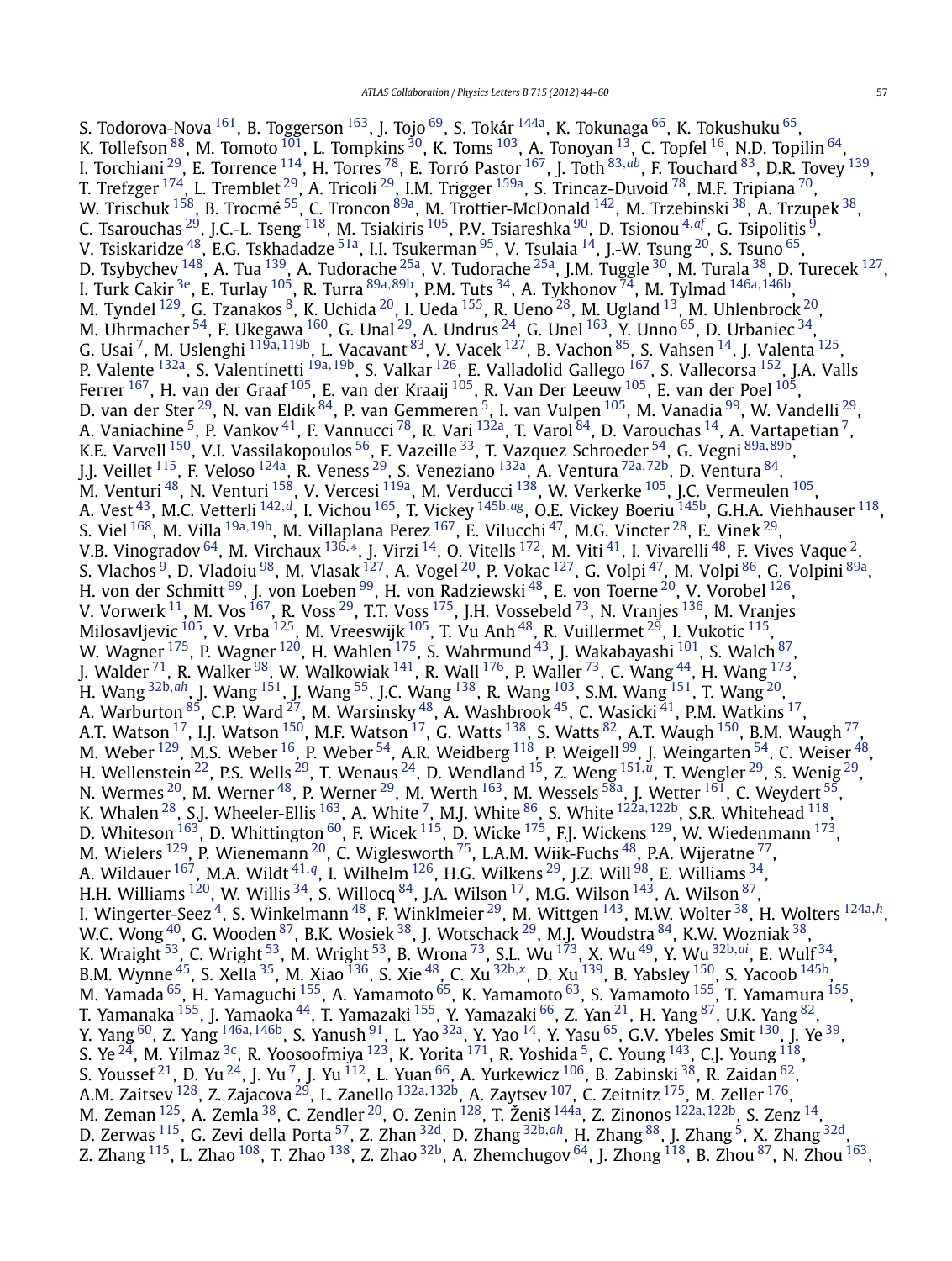<span id="page-14-0"></span>Y. Zhou <sup>151</sup>, C.G. Zhu <sup>32d</sup>, H. Zhu <sup>41</sup>, J. Zhu <sup>87</sup>, Y. Zhu <sup>32b</sup>, X. Zhuang <sup>98</sup>, V. Zhuravlov <sup>99</sup>, D. Zieminska <sup>60</sup>, R. Zimmermann $^{20}$ , S. Zimmermann $^{20}$ , S. Zimmermann $^{48}$ , M. Ziolkowski  $^{141}$ , R. Zitoun $^4$ , L. Živković  $^{34}$ , V.V. Zmouchko [128](#page-15-0)*,*[∗](#page-16-0), G. Zobernig [173,](#page-16-0) A. Zoccoli 19a*,*19b, M. zur Nedden 15, V. Zutshi [106,](#page-15-0) L. Zwalinski <sup>29</sup>

- *Physics Department, National Technical University of Athens, Zografou, Greece*
- *Institute of Physics, Azerbaijan Academy of Sciences, Baku, Azerbaijan*
- *Institut de Física d'Altes Energies and Departament de Física de la Universitat Autònoma de Barcelona and ICREA, Barcelona, Spain*

*(a)Institute of Physics, University of Belgrade, Belgrade; (b)Vinca Institute of Nuclear Sciences, University of Belgrade, Belgrade, Serbia*

- *Department for Physics and Technology, University of Bergen, Bergen, Norway*
- *Physics Division, Lawrence Berkeley National Laboratory and University of California, Berkeley, CA, United States*
- *Department of Physics, Humboldt University, Berlin, Germany*

*Albert Einstein Center for Fundamental Physics and Laboratory for High Energy Physics, University of Bern, Bern, Switzerland*

- *School of Physics and Astronomy, University of Birmingham, Birmingham, United Kingdom*
- <sup>18</sup> (a) Department of Physics, Bogazici University, Istanbul; <sup>(b)</sup> Division of Physics, Dogus University, Istanbul; <sup>(c)</sup> Department of Physics Engineering, Gaziantep University, Gaziantep;

*(d)Department of Physics, Istanbul Technical University, Istanbul, Turkey*

*(a)INFN Sezione di Bologna; (b)Dipartimento di Fisica, Università di Bologna, Bologna, Italy*

*Physikalisches Institut, University of Bonn, Bonn, Germany*

*Department of Physics, Boston University, Boston, MA, United States*

*Department of Physics, Brandeis University, Waltham, MA, United States*

<sup>23</sup> (a) Universidade Federal do Rio De Janeiro COPPE/FE/IF. Rio de Janeiro: <sup>(b)</sup> Federal University of Juiz de Fora (UFIF). Juiz de Fora: <sup>(c)</sup> Federal University of Sao Joao del Rei (UFSI). Sao Joao *del Rei; (d)Instituto de Fisica, Universidade de Sao Paulo, Sao Paulo, Brazil*

*Physics Department, Brookhaven National Laboratory, Upton, NY, United States*

- <sup>25</sup> (a) National Institute of Physics and Nuclear Engineering, Bucharest; <sup>(b)</sup> University Politehnica Bucharest, Bucharest; <sup>(c)</sup> West University in Timisoara, Timisoara, Romania
- *Departamento de Física, Universidad de Buenos Aires, Buenos Aires, Argentina*

*Cavendish Laboratory, University of Cambridge, Cambridge, United Kingdom*

*Department of Physics, Carleton University, Ottawa, ON, Canada*

*CERN, Geneva, Switzerland*

*Enrico Fermi Institute, University of Chicago, Chicago, IL, United States*

*(a)Departamento de Fisica, Pontificia Universidad Católica de Chile, Santiago; (b)Departamento de Física, Universidad Técnica Federico Santa María, Valparaíso, Chile*

<sup>32 (a)</sup> Institute of High Energy Physics, Chinese Academy of Sciences, Beijing; <sup>(b)</sup> Department of Modern Physics, University of Science and Technology of China, Anhui; <sup>(c)</sup> Department of

*Physics, Nanjing University, Jiangsu; (d)School of Physics, Shandong University, Shandong, China*

*Laboratoire de Physique Corpusculaire, Clermont Université and Université Blaise Pascal and CNRS/IN2P3, Aubiere Cedex, France*

*Nevis Laboratory, Columbia University, Irvington, NY, United States*

*Niels Bohr Institute, University of Copenhagen, Kobenhavn, Denmark*

- *(a)INFN Gruppo Collegato di Cosenza; (b)Dipartimento di Fisica, Università della Calabria, Arcavata di Rende, Italy*
- *AGH University of Science and Technology, Faculty of Physics and Applied Computer Science, Krakow, Poland*
- *The Henryk Niewodniczanski Institute of Nuclear Physics, Polish Academy of Sciences, Krakow, Poland*
- *Physics Department, Southern Methodist University, Dallas, TX, United States*
- *Physics Department, University of Texas at Dallas, Richardson, TX, United States*
- *DESY, Hamburg and Zeuthen, Germany*
- *Institut für Experimentelle Physik IV, Technische Universität Dortmund, Dortmund, Germany*

*Institut für Kern- und Teilchenphysik, Technical University Dresden, Dresden, Germany*

*Department of Physics, Duke University, Durham, NC, United States*

- *SUPA School of Physics and Astronomy, University of Edinburgh, Edinburgh, United Kingdom*
- *Fachhochschule Wiener Neustadt, Johannes Gutenbergstrasse 3, 2700 Wiener Neustadt, Austria*
- *INFN Laboratori Nazionali di Frascati, Frascati, Italy*
- *Fakultät für Mathematik und Physik, Albert-Ludwigs-Universität, Freiburg i.Br., Germany*
- *Section de Physique, Université de Genève, Geneva, Switzerland*
- *(a)INFN Sezione di Genova; (b)Dipartimento di Fisica, Università di Genova, Genova, Italy*
- *(a)E.Andronikashvili Institute of Physics, Tbilisi State University, Tbilisi; (b)High Energy Physics Institute, Tbilisi State University, Tbilisi, Georgia*
- *II Physikalisches Institut, Justus-Liebig-Universität Giessen, Giessen, Germany*
- *SUPA School of Physics and Astronomy, University of Glasgow, Glasgow, United Kingdom*
- *II Physikalisches Institut, Georg-August-Universität, Göttingen, Germany*
- *Laboratoire de Physique Subatomique et de Cosmologie, Université Joseph Fourier and CNRS/IN2P3 and Institut National Polytechnique de Grenoble, Grenoble, France*
- *Department of Physics, Hampton University, Hampton, VA, United States*

*Laboratory for Particle Physics and Cosmology, Harvard University, Cambridge, MA, United States*

- 58 (a) Kirchhoff-Institut für Physik, Ruprecht-Karls-Universität Heidelberg, Heidelberg; <sup>(b)</sup> Physikalisches Institut, Ruprecht-Karls-Universität Heidelberg, Heidelberg; <sup>(c)</sup> ZITI Institut für
- *technische Informatik, Ruprecht-Karls-Universität Heidelberg, Mannheim, Germany*
- *Faculty of Applied Information Science, Hiroshima Institute of Technology, Hiroshima, Japan*
- *Department of Physics, Indiana University, Bloomington, IN, United States*
- *Institut für Astro- und Teilchenphysik, Leopold-Franzens-Universität, Innsbruck, Austria*
- *University of Iowa, Iowa City, IA, United States*
- *Department of Physics and Astronomy, Iowa State University, Ames, IA, United States*
- *Joint Institute for Nuclear Research, JINR Dubna, Dubna, Russia*
- *KEK, High Energy Accelerator Research Organization, Tsukuba, Japan*
- *Graduate School of Science, Kobe University, Kobe, Japan*
- *Faculty of Science, Kyoto University, Kyoto, Japan*
- *Kyoto University of Education, Kyoto, Japan*
- *Department of Physics, Kyushu University, Fukuoka, Japan*

*University at Albany, Albany, NY, United States*

*Department of Physics, University of Alberta, Edmonton, AB, Canada*

<sup>&</sup>lt;sup>3</sup> (a) Department of Physics, Ankara University, Ankara; <sup>(b)</sup> Department of Physics, Dumlupinar University, Kutahya; <sup>(c)</sup> Department of Physics, Gazi University, Ankara; <sup>(d)</sup> Division of Physics, *TOBB University of Economics and Technology, Ankara; (e)Turkish Atomic Energy Authority, Ankara, Turkey*

*LAPP, CNRS/IN2P3 and Université de Savoie, Annecy-le-Vieux, France*

*High Energy Physics Division, Argonne National Laboratory, Argonne, IL, United States*

*Department of Physics, University of Arizona, Tucson, AZ, United States*

*Department of Physics, The University of Texas at Arlington, Arlington, TX, United States*

*Physics Department, University of Athens, Athens, Greece*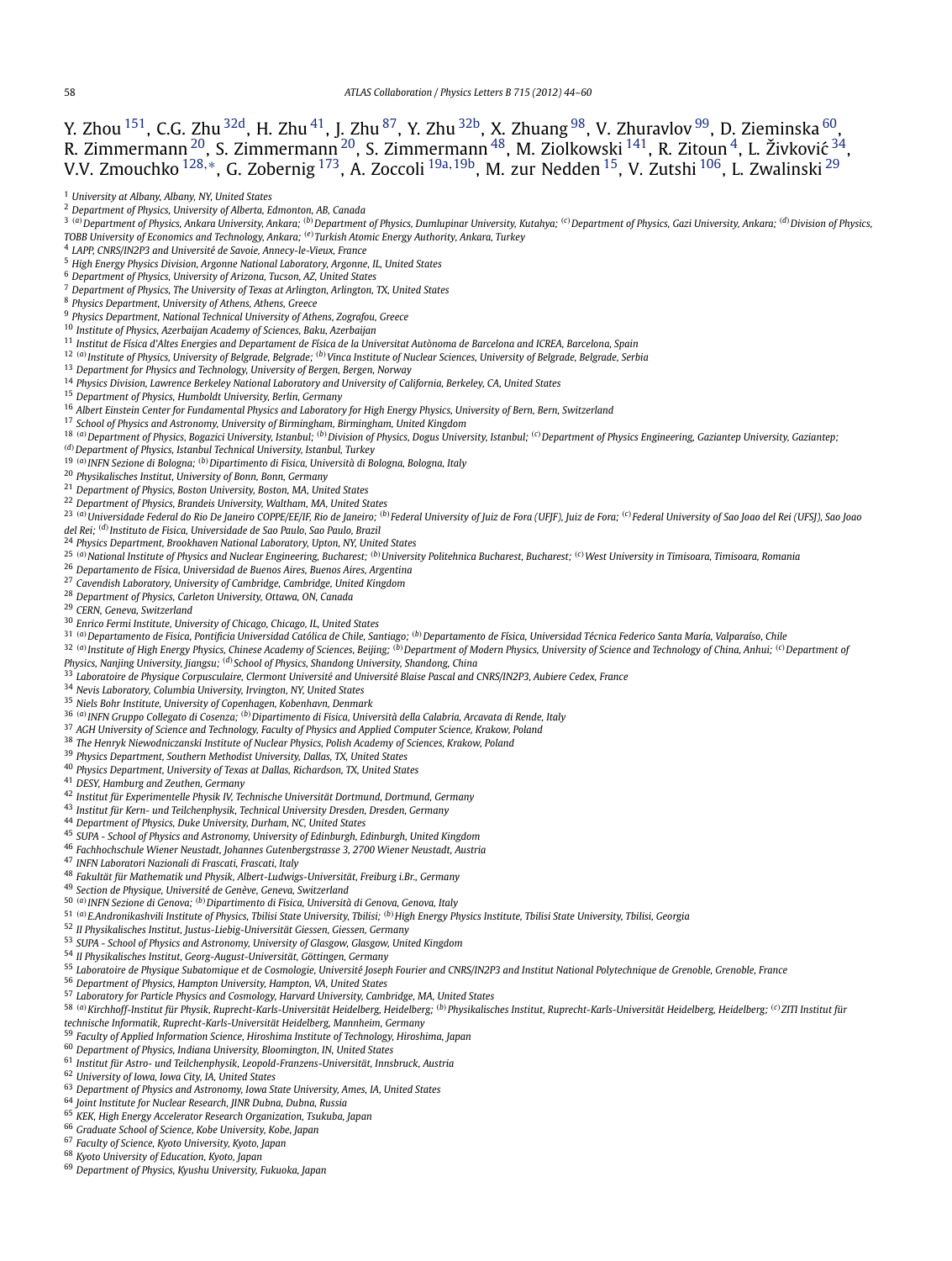<span id="page-15-0"></span>*Instituto de Física La Plata, Universidad Nacional de La Plata and CONICET, La Plata, Argentina*

*Physics Department, Lancaster University, Lancaster, United Kingdom*

*(a)INFN Sezione di Lecce; (b)Dipartimento di Matematica e Fisica, Università del Salento, Lecce, Italy*

*Oliver Lodge Laboratory, University of Liverpool, Liverpool, United Kingdom*

*Department of Physics, Jožef Stefan Institute and University of Ljubljana, Ljubljana, Slovenia*

*School of Physics and Astronomy, Queen Mary University of London, London, United Kingdom*

*Department of Physics, Royal Holloway University of London, Surrey, United Kingdom*

*Department of Physics and Astronomy, University College London, London, United Kingdom*

*Laboratoire de Physique Nucléaire et de Hautes Energies, UPMC and Université Paris-Diderot and CNRS/IN2P3, Paris, France*

*Fysiska institutionen, Lunds universitet, Lund, Sweden*

*Departamento de Fisica Teorica C-15, Universidad Autonoma de Madrid, Madrid, Spain*

*Institut für Physik, Universität Mainz, Mainz, Germany*

*School of Physics and Astronomy, University of Manchester, Manchester, United Kingdom*

*CPPM, Aix-Marseille Université and CNRS/IN2P3, Marseille, France*

*Department of Physics, University of Massachusetts, Amherst, MA, United States*

*Department of Physics, McGill University, Montreal, QC, Canada*

*School of Physics, University of Melbourne, Victoria, Australia*

*Department of Physics, The University of Michigan, Ann Arbor, MI, United States*

*Department of Physics and Astronomy, Michigan State University, East Lansing, MI, United States*

*(a)INFN Sezione di Milano; (b)Dipartimento di Fisica, Università di Milano, Milano, Italy*

*B.I. Stepanov Institute of Physics, National Academy of Sciences of Belarus, Minsk, Republic of Belarus*

*National Scientific and Educational Centre for Particle and High Energy Physics, Minsk, Republic of Belarus*

*Department of Physics, Massachusetts Institute of Technology, Cambridge, MA, United States*

*Group of Particle Physics, University of Montreal, Montreal, QC, Canada*

*P.N. Lebedev Institute of Physics, Academy of Sciences, Moscow, Russia*

*Institute for Theoretical and Experimental Physics (ITEP), Moscow, Russia*

*Moscow Engineering and Physics Institute (MEPhI), Moscow, Russia*

*Skobeltsyn Institute of Nuclear Physics, Lomonosov Moscow State University, Moscow, Russia*

*Fakultät für Physik, Ludwig-Maximilians-Universität München, München, Germany*

*Max-Planck-Institut für Physik (Werner-Heisenberg-Institut), München, Germany*

*Nagasaki Institute of Applied Science, Nagasaki, Japan*

*Graduate School of Science, Nagoya University, Nagoya, Japan*

*(a)INFN Sezione di Napoli; (b)Dipartimento di Scienze Fisiche, Università di Napoli, Napoli, Italy*

*Department of Physics and Astronomy, University of New Mexico, Albuquerque, NM, United States*

*Institute for Mathematics, Astrophysics and Particle Physics, Radboud University Nijmegen/Nikhef, Nijmegen, Netherlands*

*Nikhef National Institute for Subatomic Physics and University of Amsterdam, Amsterdam, Netherlands*

*Department of Physics, Northern Illinois University, DeKalb, IL, United States*

*Budker Institute of Nuclear Physics, SB RAS, Novosibirsk, Russia*

*Department of Physics, New York University, New York, NY, United States*

*Ohio State University, Columbus, OH, United States*

*Faculty of Science, Okayama University, Okayama, Japan*

*Homer L. Dodge Department of Physics and Astronomy, University of Oklahoma, Norman, OK, United States*

*Department of Physics, Oklahoma State University, Stillwater, OK, United States*

*Palacký University, RCPTM, Olomouc, Czech Republic*

*Center for High Energy Physics, University of Oregon, Eugene, OR, United States*

*LAL, Univ. Paris-Sud and CNRS/IN2P3, Orsay, France*

*Graduate School of Science, Osaka University, Osaka, Japan*

*Department of Physics, University of Oslo, Oslo, Norway*

*Department of Physics, Oxford University, Oxford, United Kingdom*

*(a)INFN Sezione di Pavia; (b)Dipartimento di Fisica, Università di Pavia, Pavia, Italy*

*Department of Physics, University of Pennsylvania, Philadelphia, PA, United States*

*Petersburg Nuclear Physics Institute, Gatchina, Russia*

### *(a)INFN Sezione di Pisa; (b)Dipartimento di Fisica E. Fermi, Università di Pisa, Pisa, Italy*

*Department of Physics and Astronomy, University of Pittsburgh, Pittsburgh, PA, United States*

124 (a) Laboratorio de Instrumentacao e Física Experimental de Particulas - LIP, Lisboa, Portugal; <sup>(b)</sup> Departamento de Fisica Teorica y del Cosmos and CAFPE, Universidad de Granada, *Granada, Spain*

*Institute of Physics, Academy of Sciences of the Czech Republic, Praha, Czech Republic*

*Faculty of Mathematics and Physics, Charles University in Prague, Praha, Czech Republic*

*Czech Technical University in Prague, Praha, Czech Republic*

*State Research Center Institute for High Energy Physics, Protvino, Russia*

*Particle Physics Department, Rutherford Appleton Laboratory, Didcot, United Kingdom*

*Physics Department, University of Regina, Regina, SK, Canada*

*Ritsumeikan University, Kusatsu, Shiga, Japan*

*(a)INFN Sezione di Roma I; (b)Dipartimento di Fisica, Università La Sapienza, Roma, Italy*

*(a)INFN Sezione di Roma Tor Vergata; (b)Dipartimento di Fisica, Università di Roma Tor Vergata, Roma, Italy*

*(a)INFN Sezione di Roma Tre; (b)Dipartimento di Fisica, Università Roma Tre, Roma, Italy*

135 (a) Faculté des Sciences Ain Chock, Réseau Universitaire de Physique des Hautes Energies - Université Hassan II, Casablanca; (b) Centre National de l'Energie des Sciences Techniques Nucleaires, Rabat; <sup>(c)</sup> Faculté des Sciences Semlalia, Université Cadi Ayyad, LPHEA - Marrakech; <sup>(d)</sup> Faculté des Sciences, Université Mohamed Premier and LPTPM, Oujda; <sup>(e)</sup> Faculty of *sciences, Mohammed V – Agdal University, Rabat, Morocco*

*DSM/IRFU (Institut de Recherches sur les Lois Fondamentales de l'Univers), CEA Saclay (Commissariat a l'Energie Atomique), Gif-sur-Yvette, France*

*Santa Cruz Institute for Particle Physics, University of California Santa Cruz, Santa Cruz, CA, United States*

*Department of Physics, University of Washington, Seattle, WA, United States*

*Department of Physics and Astronomy, University of Sheffield, Sheffield, United Kingdom*

*Department of Physics, Shinshu University, Nagano, Japan*

*Fachbereich Physik, Universität Siegen, Siegen, Germany*

*Department of Physics, Simon Fraser University, Burnaby, BC, Canada*

*SLAC National Accelerator Laboratory, Stanford, CA, United States*

144 (a) Faculty of Mathematics, Physics & Informatics, Comenius University, Bratislava; (b) Department of Subnuclear Physics, Institute of Experimental Physics of the Slovak Academy of *Sciences, Kosice, Slovak Republic*